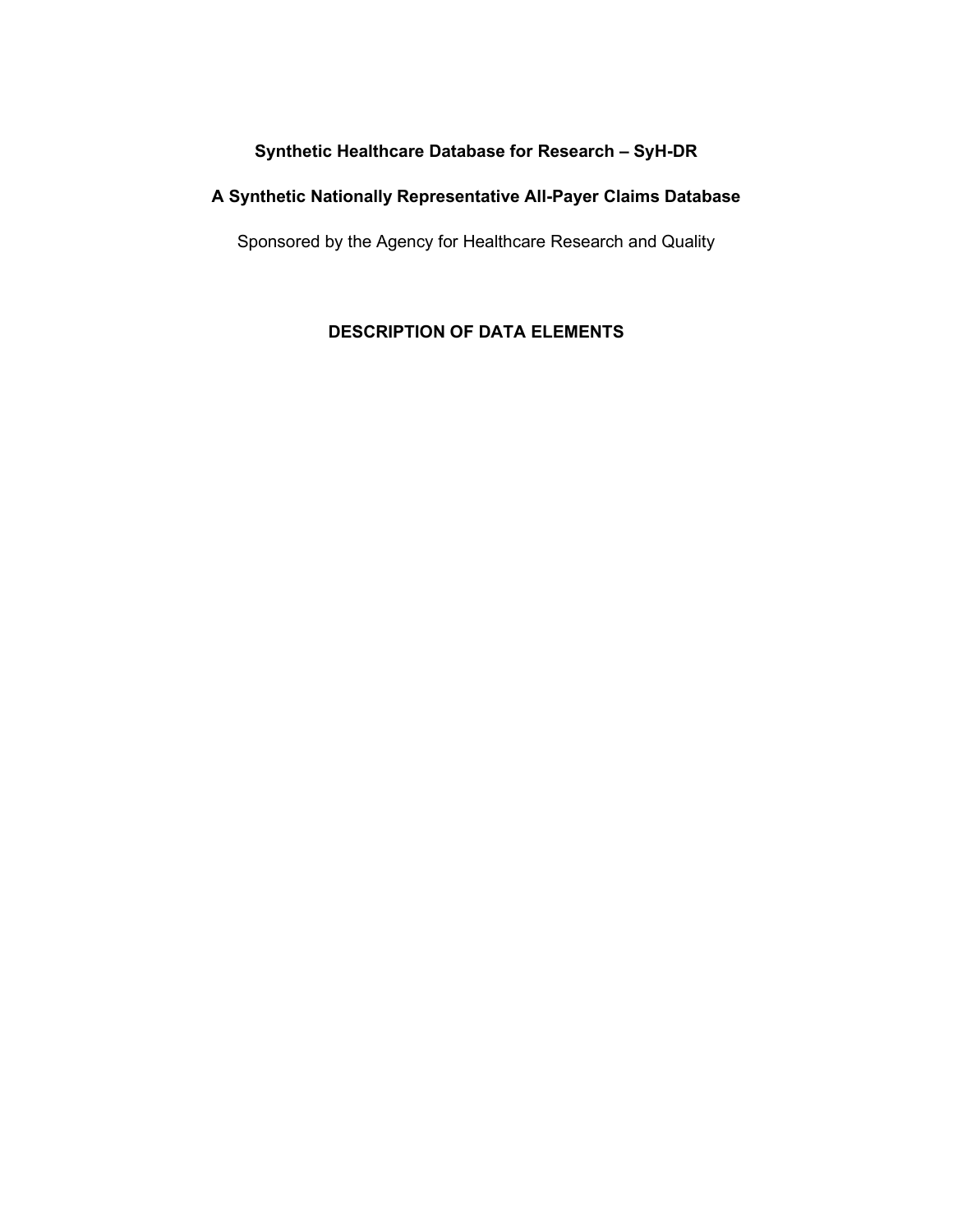| COUNTY_FIPS_CD: County of residence Federal Information Processing Standard code 7   |  |
|--------------------------------------------------------------------------------------|--|
|                                                                                      |  |
|                                                                                      |  |
|                                                                                      |  |
| DUAL_ELGBL_1-DUAL_ELGBL_12: Monthly dual eligibility in both Medicare and Medicaid 8 |  |
|                                                                                      |  |
|                                                                                      |  |
|                                                                                      |  |
|                                                                                      |  |
|                                                                                      |  |
|                                                                                      |  |
|                                                                                      |  |
| MDCD_CHIP_ENRLMT: Monthly Medicaid Children's Health Insurance Program enrollment 11 |  |
|                                                                                      |  |
|                                                                                      |  |
|                                                                                      |  |
|                                                                                      |  |

# **TABLE OF CONTENTS**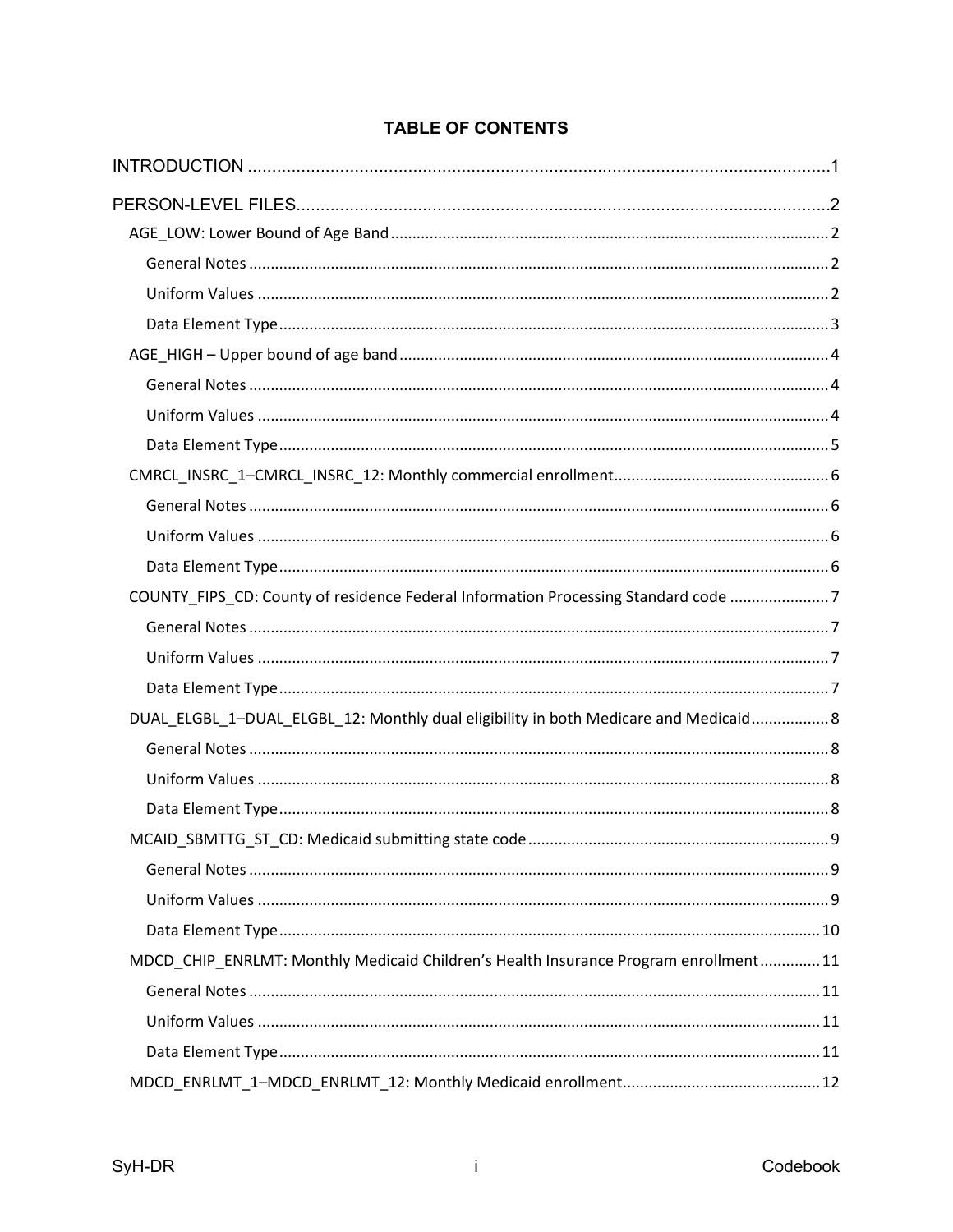| MDCD_MCO_ENRLMT_1-MDCD_MCO_ENRLMT_12: Monthly Medicaid managed care organization     |  |
|--------------------------------------------------------------------------------------|--|
|                                                                                      |  |
|                                                                                      |  |
|                                                                                      |  |
|                                                                                      |  |
| MDCR_ENTLMT_IND_1-MDCR_ENTLMT_IND_12: Monthly Medicare entitlement indicator 14      |  |
|                                                                                      |  |
|                                                                                      |  |
|                                                                                      |  |
| MDCR_HMO_CVRG_1-MDCR_HMO_CVRG_12: Monthly Medicare Advantage enrollment indicator.15 |  |
|                                                                                      |  |
|                                                                                      |  |
|                                                                                      |  |
|                                                                                      |  |
|                                                                                      |  |
|                                                                                      |  |
|                                                                                      |  |
|                                                                                      |  |
|                                                                                      |  |
|                                                                                      |  |
|                                                                                      |  |
|                                                                                      |  |
|                                                                                      |  |
|                                                                                      |  |
|                                                                                      |  |
|                                                                                      |  |
|                                                                                      |  |
|                                                                                      |  |
|                                                                                      |  |
|                                                                                      |  |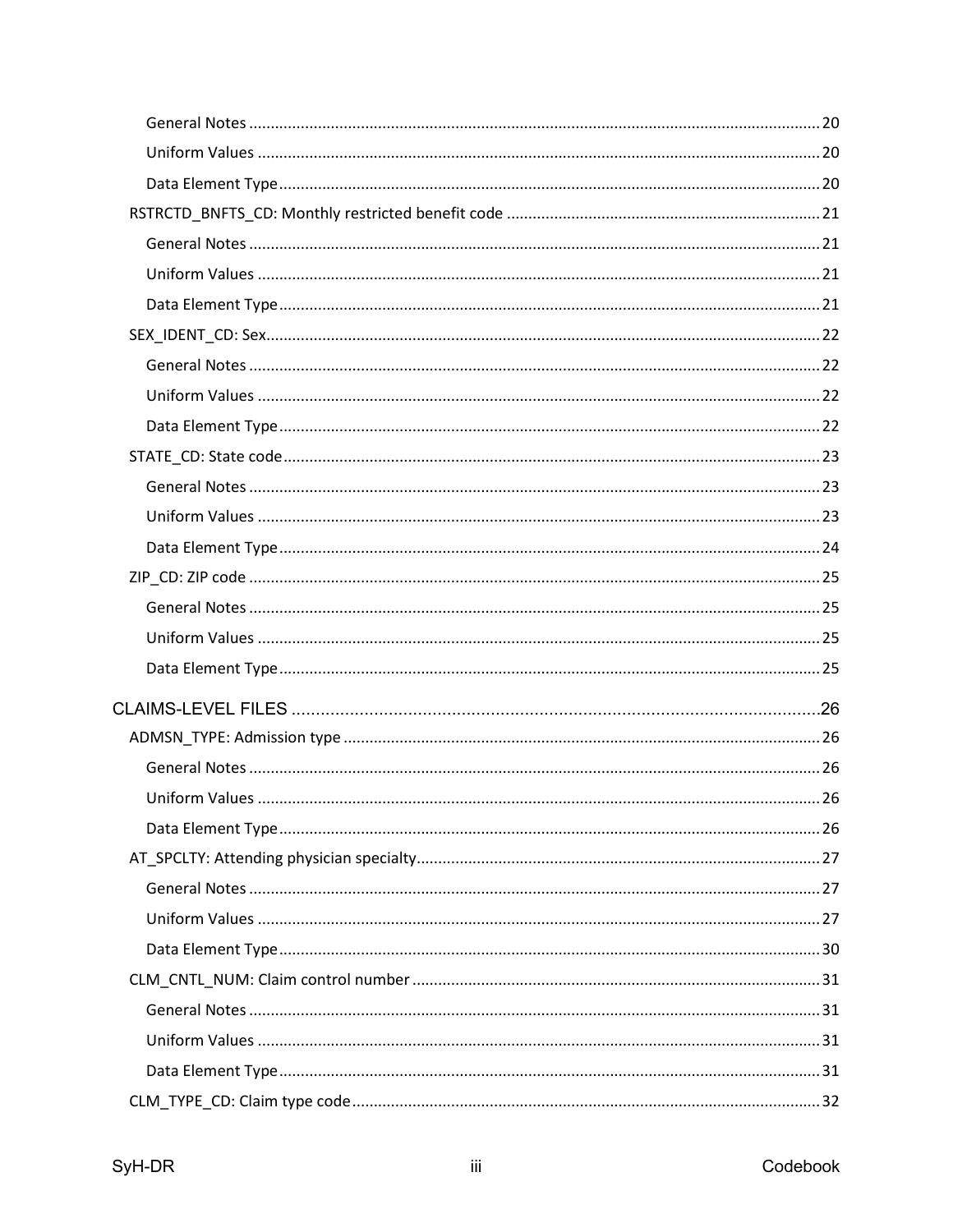| CPT_PRCDR_CD_1-CPT_PRCDR_CD_35: Current Procedural Terminology/Healthcare Common |  |
|----------------------------------------------------------------------------------|--|
|                                                                                  |  |
|                                                                                  |  |
|                                                                                  |  |
|                                                                                  |  |
|                                                                                  |  |
|                                                                                  |  |
|                                                                                  |  |
|                                                                                  |  |
|                                                                                  |  |
|                                                                                  |  |
|                                                                                  |  |
|                                                                                  |  |
|                                                                                  |  |
|                                                                                  |  |
|                                                                                  |  |
|                                                                                  |  |
|                                                                                  |  |
|                                                                                  |  |
|                                                                                  |  |
|                                                                                  |  |
|                                                                                  |  |
|                                                                                  |  |
|                                                                                  |  |
|                                                                                  |  |
|                                                                                  |  |
|                                                                                  |  |
|                                                                                  |  |
|                                                                                  |  |
|                                                                                  |  |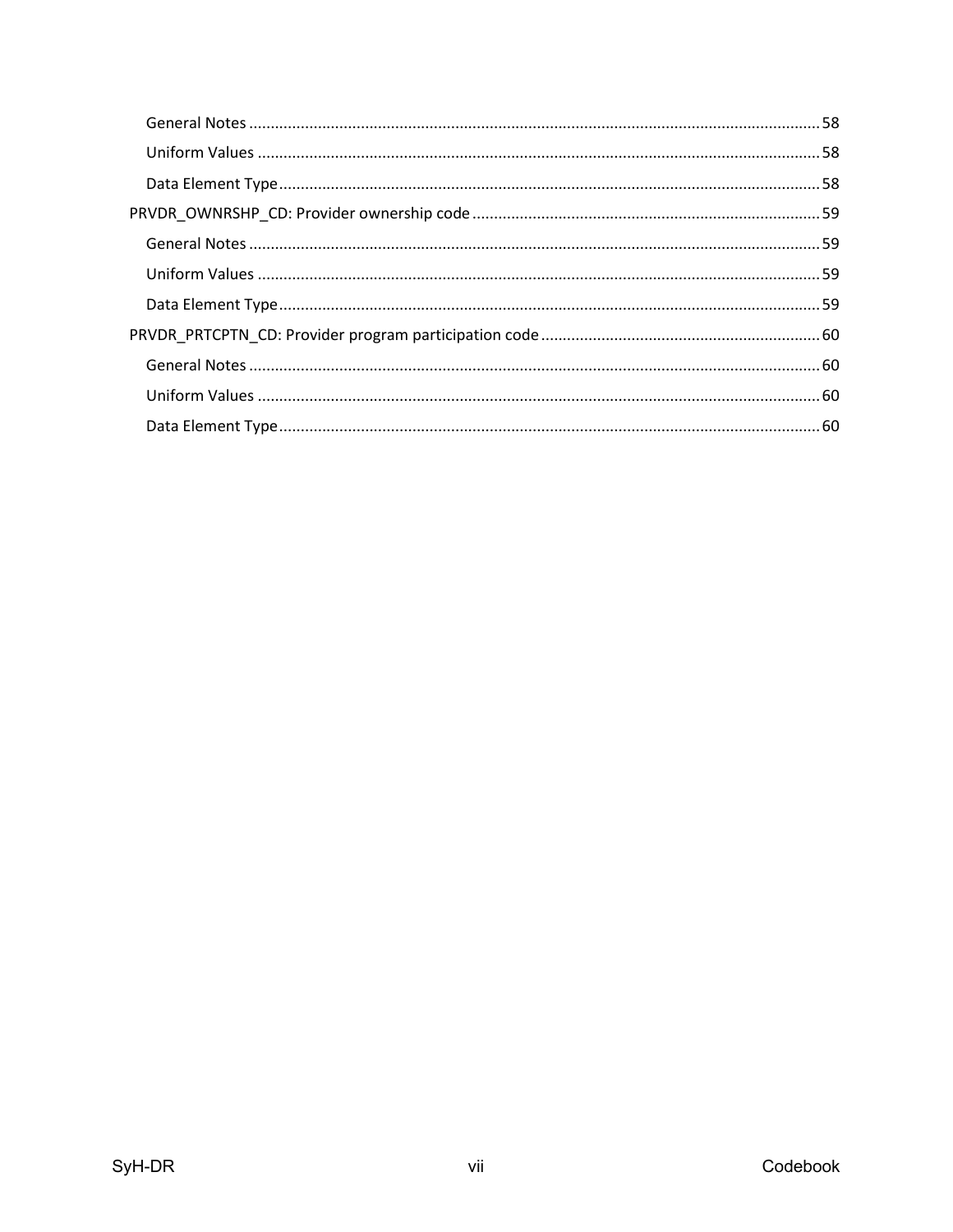### <span id="page-8-0"></span>**INTRODUCTION**

Data element descriptions explain how the data elements are coded in the SyH-DR. The rest of this document provides a description, data element name in the database, description of values, and other coding notes.

For certain data elements, such as—but not limited to—Type of Bill Code in the Medicaid Outpatient file, more than one percent of SyH-DR records have missing values. Users are advised to review frequencies for all data elements planned for use in their analysis and to consider analytic methods for dealing with missing data.

Data elements fall into these categories: person data elements, claims data elements (inpatient and outpatient), pharmacy data elements, and provider data elements. Within these categories, the data elements are listed in alphabetical order.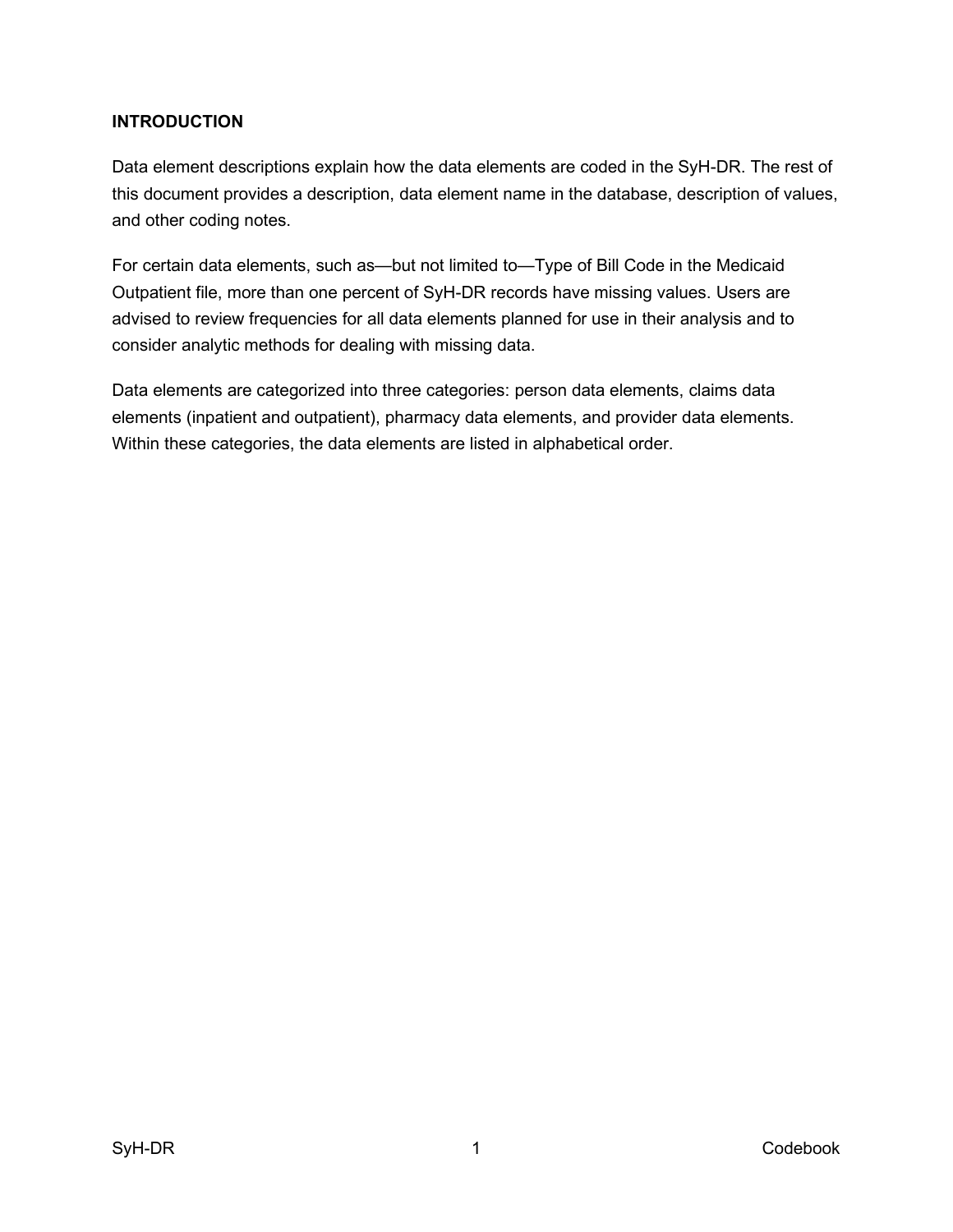#### <span id="page-9-1"></span><span id="page-9-0"></span>**PERSON-LEVEL FILES**

# **AGE\_LOW: Lower Eound of Dge Eand**

#### **General Notes**

<span id="page-9-2"></span>AGE\_LOW contains age in age bands that correspond to those used by the Census Bureau and vary by payer. AGE\_LOW contains the lower bounds of the age bands.

### **Uniform Values**

<span id="page-9-3"></span>

| ,,,,,,,,,,,         |                            |              |                                |
|---------------------|----------------------------|--------------|--------------------------------|
| <b>Data Element</b> | <b>Description</b>         | Value        | <b>Value Description</b>       |
|                     |                            | 0            | Age band lower bound is age 0  |
|                     |                            | 45           | Age band lower bound is age 45 |
| AGE LOW             | Lower bound of age<br>band | 65           | Age band lower bound is age 65 |
|                     |                            | 75           | Age band lower bound is age 75 |
|                     |                            | 85           | Age band lower bound is age 85 |
|                     |                            | <b>Blank</b> | Missing                        |

#### *Medicare*

#### *Medicaid*

| <b>Data Element</b> | <b>Description</b>         | Value        | <b>Value Description</b>       |
|---------------------|----------------------------|--------------|--------------------------------|
|                     |                            | $\mathbf{0}$ | Age band lower bound is age 0  |
|                     |                            | 6            | Age band lower bound is age 6  |
|                     |                            | 18           | Age band lower bound is age 18 |
|                     |                            | 25           | Age band lower bound is age 25 |
|                     | Lower bound of age<br>band | 35           | Age band lower bound is age 35 |
| AGE LOW             |                            | 45           | Age band lower bound is age 45 |
|                     |                            | 55           | Age band lower bound is age 55 |
|                     |                            | 65           | Age band lower bound is age 65 |
|                     |                            | 75           | Age band lower bound is age 75 |
|                     |                            | 85           | Age band lower bound is age 85 |
|                     |                            | <b>Blank</b> | Missing                        |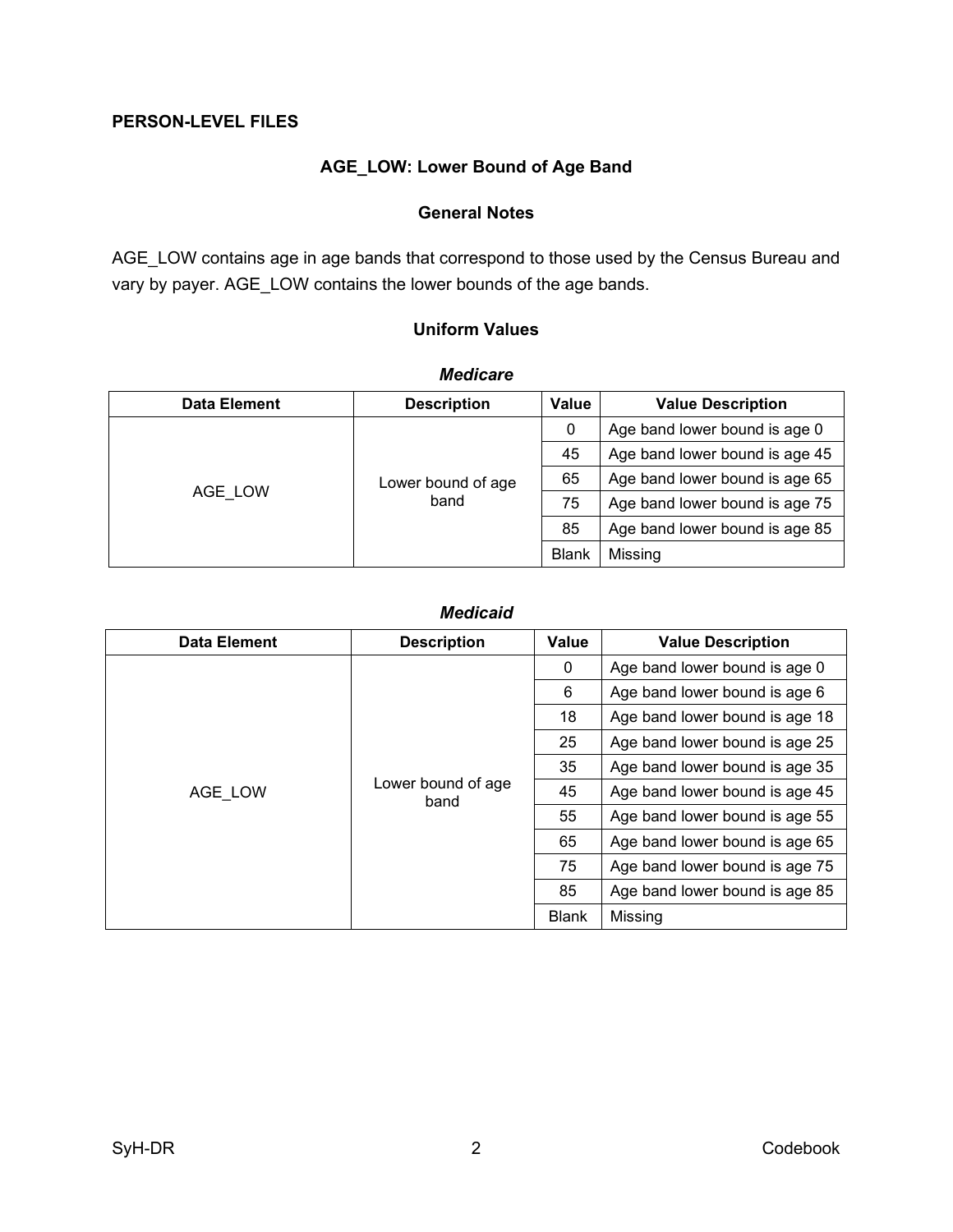# *Commercial*

<span id="page-10-0"></span>

| <b>Data Element</b> | <b>Description</b>         | Value        | <b>Value Description</b>       |
|---------------------|----------------------------|--------------|--------------------------------|
|                     |                            | 0            | Age band lower bound is age 0  |
|                     |                            | 18           | Age band lower bound is age 18 |
|                     |                            | 25           | Age band lower bound is age 25 |
|                     | Lower bound of age<br>band | 35           | Age band lower bound is age 35 |
|                     |                            | 45           | Age band lower bound is age 45 |
| AGE LOW             |                            | 55           | Age band lower bound is age 55 |
|                     |                            | 65           | Age band lower bound is age 65 |
|                     |                            | 75           | Age band lower bound is age 75 |
|                     |                            | 85           | Age band lower bound is age 85 |
|                     |                            | <b>Blank</b> | Missing                        |

**Data Element Type**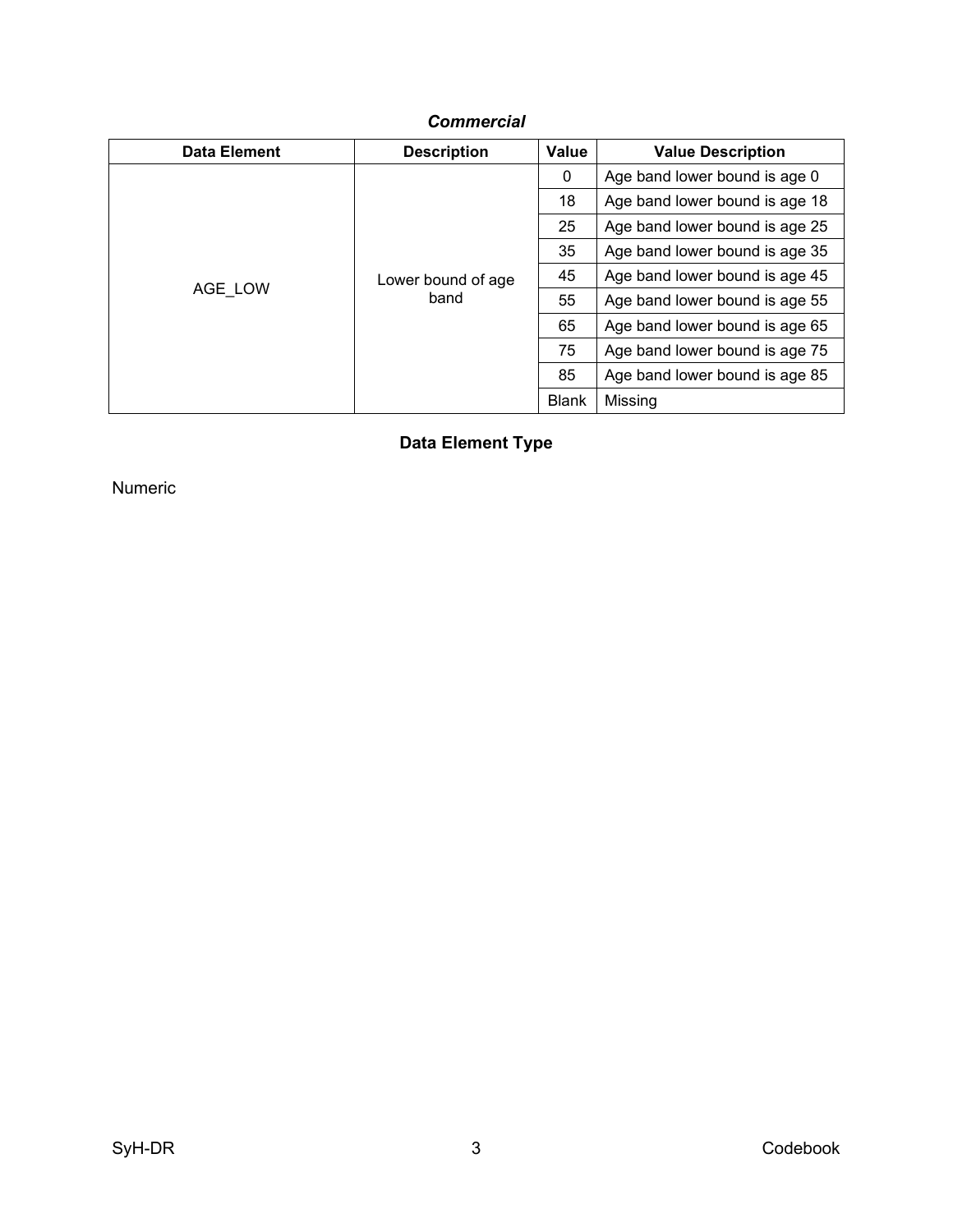# **AGE\_HIGH : Upper bound of age band**

### **General Notes**

<span id="page-11-2"></span><span id="page-11-1"></span><span id="page-11-0"></span>AGE\_HIGH contains age in age bands that correspond to those used by the Census Bureau and vary by payer. AGE\_HIGH contains the upper bounds of the age bands.

### **Uniform Values**

| Data<br><b>Element</b>                 | <b>Description</b> | Value                          | <b>Value Description</b>       |  |
|----------------------------------------|--------------------|--------------------------------|--------------------------------|--|
| Upper bound of age<br>AGE_HIGH<br>band | 44                 | Age band upper bound is age 44 |                                |  |
|                                        |                    | 64                             | Age band upper bound is age 64 |  |
|                                        |                    | 74                             | Age band upper bound is age 74 |  |
|                                        |                    | 84                             | Age band upper bound is age 84 |  |
|                                        |                    | <b>Blank</b>                   | Missing                        |  |

#### *Medicare*

#### *Medicaid*

| Data<br><b>Element</b> | <b>Description</b>         | Value   | <b>Value Description</b>       |
|------------------------|----------------------------|---------|--------------------------------|
|                        | Upper bound of age<br>band | 5       | Age band upper bound is age 5  |
|                        |                            | 17      | Age band upper bound is age 17 |
|                        |                            | 24      | Age band upper bound is age 24 |
|                        |                            | 34      | Age band upper bound is age 34 |
|                        |                            | 44      | Age band upper bound is age 44 |
| AGE HIGH               |                            | 54      | Age band upper bound is age 54 |
|                        |                            | 64      | Age band upper bound is age 64 |
|                        |                            | 74      | Age band upper bound is age 74 |
|                        |                            | 84      | Age band upper bound is age 84 |
|                        | <b>Blank</b>               | Missing |                                |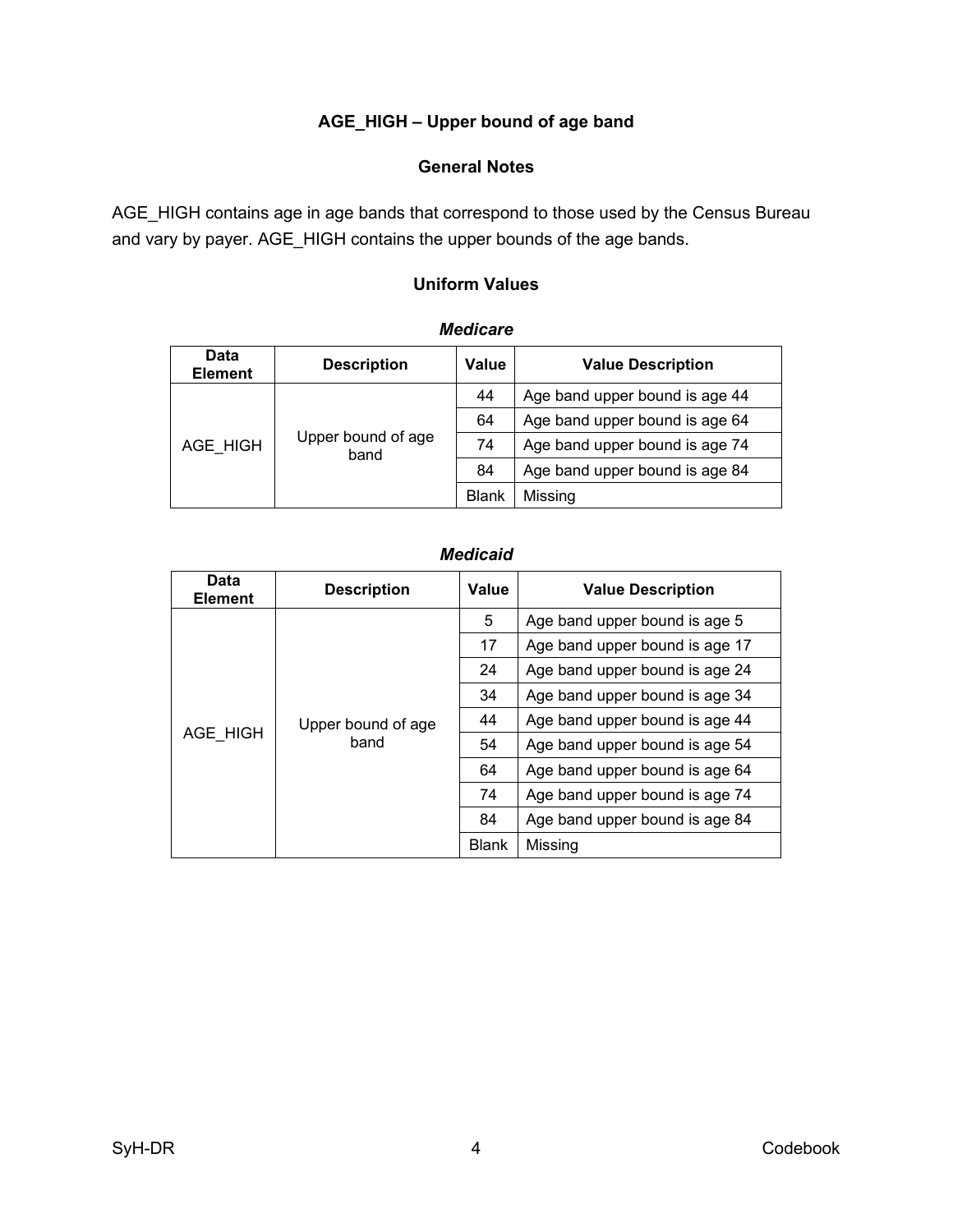<span id="page-12-0"></span>

| Data<br><b>Element</b> | <b>Description</b>         | Value        | <b>Value Description</b>       |
|------------------------|----------------------------|--------------|--------------------------------|
| AGE HIGH               | Upper bound of age<br>band | 17           | Age band upper bound is age 17 |
|                        |                            | 24           | Age band upper bound is age 24 |
|                        |                            | 34           | Age band upper bound is age 34 |
|                        |                            | 44           | Age band upper bound is age 44 |
|                        |                            | 54           | Age band upper bound is age 54 |
|                        |                            | 64           | Age band upper bound is age 64 |
|                        |                            | 74           | Age band upper bound is age 74 |
|                        |                            | 84           | Age band upper bound is age 84 |
|                        |                            | <b>Blank</b> | Missing                        |

# *Commercial*

**Data Element Type**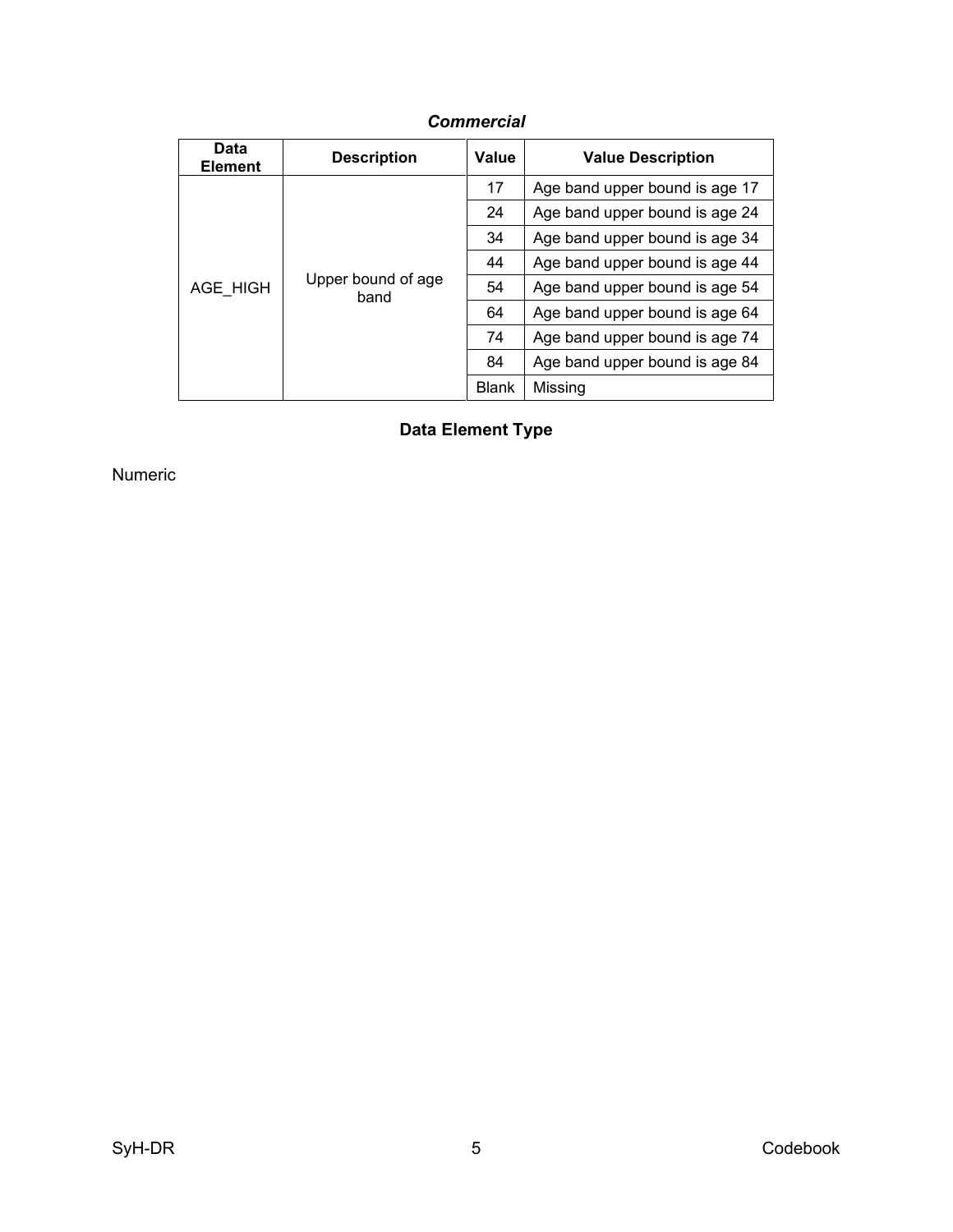# <span id="page-13-0"></span>**CMRCL\_INSRC\_1–CMRCL\_INSRC\_12: Monthly commercial enrollment**

#### **General Notes**

<span id="page-13-1"></span>Monthly indicator data element for whether the person was enrolled with the commercial insurance plans included in the SyH-DR. Each of the data elements CMRCL\_INSRC\_1– CMRCL\_INSRC\_12 indicate whether the person was enrolled in the commercial insurance plans in the SyH-DR in each of the 12 months (i.e., 01 is January and 12 is December) in calendar year 2016. Note that it is possible that the person was enrolled with a commercial insurance plan that is not included in the SyH-DR and is not indicated to have commercial insurance with these data elements but did in fact have commercial insurance.

These data elements are not synthesized from the original data sources.

<span id="page-13-2"></span>These data elements are only available in the commercial files.

#### **Uniform Values**

<span id="page-13-3"></span>

| <b>Data Element</b> | <b>Description</b>                          | <b>Value</b> | Value<br><b>Description</b> |
|---------------------|---------------------------------------------|--------------|-----------------------------|
| CMRCL_INSRC_1-      | Commercial enrollment -<br>January-December | 0            | No                          |
| CMRCL INSRC 12      |                                             |              | Yes                         |
|                     |                                             |              | Missing                     |

### **Data Element Type**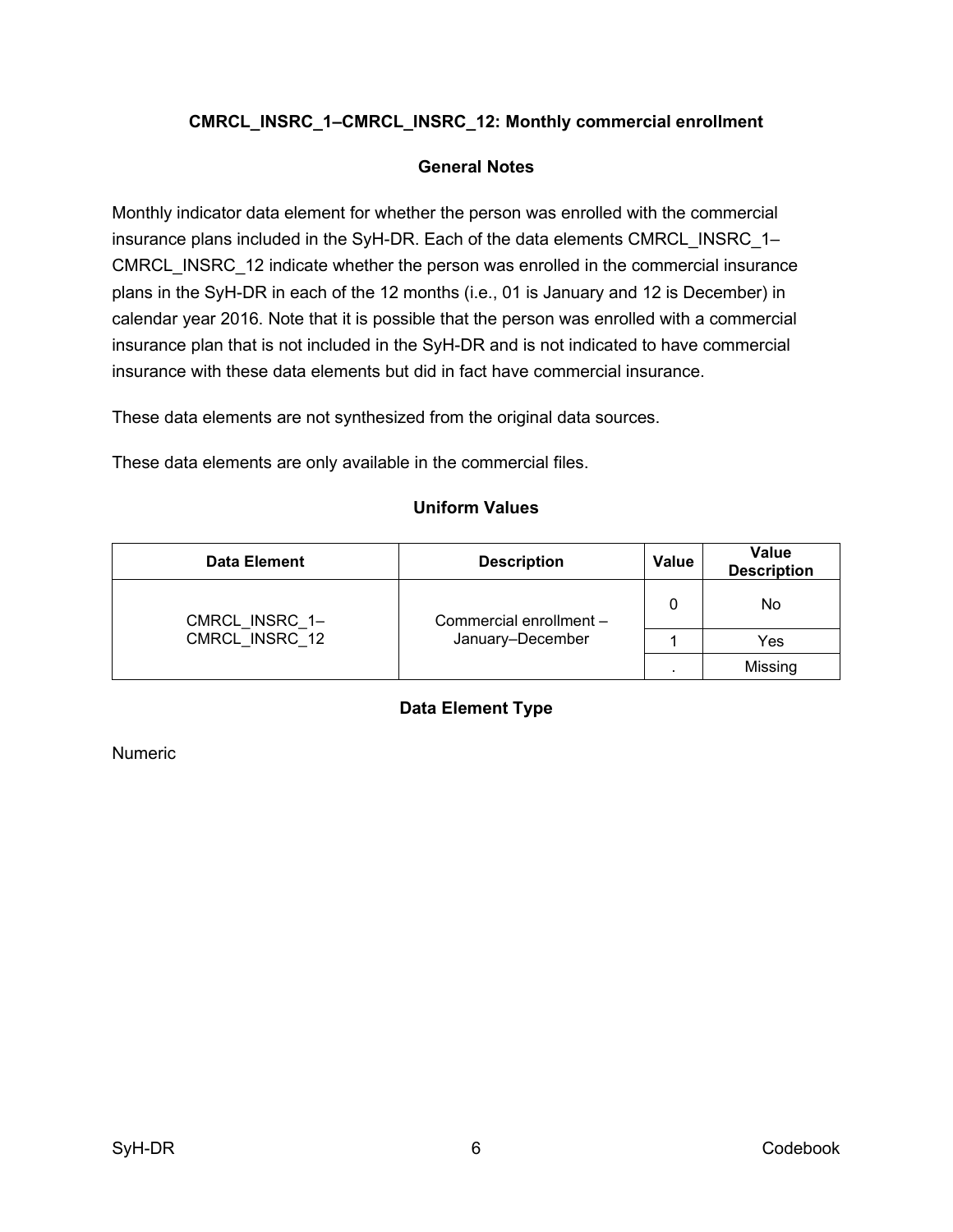# <span id="page-14-0"></span>**COUNTY\_FIPS\_CD: County of residence Federal Information Processing Standard code**

#### **General Notes**

<span id="page-14-1"></span>COUNTY\_FIPS\_CD contains the Federal Information Processing Standard (FIPS) code indicating the person's county of residence.

This data element is derived from ZIP\_CD.

<span id="page-14-2"></span>This data element is not synthesized from the original data sources.

#### **Uniform Values**

<span id="page-14-3"></span>

| <b>Data Element</b> | <b>Description</b>         | Value        | Value<br><b>Description</b> |
|---------------------|----------------------------|--------------|-----------------------------|
| COUNTY FIPS CD      | <b>County FIPS</b><br>code | nnn          | <b>County FIPS</b><br>code  |
|                     |                            | <b>Blank</b> | Missing                     |

# **Data Element Type**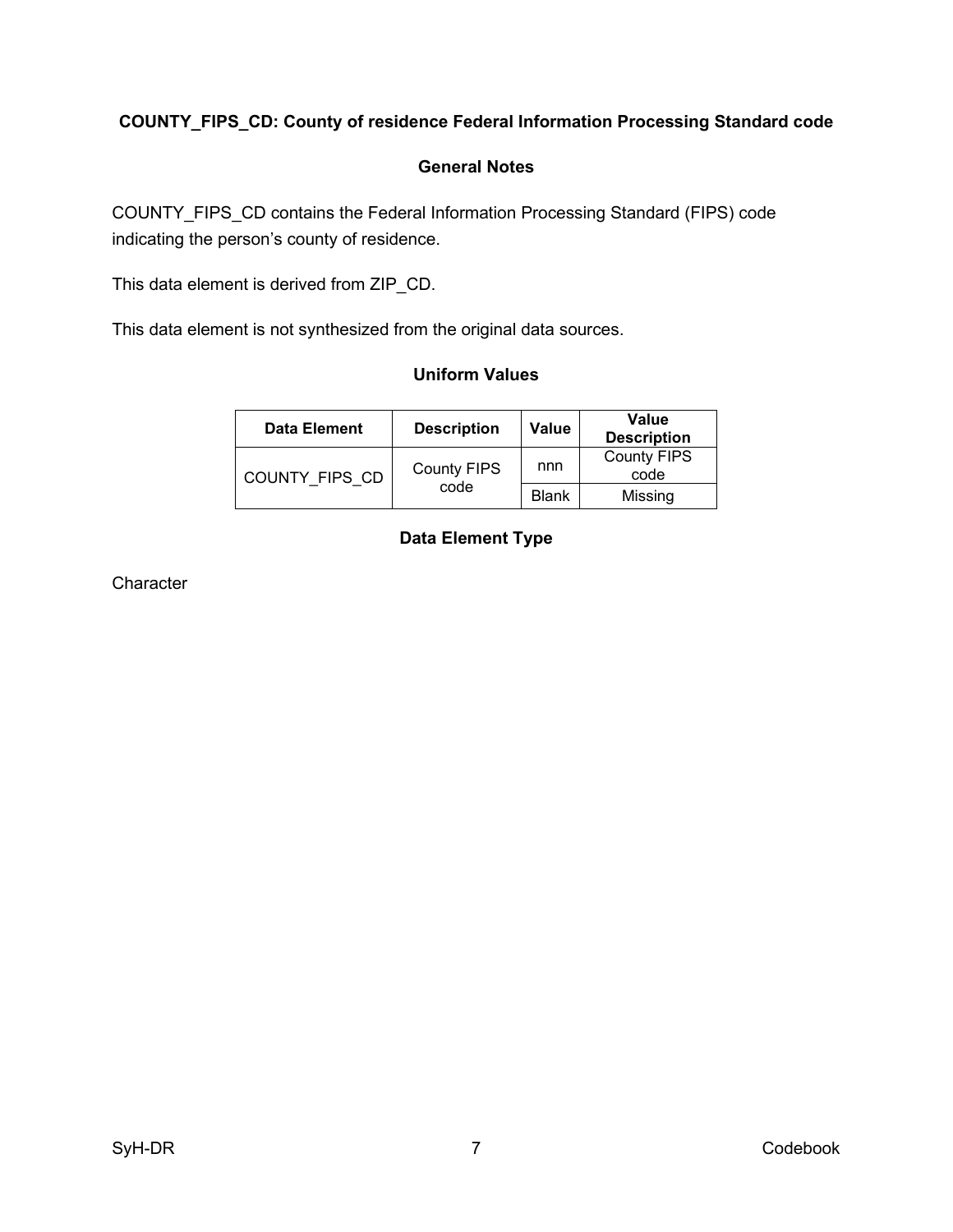# <span id="page-15-0"></span>**DUAL\_ELGBL\_1–DUAL\_ELGBL\_12: Monthly dual eligibility in both Medicare and Medicaid**

### **General Notes**

<span id="page-15-1"></span>These data elements indicate whether the beneficiary received both Medicare and Medicaid benefits in a given month. Each of the data elements DUAL\_ELGBL\_1–DUAL\_ELGBL\_12 indicate whether the beneficiary was eligible for both Medicare and Medicaid in each of the 12 months (i.e., 01 is January and 12 is December) in calendar year 2016.

<span id="page-15-2"></span>These data elements are not synthesized from the original data sources.

#### **Uniform Values**

<span id="page-15-3"></span>

| Data Element                   | <b>Description</b>                          | <b>Value</b> | Value<br><b>Description</b> |
|--------------------------------|---------------------------------------------|--------------|-----------------------------|
|                                |                                             |              | No                          |
| DUAL ELGBL 1-<br>DUAL ELGBL 12 | Dual eligibility code -<br>January-December |              | Yes                         |
|                                |                                             |              | Missing                     |

# **Data Element Type**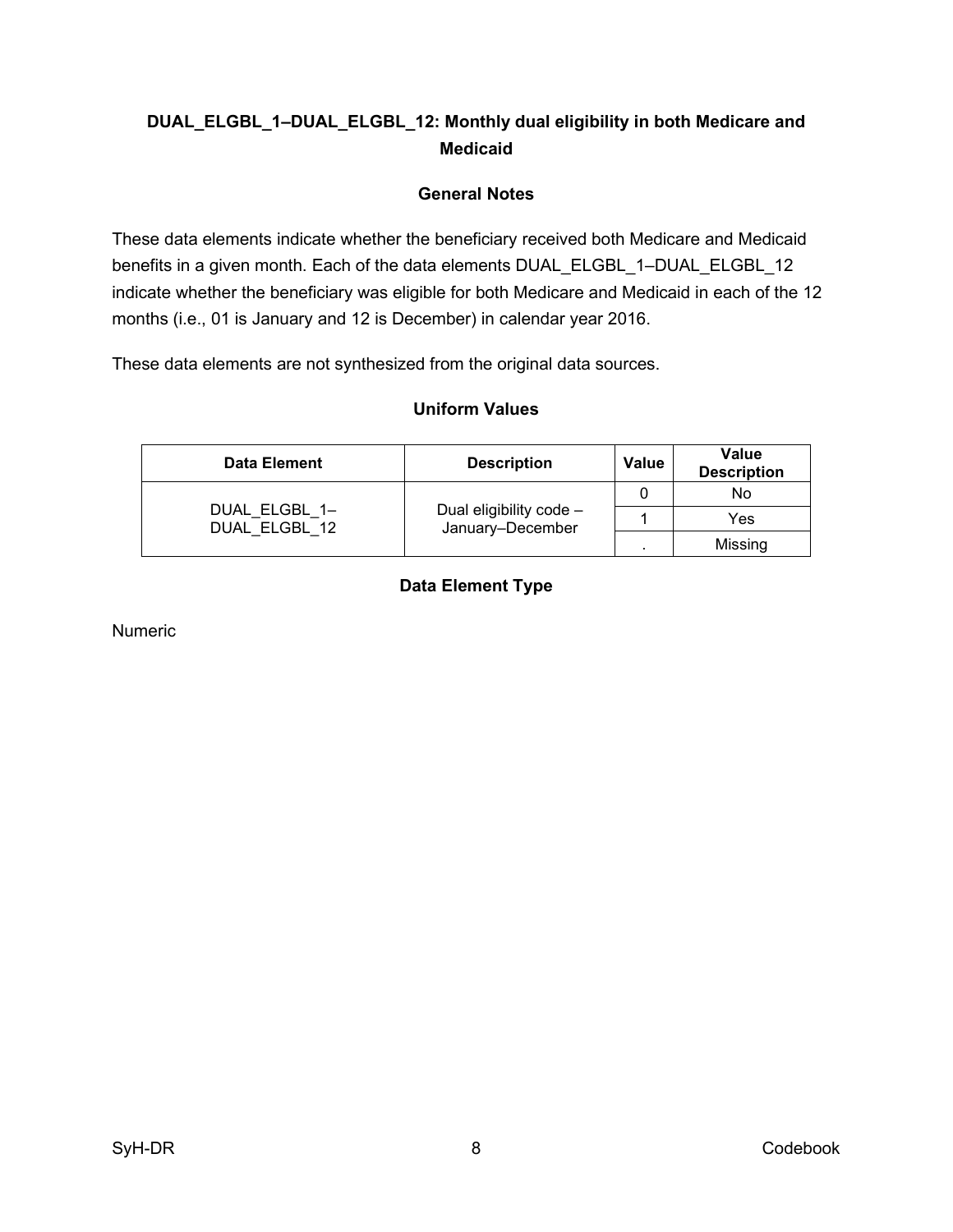# **MCAID\_SBMTTG\_ST\_CD: Medicaid submitting state code**

### **General Notes**

<span id="page-16-1"></span><span id="page-16-0"></span>MCAID\_SBMTTG\_ST\_CD contains the two-letter postal abbreviation for the state that submitted the enrollment record.

<span id="page-16-2"></span>This data element is not synthesized from the original data sources.

# **Data Element Description Value Value Value Description** MCAID\_SBMTTG\_ST\_CD Submitting state (postal abbreviation) AL Alabama AK Alaska AZ Arizona CA | California CO Colorado CT | Connecticut DE Delaware DC District of Columbia FL Florida GA | Georgia HI Hawaii ID Idaho IL Illinois IN Indiana IA Iowa  $KS$  Kansas KY | Kentucky LA Louisiana ME | Maine MD | Maryland MA Massachusetts MI Michigan MN | Minnesota MS | Mississippi MO | Missouri MT Montana NE Nebraska NV Nevada

#### **Uniform Values**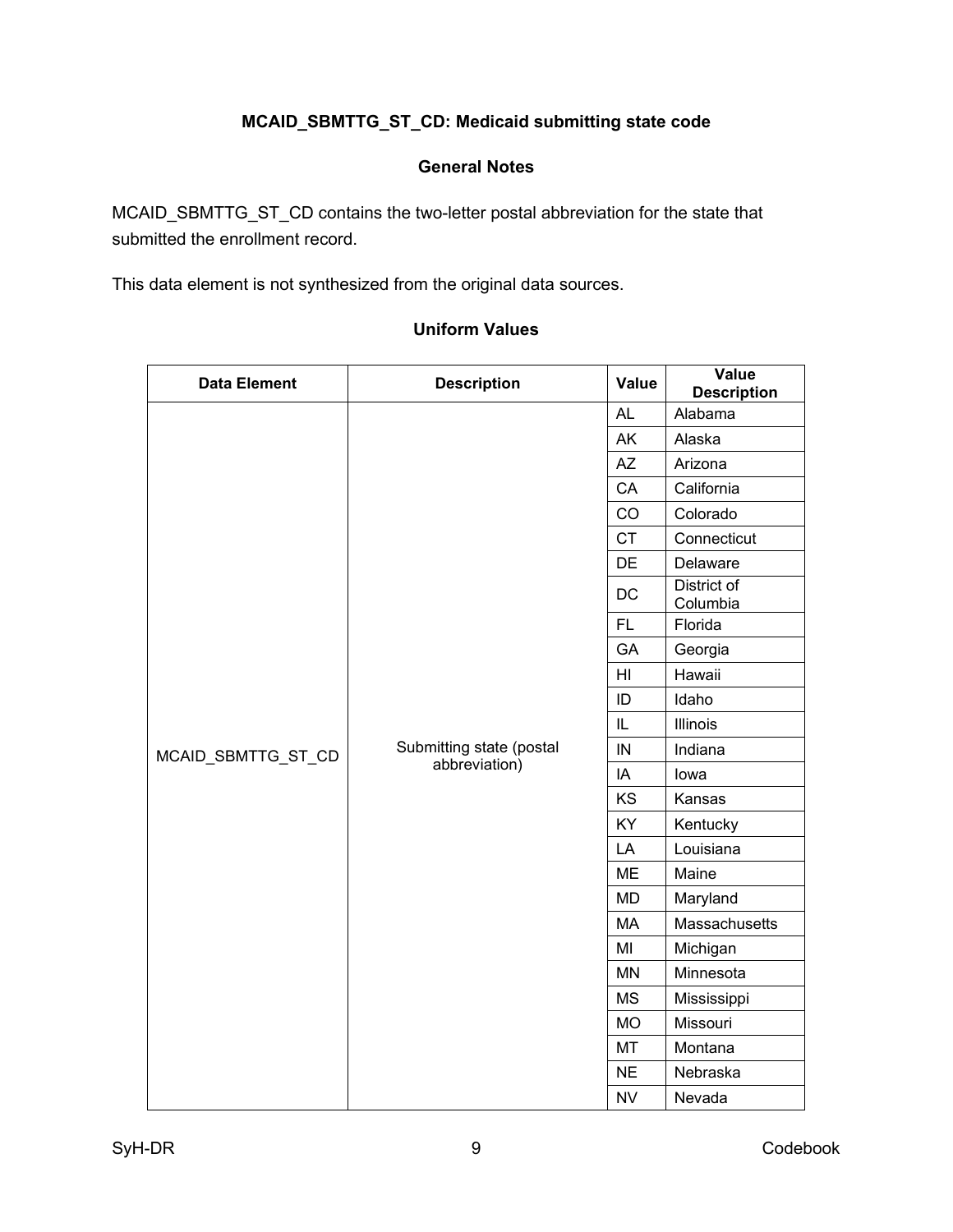| <b>Data Element</b> | <b>Description</b> | Value          | Value<br><b>Description</b> |
|---------------------|--------------------|----------------|-----------------------------|
|                     |                    | <b>NH</b>      | New Hampshire               |
|                     |                    | <b>NJ</b>      | New Jersey                  |
|                     |                    | <b>NM</b>      | New Mexico                  |
|                     |                    | <b>NY</b>      | New York                    |
|                     |                    | <b>NC</b>      | North Carolina              |
|                     |                    | <b>ND</b>      | North Dakota                |
|                     |                    | OH             | Ohio                        |
|                     |                    | OK             | Oklahoma                    |
|                     |                    | <b>OR</b>      | Oregon                      |
|                     |                    | PA             | Pennsylvania                |
|                     |                    | R <sub>l</sub> | Rhode Island                |
|                     |                    | <b>SC</b>      | South Carolina              |
|                     |                    | <b>SD</b>      | South Dakota                |
|                     |                    | <b>TN</b>      | Tennessee                   |
|                     |                    | <b>TX</b>      | Texas                       |
|                     |                    | <b>UT</b>      | Utah                        |
|                     |                    | VT             | Vermont                     |
|                     |                    | <b>VA</b>      | Virginia                    |
|                     |                    | <b>WA</b>      | Washington                  |
|                     |                    | <b>WV</b>      | West Virginia               |
|                     |                    | WI             | Wisconsin                   |
|                     |                    | <b>WY</b>      | Wyoming                     |

<span id="page-17-0"></span>**Data Element Type**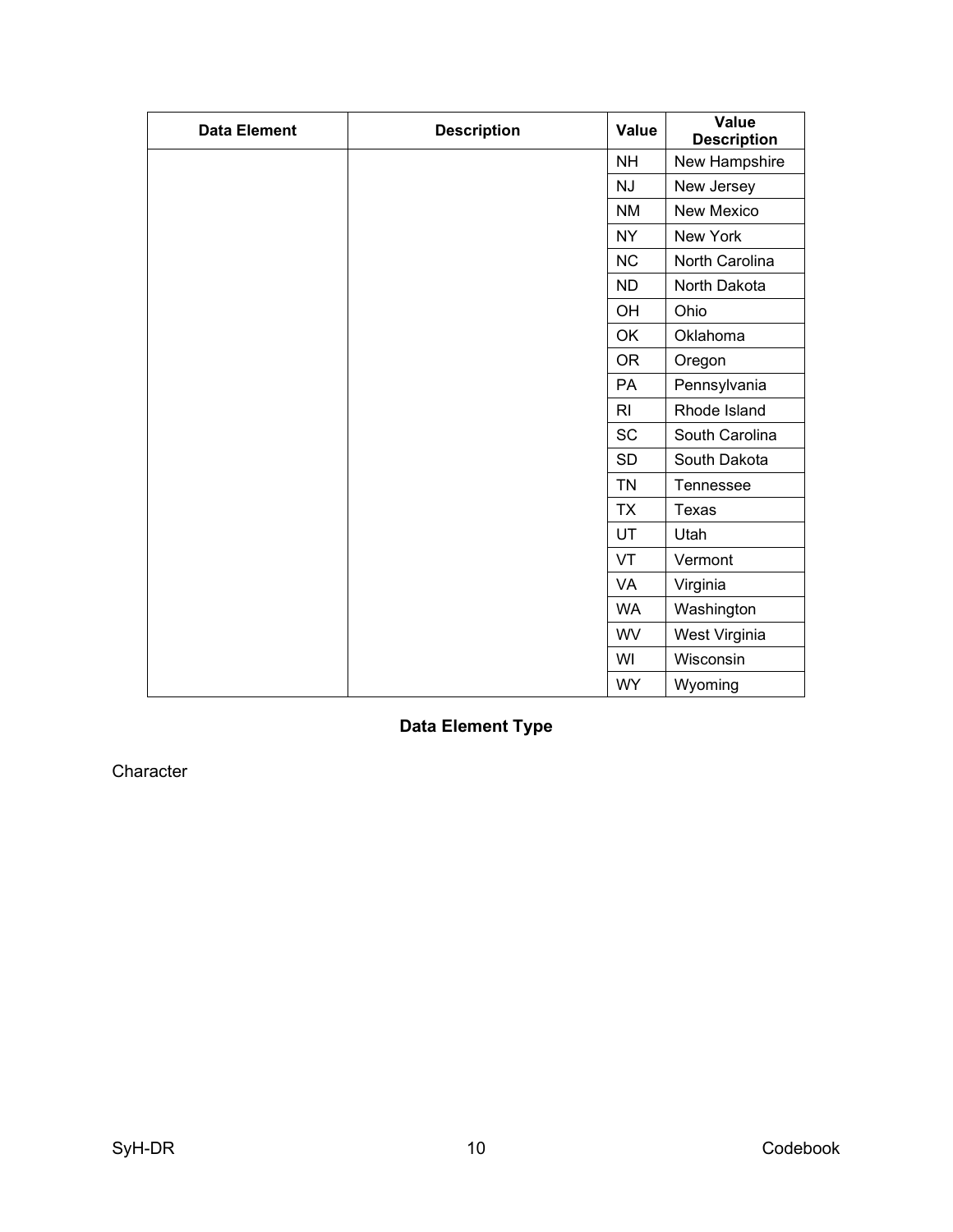# <span id="page-18-0"></span>**MDCD\_CHIP\_ENRLMT: Monthly Medicaid Children's Health Insurance Program enrollment**

# **General Notes**

<span id="page-18-1"></span>MDCD CHIP ENRLMT indicates whether the beneficiary was enrolled in the Medicaid Children's Health Insurance Program (CHIP) during calendar year 2016. To reduce disclosure risk, this indicator only applies to persons less than 18 years old in calendar year 2016. Therefore, it does not indicate pregnant women over 18 years of age that were enrolled in CHIP.

<span id="page-18-2"></span>These data elements are not synthesized from the original data sources.

<span id="page-18-3"></span>

| Data Element     | <b>Description</b>                              | <b>Value</b> | Value<br><b>Description</b> |
|------------------|-------------------------------------------------|--------------|-----------------------------|
| MDCD CHIP ENRLMT | Medicaid CHIP enrollment - January-<br>December |              | Not enrolled in<br>CHIP     |
|                  |                                                 |              | Enrolled in CHIP            |
|                  |                                                 |              | Missing                     |

# **Uniform Values**

# **Data Element Type**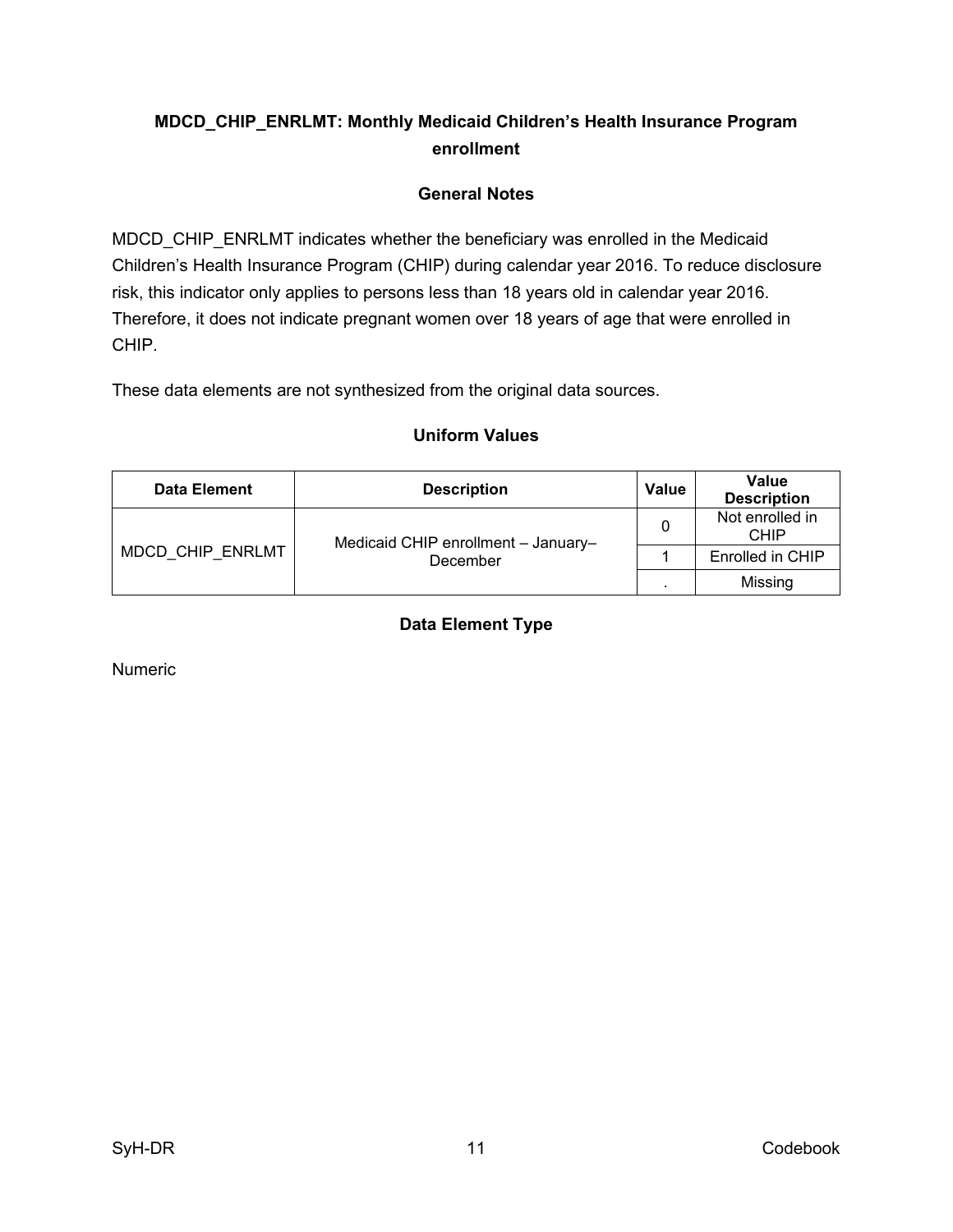# <span id="page-19-0"></span>**MDCD\_ENRLMT\_1–MDCD\_ENRLMT\_12: Monthly Medicaid enrollment**

### **General Notes**

<span id="page-19-1"></span>A Medicaid beneficiary who has an enrollment span that covers at least one day in a given month is considered enrolled for that month. Each of the data elements MDCD ENRLMT 1-MDCD ENRLMT 12 indicate whether the beneficiary was enrolled in Medicaid for at least one day in each of the 12 months (i.e., 01 is January and 12 is December) in calendar year 2016.

<span id="page-19-2"></span>These data elements are not synthesized from the original data sources

#### **Uniform Values**

<span id="page-19-3"></span>

| <b>Data Element</b>              | <b>Description</b>                        | Value | Value<br><b>Description</b> |
|----------------------------------|-------------------------------------------|-------|-----------------------------|
|                                  | Medicaid Enrollment- January-<br>December |       | No                          |
| MDCD ENRLMT 1-<br>MDCD ENRLMT 12 |                                           |       | Yes                         |
|                                  |                                           |       | Missing                     |

### **Data Element Type**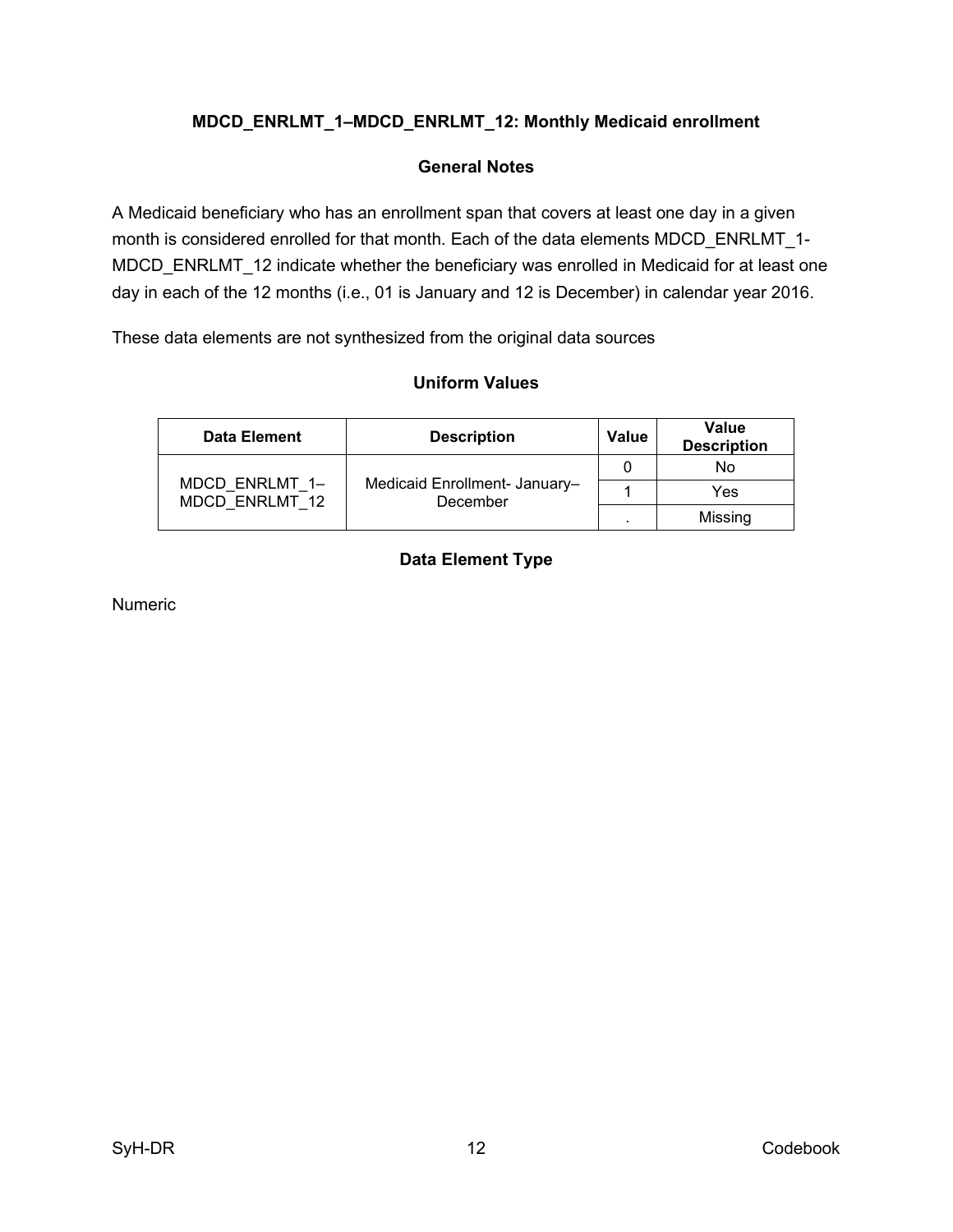# <span id="page-20-0"></span>**MDCD\_MCO\_ENRLMT\_1–MDCD\_MCO\_ENRLMT\_12: Monthly Medicaid managed care organization enrollment**

# **General Notes**

<span id="page-20-1"></span>A Medicaid beneficiary who is enrolled in a Medicaid managed care organization (MCO) at least one day in a given month is considered enrolled for that month. Managed care is a health care delivery system organized to manage cost, utilization, and quality. Medicaid managed care provides for the delivery of Medicaid health benefits and additional services through contracted arrangements between state Medicaid agencies and MCOs that accept a set per member per month (capitation) payment for these services. Each of the data elements MDCD\_MCO\_ENRLMT\_1–MDCD\_MCO\_ENRLMT\_12 indicate whether the beneficiary was enrolled in a Medicaid MCO in each of the 12 months (i.e., 01 is January and 12 is December) in calendar year 2016.

<span id="page-20-2"></span>These data elements are not synthesized from the original data sources.

# **Uniform Values**

<span id="page-20-3"></span>

| <b>Data Element</b>                      | <b>Description</b>                             | Value | <b>Value</b><br><b>Description</b> |
|------------------------------------------|------------------------------------------------|-------|------------------------------------|
|                                          | Medicaid MCO Enrollment - January-<br>December | 0     | No                                 |
| MDCD MCO ENRLMT 1-<br>MDCD MCO ENRLMT 12 |                                                |       | Yes                                |
|                                          |                                                |       | Missing                            |

# **Data Element Type**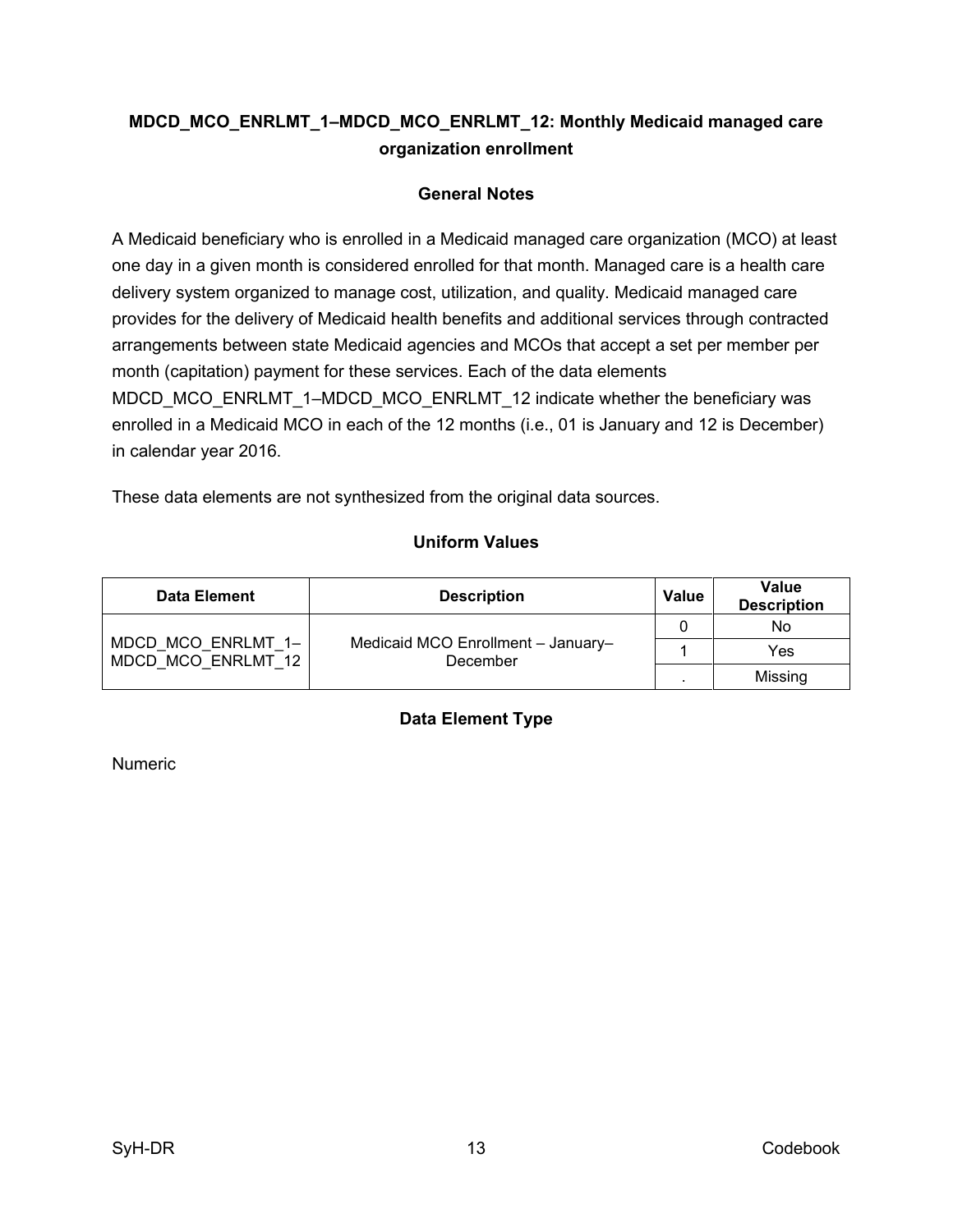# <span id="page-21-1"></span><span id="page-21-0"></span>**MDCR\_ENTLMT\_IND\_1–MDCR\_ENTLMT\_IND\_12: Monthly Medicare entitlement indicator**

#### **General Notes**

These data elements indicate whether the beneficiary was entitled to Medicare Part A, Part B, or both for a given month. Each of the data elements MDCR\_ENTLMT\_IND\_1-MDCR\_ENTLMT\_IND\_12 indicate whether the beneficiary was entitled to Part A, Part B, or both in each of the 12 months (i.e., 01 is January and 12 is December) in calendar year 2016.

This data element was modified for beneficiaries in the 45–64 and 65–74 age bins to reduce disclosure risk.

<span id="page-21-2"></span>These data elements are not synthesized from the original data sources.

#### <span id="page-21-3"></span>**Data Element Description Value Value Description** MDCR\_ENTLMT\_IND\_1– MDCR\_ENTLMT\_IND\_12 Medicare entitlement indicator – January–December 0 Not entitled 1 | Part A only 2 | Part B only 3 Part A and Part B  $\mathsf{A}$  | Part A state buy-in  $\mathsf{B}$  | Part B state buy-in  $\begin{array}{|c|c|c|}\n\hline\n\end{array}$  Part A and Part B state buy-in Blank | Missing

#### **Uniform Values**

**Data Element Type**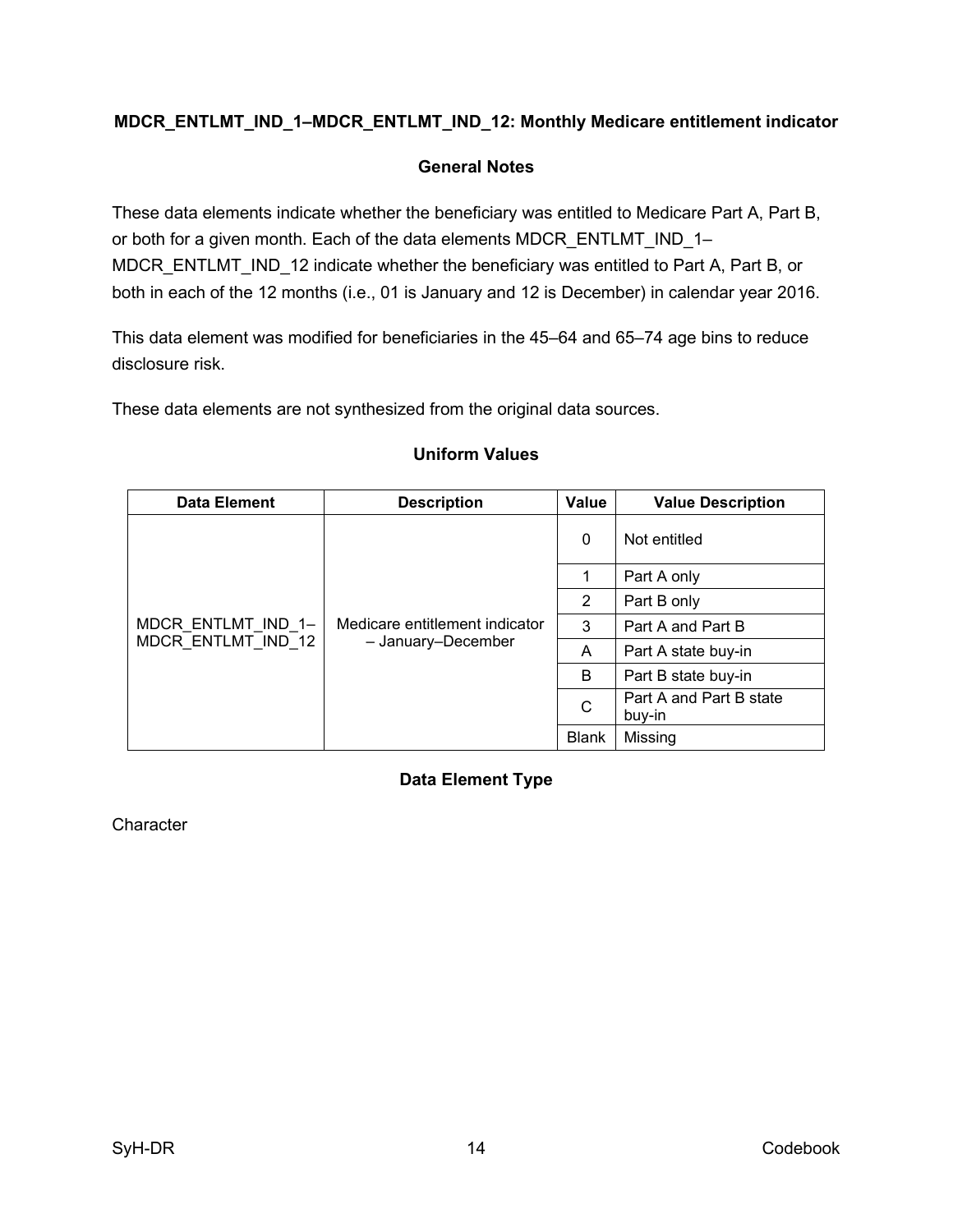# <span id="page-22-0"></span>**MDCR\_HMO\_CVRG\_1–MDCR\_HMO\_CVRG\_12: Monthly Medicare Advantage enrollment indicator**

# **General Notes**

<span id="page-22-1"></span>These data elements indicate whether the beneficiary was enrolled in a Medicare Advantage (MA) plan during a given month. Historically, most Medicare managed care plans have been health maintenance organizations (HMOs), hence the name of the data element. Each of the data elements MDCR\_HMO\_CVRG\_1–MDCR\_HMO\_CVRG\_12 indicate whether the beneficiary was enrolled in an MA plan in each of the 12 months (i.e., 01 is January and 12 is December) in calendar year 2016.

<span id="page-22-2"></span>These data elements are not synthesized from the original data sources.

<span id="page-22-3"></span>

| <b>Data Element</b>                  | <b>Description</b>                                                 | <b>Value</b> | <b>Value</b><br><b>Description</b> |
|--------------------------------------|--------------------------------------------------------------------|--------------|------------------------------------|
|                                      | Medicare Advantage (MA) enrollment indicator<br>- January-December |              | No                                 |
| MDCR HMO CVRG 1-<br>MDCR HMO CVRG 12 |                                                                    |              | Yes                                |
|                                      |                                                                    | <b>Blank</b> | Missing                            |

### **Uniform Values**

**Data Element Type**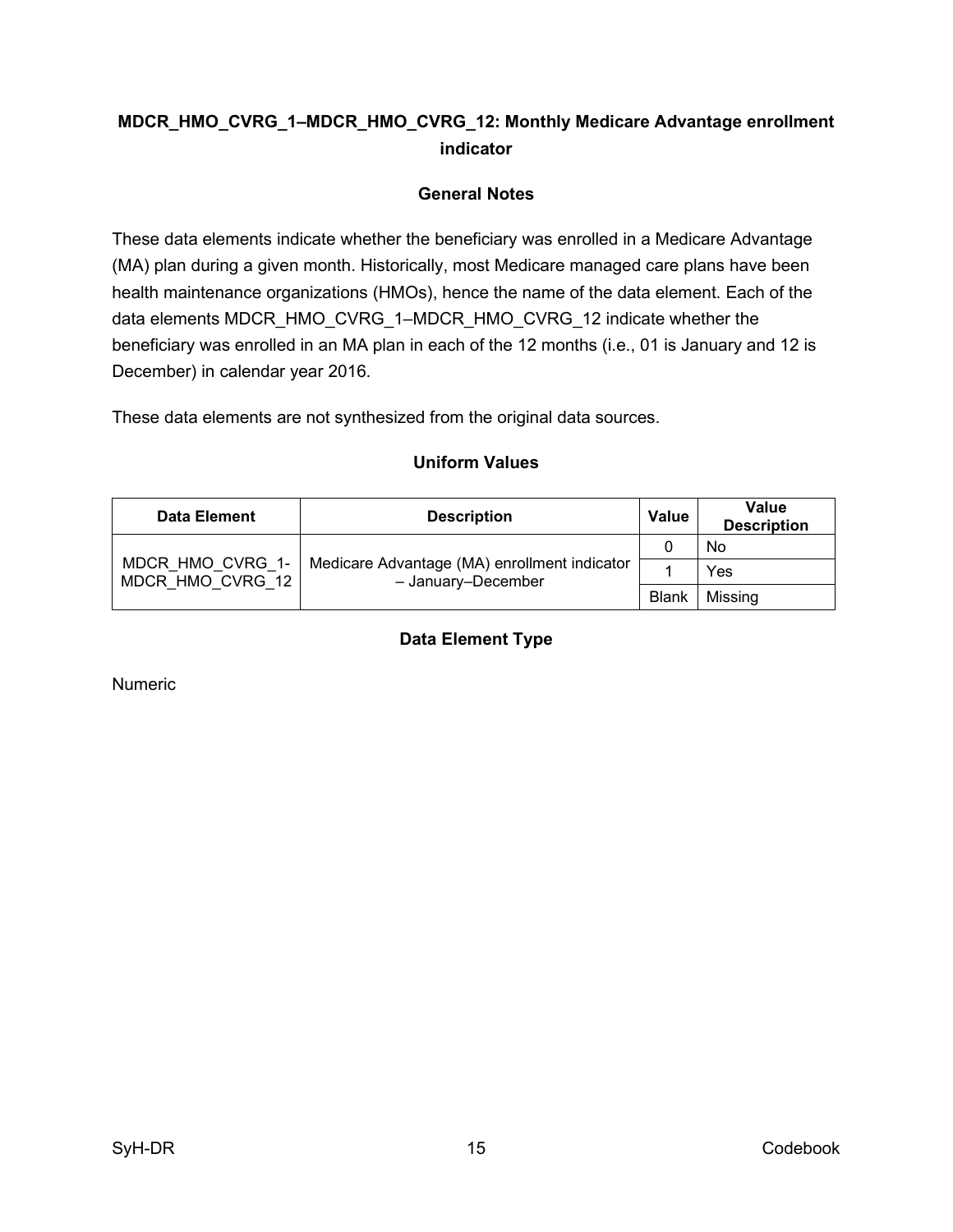## **PERSON\_ID: Unique person identifier**

### **General Notes**

<span id="page-23-1"></span><span id="page-23-0"></span>PERSON\_ID is a unique person identification number for each person who is enrolled in Medicare, Medicaid, or commercial insurance.

This data element is masked from the original data sources. This means that it was replaced by a unique identifier that cannot be linked back to the original data sources but has a one-to-one correspondence with the data element in the original data sources.

<span id="page-23-2"></span>This data element is not synthesized from the original data sources.

#### **Uniform Values**

<span id="page-23-3"></span>

| <b>Data Element</b> | <b>Description</b>       | Value     | Value<br><b>Description</b> |
|---------------------|--------------------------|-----------|-----------------------------|
|                     | Unique person identifier | nnnnnnnnn | Person ID                   |
| Person ID           |                          |           | Missing                     |

# **Data Element Type**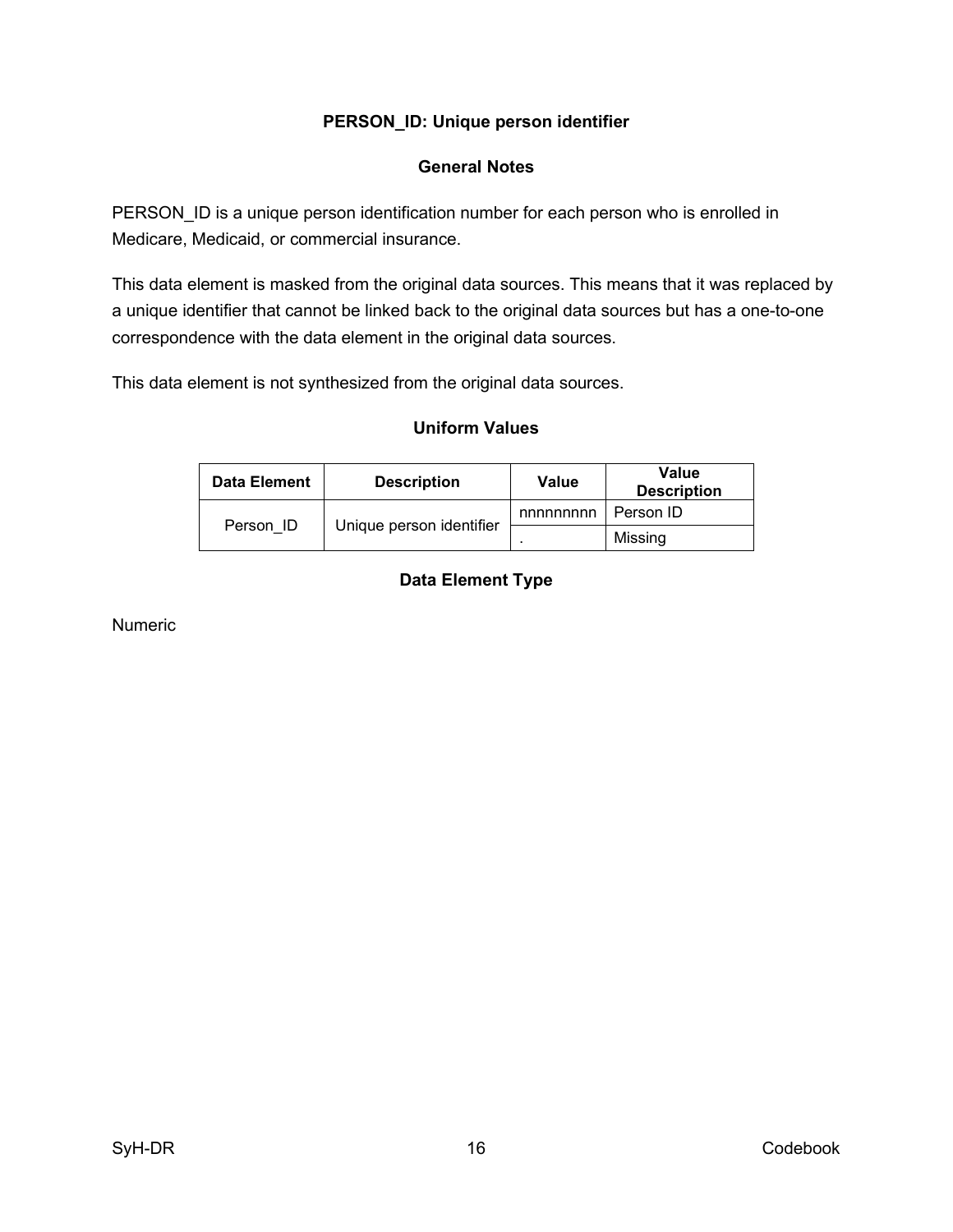# **PERSON\_WGHT: Person weight**

### **General Notes**

<span id="page-24-2"></span><span id="page-24-1"></span><span id="page-24-0"></span>PERSON\_WGHT is a weight assigned to each person. To produce estimates that project the sample to the corresponding populations, use person-level weights.

# **Uniform Values**

<span id="page-24-3"></span>

| <b>Data Element</b> | <b>Description</b> | Value | Value<br><b>Description</b> |
|---------------------|--------------------|-------|-----------------------------|
|                     |                    | nn.nn | Person weight               |
| PERSON WGHT         | Person weight      |       | Missing                     |

# **Data Element Type**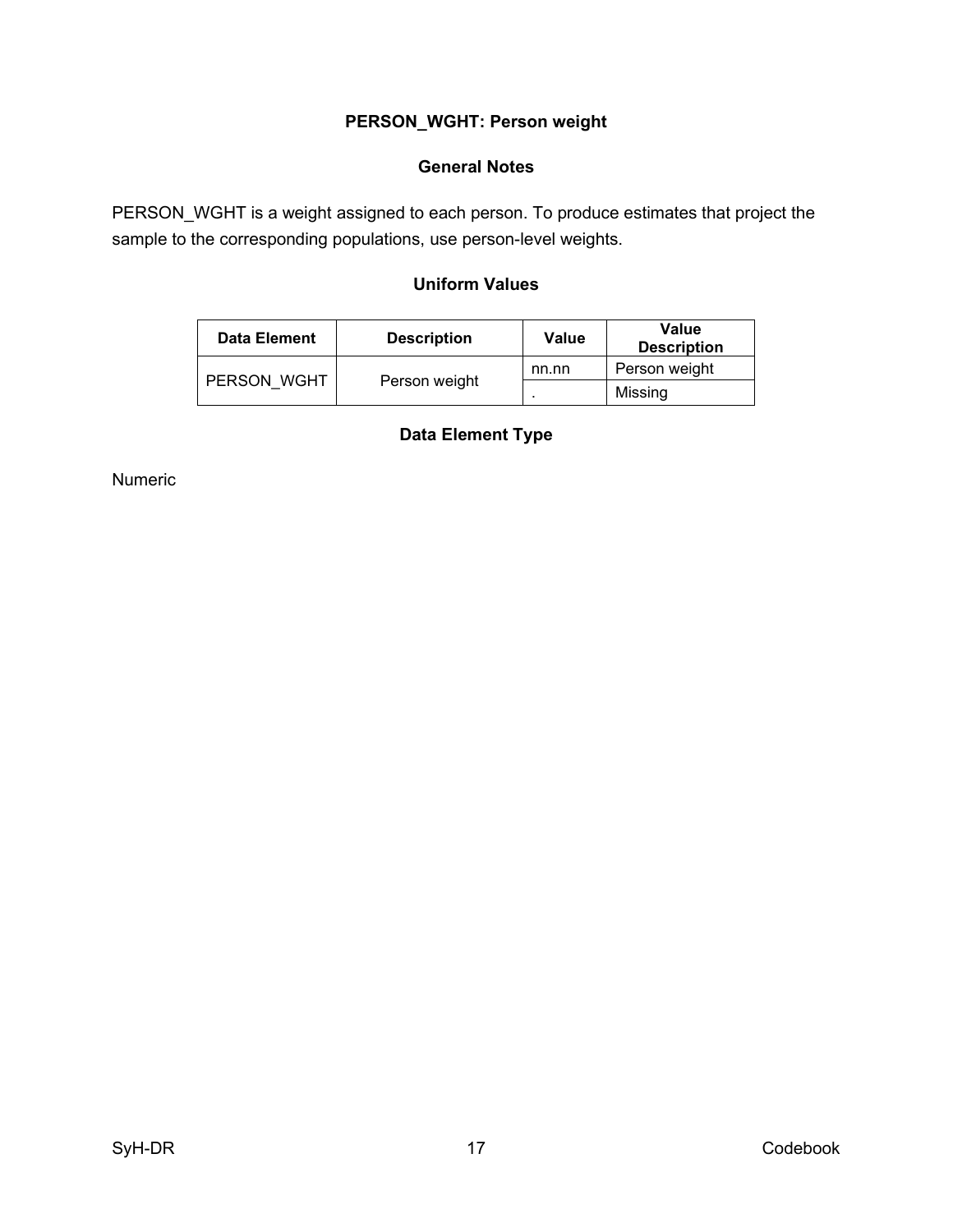# <span id="page-25-0"></span>**PHRMCY\_CVRG\_1–PHRMCY\_CVRG\_12: Monthly pharmacy coverage**

### **General Notes**

<span id="page-25-1"></span>Each of the data elements PHRMCY\_CVRG\_1–PHRMCY\_CVRG\_12 indicate a person's pharmacy coverage in each of the 12 months (i.e., 01 is January and 12 is December) in calendar year 2016.

<span id="page-25-2"></span>These data elements are not synthesized from the original data sources.

### **Uniform Values**

<span id="page-25-3"></span>

| <b>Data Element</b> | <b>Description</b>  | <b>Value</b> | Value<br><b>Description</b> |
|---------------------|---------------------|--------------|-----------------------------|
| PHRMCY CVRG 1       | Pharmacy coverage - | 0            | No                          |
| PHRMCY CVRG 12      | January-December    |              | Yes                         |
|                     |                     | <b>Blank</b> | Missing                     |

# **Data Element Type**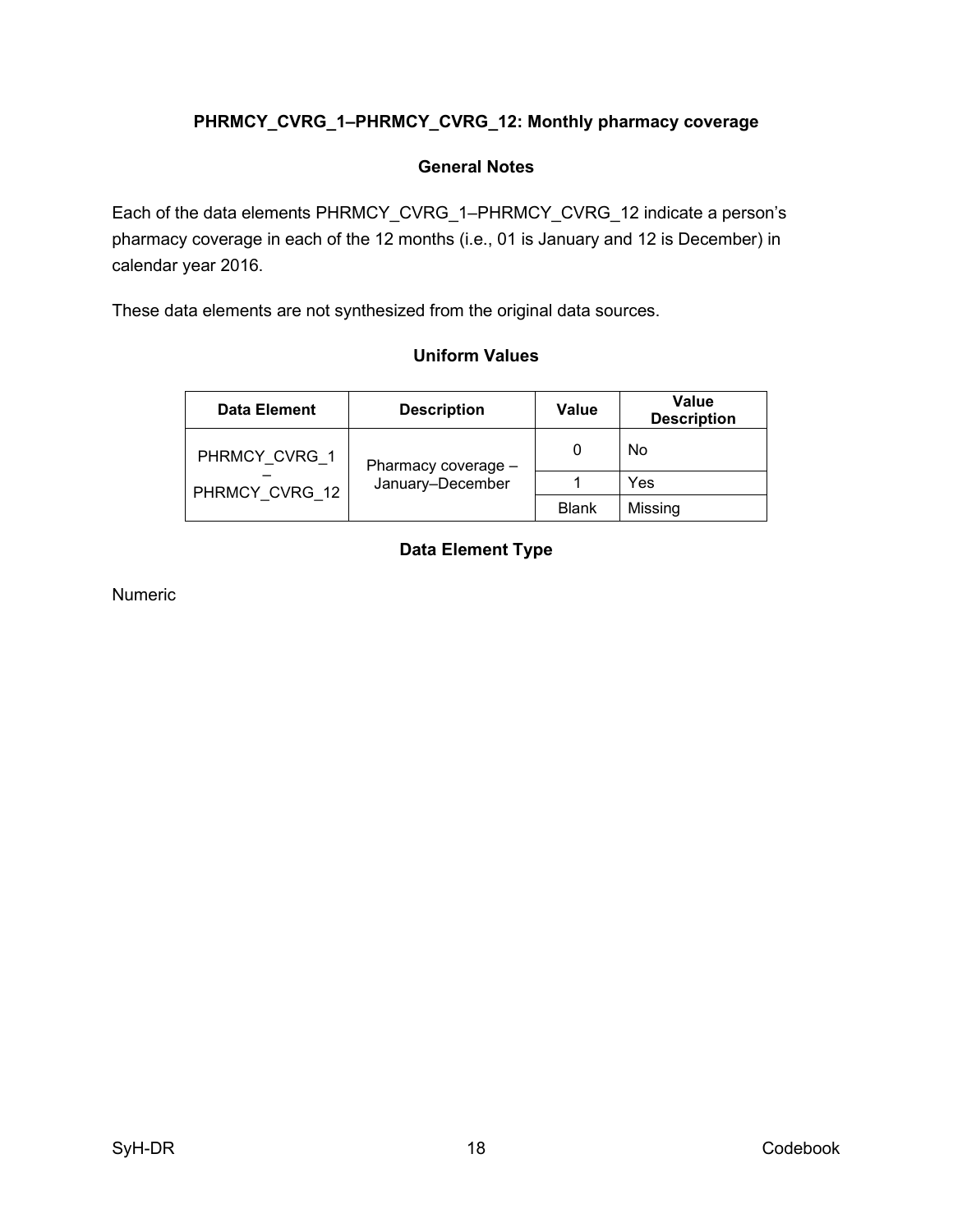# **RACE\_CD: Race code**

#### **General Notes**

<span id="page-26-1"></span><span id="page-26-0"></span>RACE\_CD is a flag indicating the race of the person.

<span id="page-26-2"></span>This data element is not synthesized from the original data sources.

### **Uniform Values**

#### **Medicare and Medicaid**

<span id="page-26-3"></span>

| <b>Data</b><br><b>Element</b> | <b>Description</b> | <b>Value</b> | <b>Value Description Medicare</b>       |
|-------------------------------|--------------------|--------------|-----------------------------------------|
| RACE CD                       | Race code          | 0            | Unknown                                 |
|                               |                    |              | White                                   |
|                               |                    | 2            | <b>Black</b>                            |
|                               |                    | 3            | Hispanic                                |
|                               |                    | 9            | Other or Asian or North American Native |
|                               |                    | <b>Blank</b> | Missing                                 |

# **Data Element Type**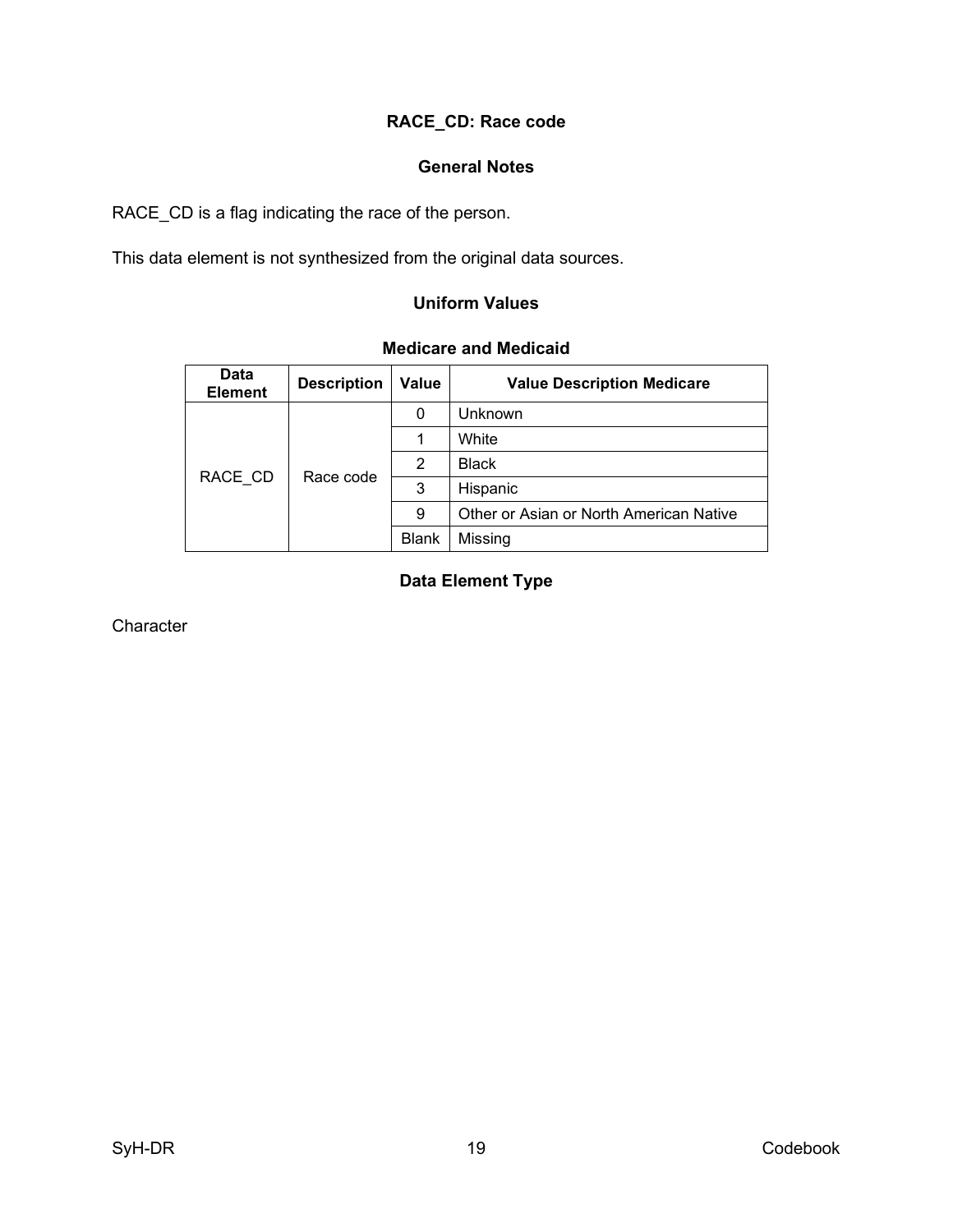# **RSN\_ENRLMT\_CD: Reason for enrollment in Medicare or Medicaid**

### **General Notes**

<span id="page-27-1"></span><span id="page-27-0"></span>RSN\_ENRLMT\_CD represents through what criteria the beneficiary currently qualifies for Medicare or Medicaid. The eligibility is based on the eligibility determination process for the most recent calendar year.

<span id="page-27-2"></span>This data element is not synthesized from the original data sources.

<span id="page-27-3"></span>

| <b>Data Element</b> | <b>Description</b>                         | Value          | <b>Value Description</b>          |
|---------------------|--------------------------------------------|----------------|-----------------------------------|
| RSN ENRLMT CD       |                                            |                | Children                          |
|                     |                                            | $\overline{2}$ | <b>CHIP</b>                       |
|                     |                                            | 3              | Adult                             |
|                     | Reason for entitlement/eligibility<br>code | 4              | <b>Disabled</b>                   |
|                     |                                            | 5              | Aged                              |
|                     |                                            | 6              | Expansion                         |
|                     |                                            | 7              | End-stage renal<br>disease (ESRD) |
|                     |                                            | 8              | <b>ESRD</b> and disabled          |
|                     |                                            | <b>Blank</b>   | Missing                           |

#### **Uniform Values**

**Data Element Type**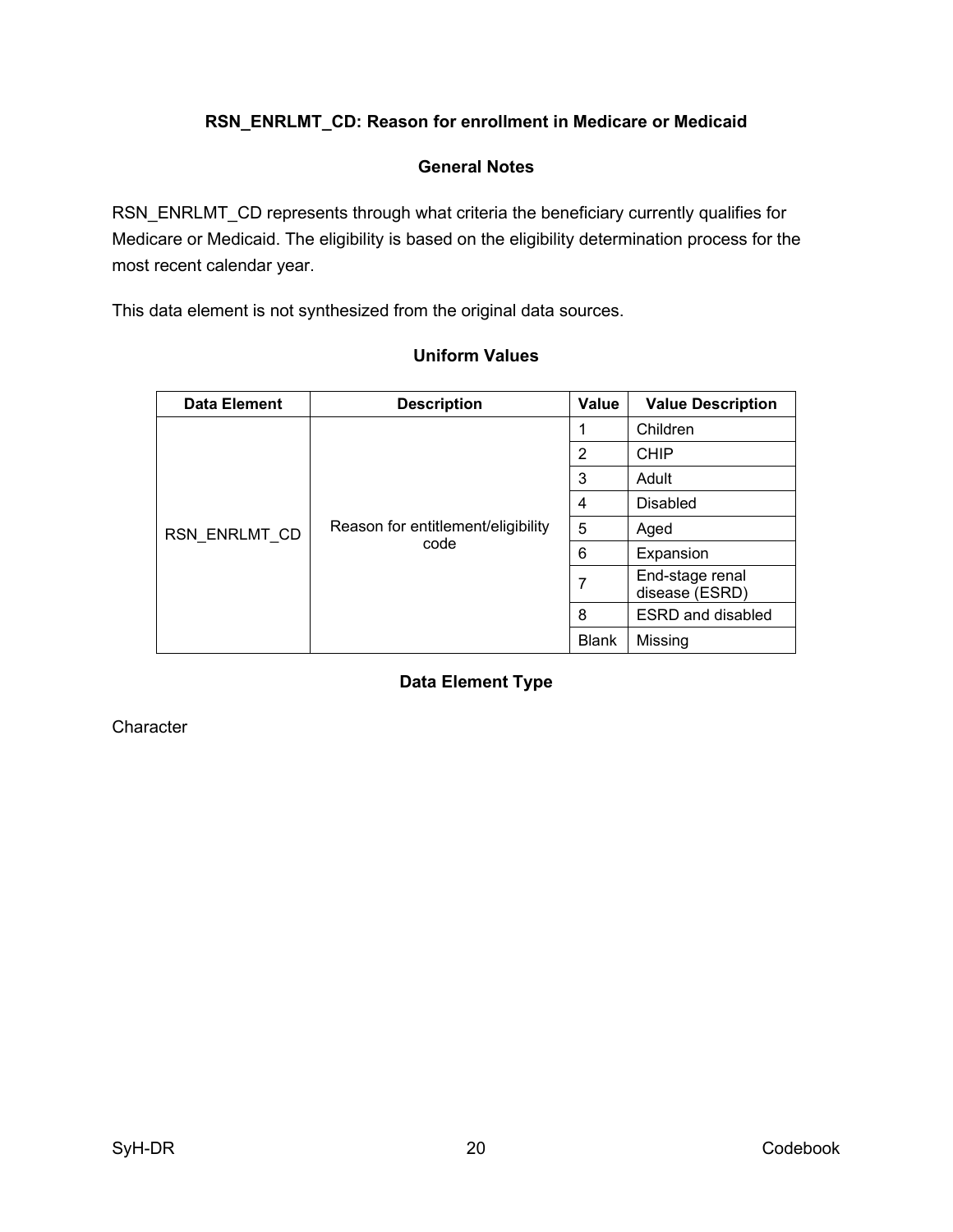# **RSTRCTD\_BNFTS\_CD: Monthly restricted benefit code**

### **General Notes**

<span id="page-28-1"></span><span id="page-28-0"></span>RSTRCTD\_BNFTS\_CD indicates the scope of Medicaid or CHIP benefits to which a beneficiary was entitled in calendar year 2016.

<span id="page-28-2"></span>This data element is not synthesized from the original data sources.

### **Uniform Values**

<span id="page-28-3"></span>

| <b>Data Element</b> | <b>Description</b>     | Value        | <b>Value Description</b>                                                                                                                    |
|---------------------|------------------------|--------------|---------------------------------------------------------------------------------------------------------------------------------------------|
| RSTRCTD BNFTS CD    | Restricted<br>benefits | 0            | Individual was either not eligible or was eligible for<br>restricted benefits for Medicaid or Children's Health<br>Insurance Program (CHIP) |
|                     |                        |              | Individual was eligible for Medicaid or CHIP and<br>entitled to the full scope of Medicaid or CHIP benefits                                 |
|                     |                        | <b>Blank</b> | Missing                                                                                                                                     |

# **Data Element Type**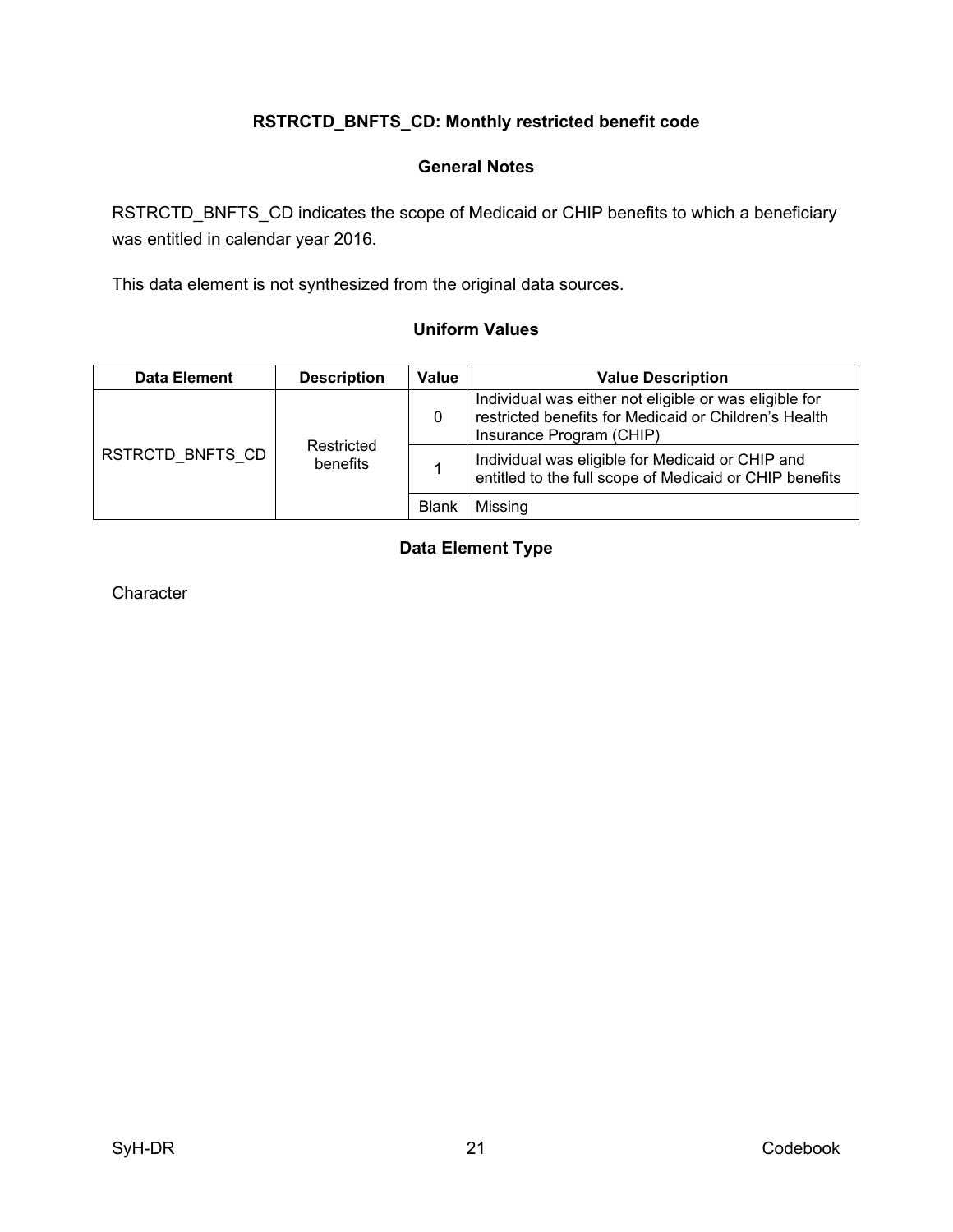# **SEX\_IDENT\_CD: Sex**

### **General Notes**

<span id="page-29-1"></span><span id="page-29-0"></span>SEX\_IDENT\_CD represents the person's biological sex. All non-male, non-female values are set to "U".

<span id="page-29-2"></span>This data element is not synthesized from the original data sources.

### **Uniform Values**

<span id="page-29-3"></span>

| <b>Data Element</b> | <b>Description</b> | <b>Value</b> | <b>Value</b><br><b>Description</b> |
|---------------------|--------------------|--------------|------------------------------------|
|                     |                    | м            | Male                               |
| SEX IDENT CD        | Sex                |              | Female                             |
|                     |                    | U            | <b>Unknown</b>                     |

### **Data Element Type**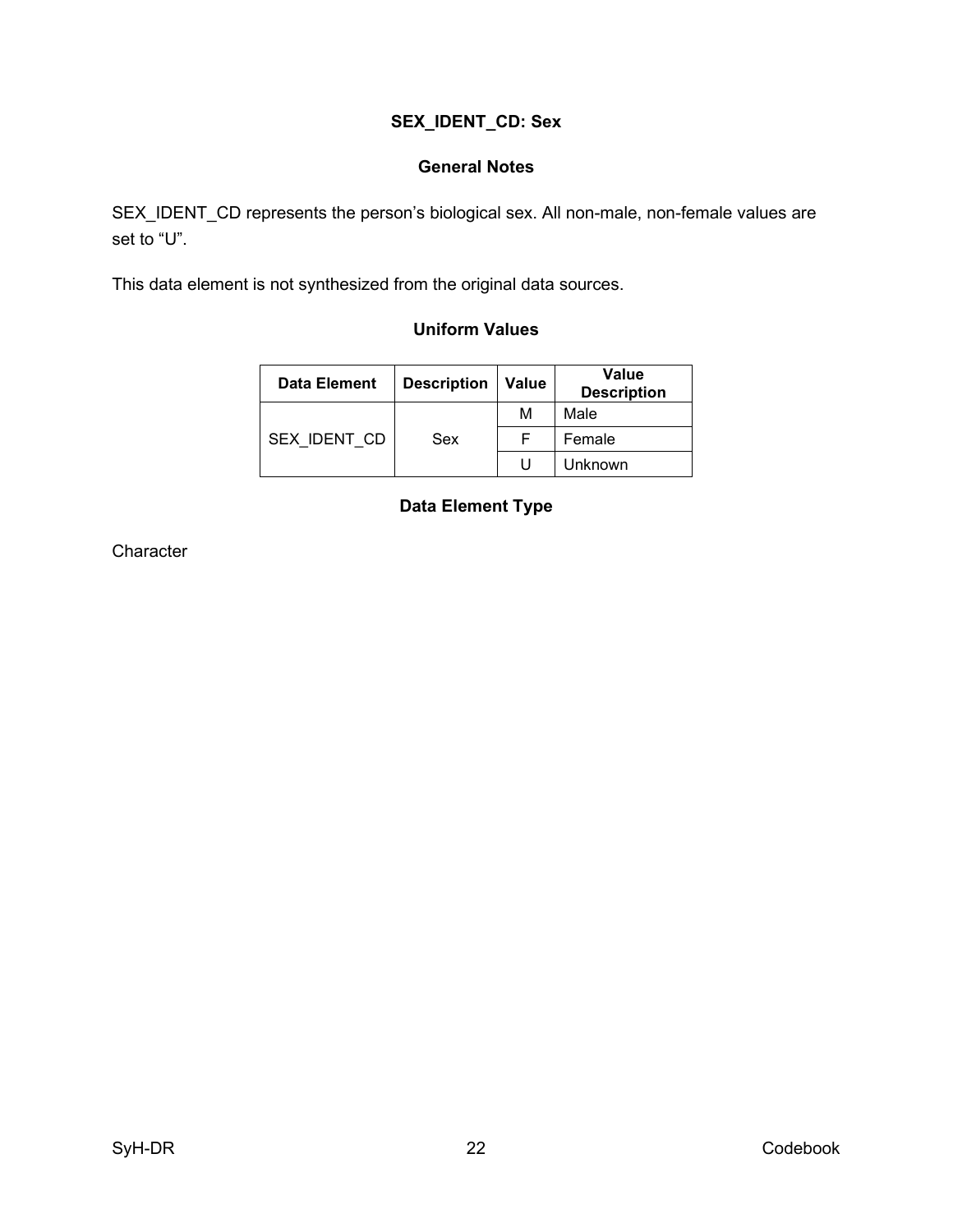# **STATE\_CD: State code**

#### **General Notes**

<span id="page-30-1"></span><span id="page-30-0"></span>STATE\_CD contains the two-letter postal abbreviation code for the state of the person's latest home or mailing address.

This data element is derived from ZIP\_CD.

<span id="page-30-2"></span>This data element is not synthesized from the original data sources.

| <b>Data</b><br><b>Element</b> | <b>Description</b> | Value     | Value<br><b>Description</b>    |
|-------------------------------|--------------------|-----------|--------------------------------|
|                               |                    | <b>AL</b> | Alabama                        |
|                               |                    | <b>AK</b> | Alaska                         |
|                               |                    | AΖ        | Arizona                        |
|                               |                    | <b>AR</b> | Arkansas                       |
|                               |                    | CA        | California                     |
|                               |                    | CO        | Colorado                       |
|                               |                    | <b>CT</b> | Connecticut                    |
|                               |                    | DE        | Delaware                       |
|                               | State code         | DC        | <b>District of</b><br>Columbia |
|                               |                    | <b>FL</b> | Florida                        |
|                               |                    | GA        | Georgia                        |
|                               |                    | HI        | Hawaii                         |
| STATE_CD                      |                    | ID        | Idaho                          |
|                               |                    | IL        | Illinois                       |
|                               |                    | IN        | Indiana                        |
|                               |                    | IA        | lowa                           |
|                               |                    | KS        | Kansas                         |
|                               |                    | KY        | Kentucky                       |
|                               |                    | LA        | Louisiana                      |
|                               |                    | <b>ME</b> | Maine                          |
|                               |                    | <b>MD</b> | Maryland                       |
|                               |                    | MA        | Massachusetts                  |
|                               |                    | MI        | Michigan                       |
|                               |                    | <b>MN</b> | Minnesota                      |
|                               |                    | MS        | Mississippi                    |
|                               |                    | <b>MO</b> | Missouri                       |

### **Uniform Values**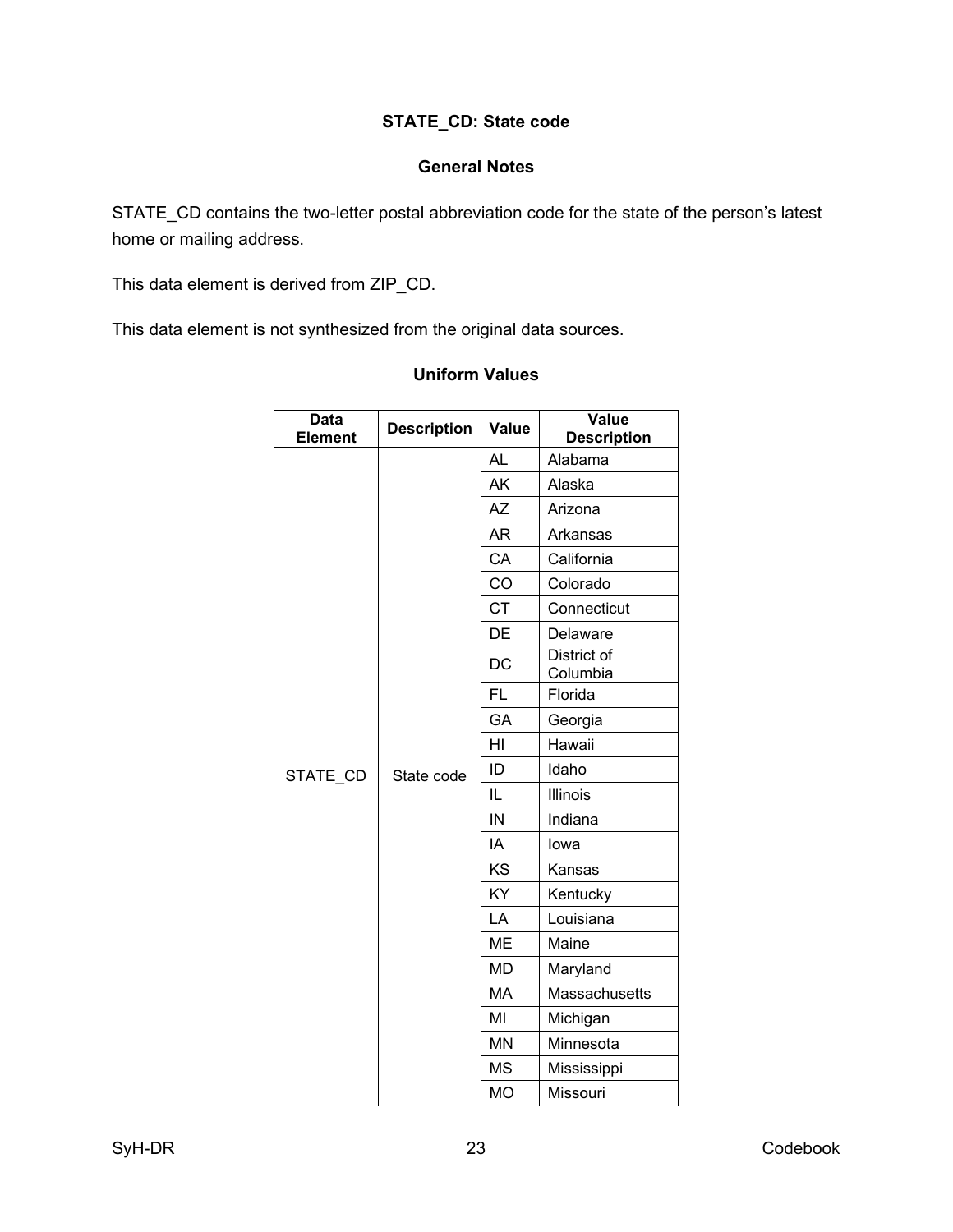| <b>Data</b><br><b>Element</b> | <b>Description</b> | Value     | Value<br><b>Description</b> |
|-------------------------------|--------------------|-----------|-----------------------------|
|                               |                    | MT        | Montana                     |
|                               |                    | <b>NE</b> | Nebraska                    |
|                               |                    | <b>NV</b> | Nevada                      |
|                               |                    | NΗ        | New Hampshire               |
|                               |                    | <b>NJ</b> | New Jersey                  |
|                               |                    | <b>NM</b> | <b>New Mexico</b>           |
|                               |                    | <b>NY</b> | New York                    |
|                               |                    | <b>NC</b> | North Carolina              |
|                               |                    | <b>ND</b> | North Dakota                |
|                               |                    | OH        | Ohio                        |
|                               |                    | OK        | Oklahoma                    |
|                               |                    | <b>OR</b> | Oregon                      |
|                               |                    | <b>PA</b> | Pennsylvania                |
|                               |                    | <b>RI</b> | Rhode Island                |
|                               |                    | SC        | South Carolina              |
|                               |                    | <b>SD</b> | South Dakota                |
|                               |                    | <b>TN</b> | Tennessee                   |
|                               |                    | <b>TX</b> | Texas                       |
|                               |                    | UT        | Utah                        |
|                               |                    | VT        | Vermont                     |
|                               |                    | VA        | Virginia                    |
|                               |                    | <b>WA</b> | Washington                  |
|                               |                    | WV        | West Virginia               |
|                               |                    | WI        | Wisconsin                   |
|                               |                    | <b>WY</b> | Wyoming                     |

<span id="page-31-0"></span>**Data Element Type**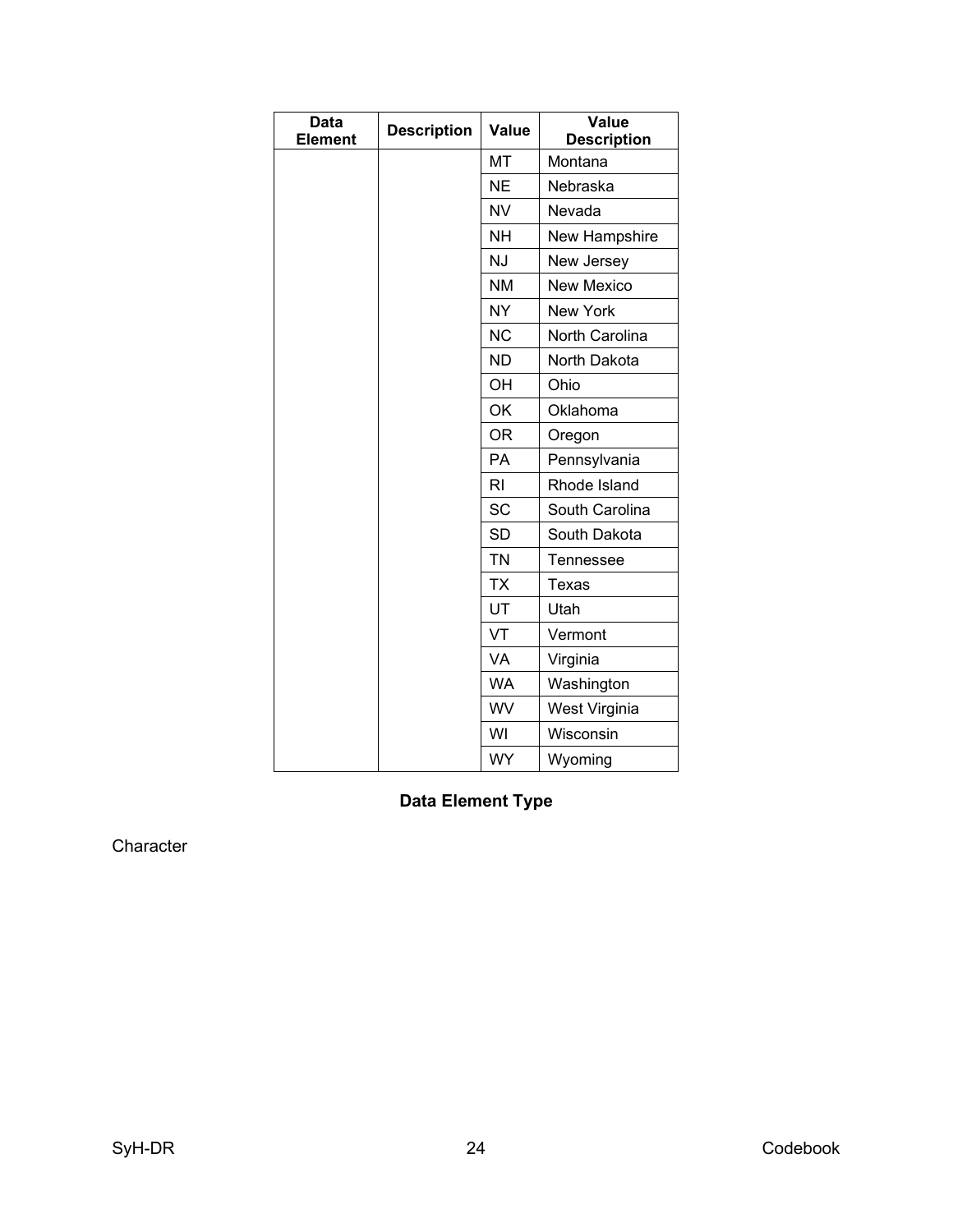# **ZIP\_CD: ZIP code**

### **General Notes**

<span id="page-32-1"></span><span id="page-32-0"></span>ZIP\_CD contains the ZIP code for the person's latest home or mailing address. In most cases, this data element includes a five-digit ZIP code; but in some cases, it might contain a two- or three-digit ZIP code if needed to reduce disclosure risk. If the data element contains a two- or three-digit ZIP code, the data element will contain the ZIP code and a number of X's so that the data element is five characters long.

<span id="page-32-3"></span><span id="page-32-2"></span>This data element is not synthesized from the original data sources.

#### **Uniform Values**

| Data<br><b>Element</b> | Description   Value |              | Value<br><b>Description</b> |
|------------------------|---------------------|--------------|-----------------------------|
| ZIP CD                 | ZIP code            |              | nnnn   ZIP code             |
|                        |                     | <b>Blank</b> | Missina                     |

# **Data Element Type**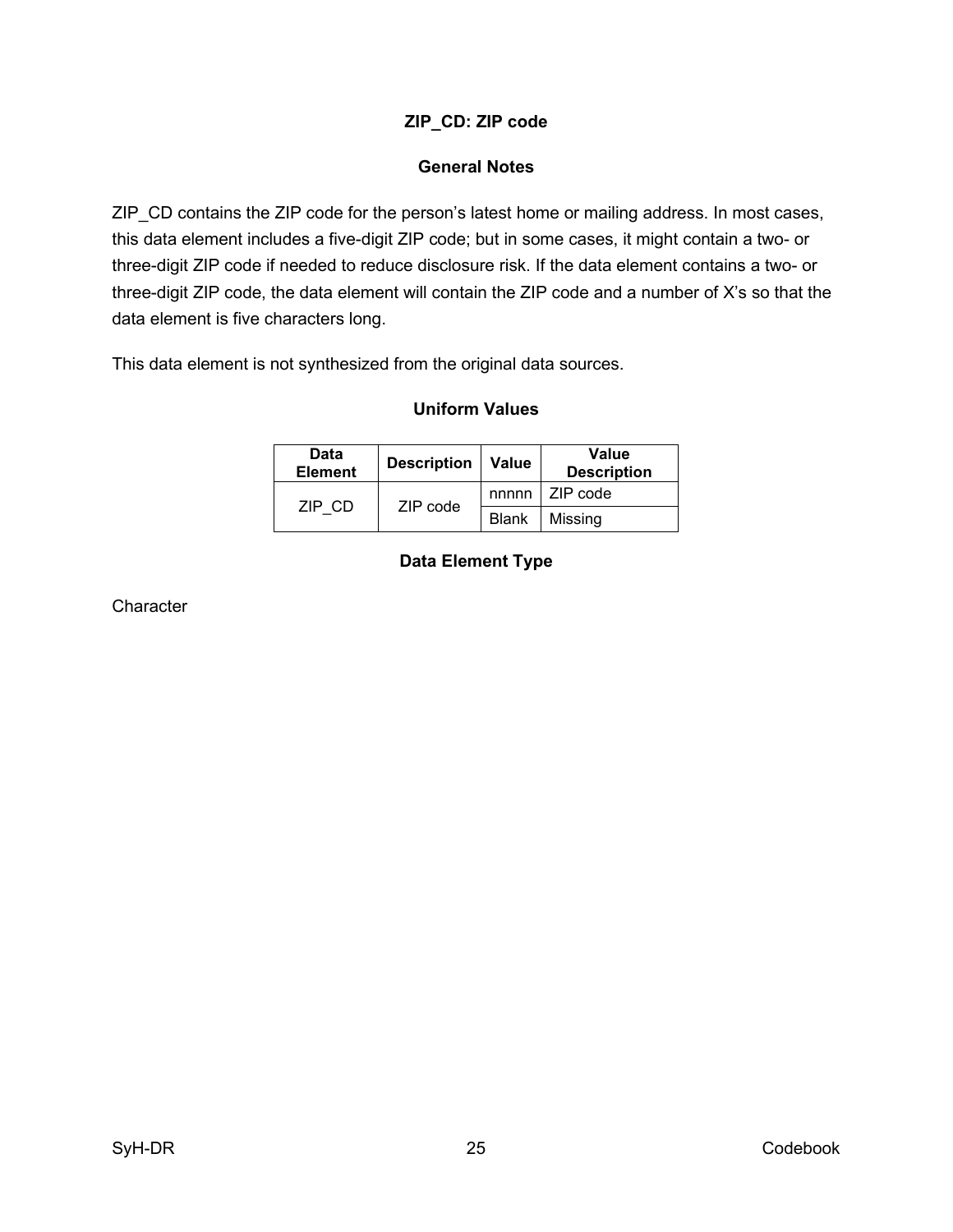### <span id="page-33-1"></span><span id="page-33-0"></span>**CLAIMS-LEVEL FILES**

### **ADMSN\_TYPE: Admission type**

#### **General Notes**

<span id="page-33-2"></span>ADMSN\_TYPE contains a code indicating the type and priority of an inpatient admission.

All claims with admission type of "newborn" were removed from the SyH-DR to reduce disclosure risk.

<span id="page-33-3"></span>This data element is synthesized from the original data sources.

#### **Uniform Values**

| Data Element | <b>Description</b> | Value        | <b>Value Description</b>                                                                                                                                                                                                                                                |                                                                                                                                                                                                                      |
|--------------|--------------------|--------------|-------------------------------------------------------------------------------------------------------------------------------------------------------------------------------------------------------------------------------------------------------------------------|----------------------------------------------------------------------------------------------------------------------------------------------------------------------------------------------------------------------|
| ADMSN TYPE   | Admission type     |              |                                                                                                                                                                                                                                                                         | Emergency: The patient requires immediate medical intervention<br>as a result of severe, life-threatening, or potentially disabling<br>conditions. Generally, the patient is admitted through the<br>emergency room. |
|              |                    | 2            | Urgent: The patient requires immediate attention for the care and<br>treatment of a physical or mental disorder. Generally, the patient<br>is admitted to the first available and suitable accommodation.                                                               |                                                                                                                                                                                                                      |
|              |                    | 3            | Elective: The patient's condition permits adequate time to<br>schedule the availability of a suitable accommodation.                                                                                                                                                    |                                                                                                                                                                                                                      |
|              |                    | 5            | Trauma: The patient visits a trauma center. (A trauma center<br>means a facility licensed or designated by the state or local<br>government authority authorized to do so, or as verified by the<br>American College of Surgeons and involving a trauma<br>activation.) |                                                                                                                                                                                                                      |
|              |                    | <b>Blank</b> | Missing                                                                                                                                                                                                                                                                 |                                                                                                                                                                                                                      |

### <span id="page-33-4"></span>**Data Element Type**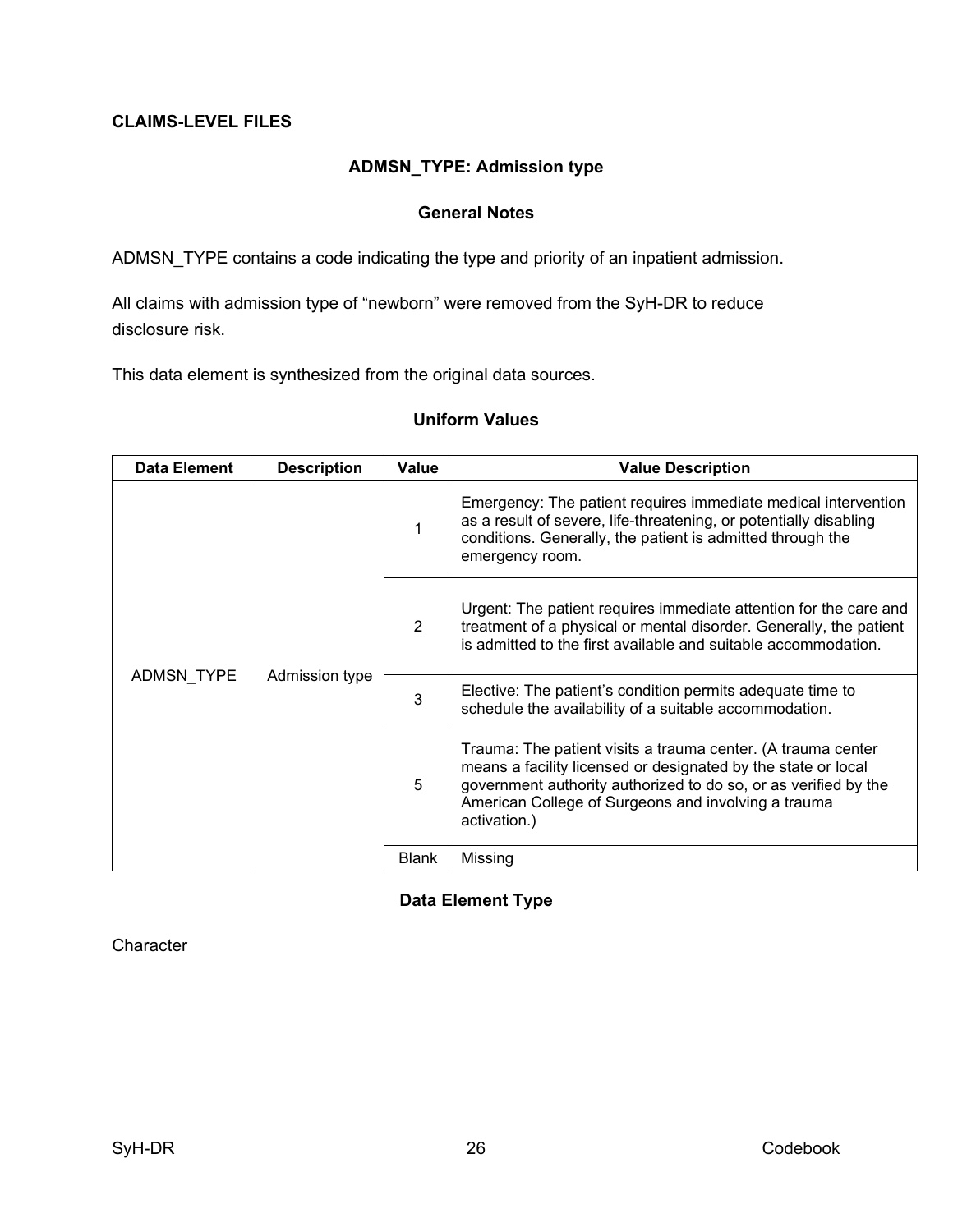# **AT\_SPCLTY: Attending physician specialty**

#### **General Notes**

<span id="page-34-1"></span><span id="page-34-0"></span>AT\_SPCLTY contains the code used to identify the Centers for Medicare & Medicaid Services (CMS) specialty code corresponding to the attending physician.

<span id="page-34-2"></span>This data element is not synthesized from the original data sources.

### **Uniform Values**

| <b>Data</b><br><b>Element</b> | <b>Description</b>                 | Value                   | <b>Value Description</b>                           |
|-------------------------------|------------------------------------|-------------------------|----------------------------------------------------|
|                               |                                    | $\mathbf 0$             | Carrier-wide                                       |
|                               |                                    | $\mathbf{1}$            | General practice                                   |
|                               |                                    | $\overline{2}$          | General surgery                                    |
|                               |                                    | 3                       | Allergy/immunology                                 |
|                               |                                    | $\overline{\mathbf{4}}$ | Otolaryngology                                     |
|                               |                                    | 5                       | Anesthesiology                                     |
|                               |                                    | 6                       | Cardiology                                         |
|                               |                                    | $\overline{7}$          | Dermatology                                        |
|                               |                                    | 8                       | Family practice                                    |
|                               |                                    | 9                       | Interventional pain management (IPM) (eff. 4/1/03) |
|                               | Attending physician's<br>specialty | 10                      | Gastroenterology                                   |
|                               |                                    | 11                      | Internal medicine                                  |
|                               |                                    | 12                      | Osteopathic manipulative therapy                   |
| AT SPCLTY                     |                                    | 13                      | Neurology                                          |
|                               |                                    | 14                      | Neurosurgery                                       |
|                               |                                    | 15                      | Speech/language pathology                          |
|                               |                                    | 16                      | Obstetrics/gynecology                              |
|                               |                                    | 17                      | Hospice and palliative care                        |
|                               |                                    | 18                      | Ophthalmology                                      |
|                               |                                    | 19                      | Oral surgery (dentists only)                       |
|                               |                                    | 20                      | Orthopedic surgery                                 |
|                               |                                    | 21                      | Cardiac electrophysiology                          |
|                               |                                    | 22                      | Pathology                                          |
|                               |                                    | 24                      | Plastic and reconstructive surgery                 |
|                               |                                    | 25                      | Physical medicine and rehabilitation               |
|                               |                                    | 26                      | Psychiatry                                         |
|                               |                                    | 27                      | General psychiatry                                 |
|                               |                                    | 28                      | Colorectal surgery (formerly proctology)           |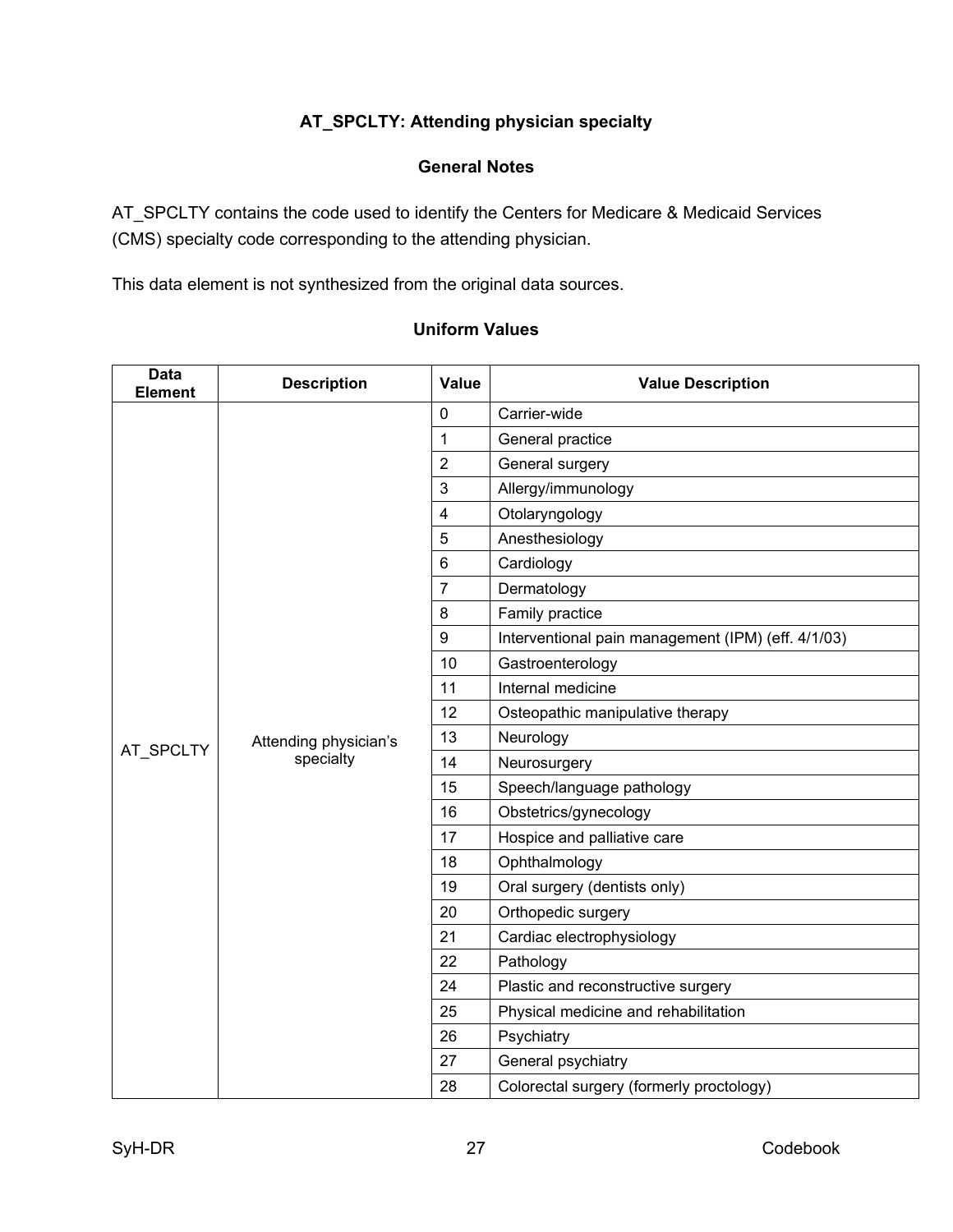| <b>Data</b><br><b>Element</b> | <b>Description</b> | <b>Value</b> | <b>Value Description</b>                                                                                                                       |
|-------------------------------|--------------------|--------------|------------------------------------------------------------------------------------------------------------------------------------------------|
|                               |                    | 29           | Pulmonary disease                                                                                                                              |
|                               |                    | 30           | Diagnostic radiology                                                                                                                           |
|                               |                    | 31           | Intensive cardiac rehabilitation                                                                                                               |
|                               |                    | 32           | Anesthesiologist assistants (eff. 4/1/03-previously<br>grouped with certified registered nurse anesthetists<br>[CRNA])                         |
|                               |                    | 33           | Thoracic surgery                                                                                                                               |
|                               |                    | 34           | Urology                                                                                                                                        |
|                               |                    | 35           | Chiropractic                                                                                                                                   |
|                               |                    | 36           | Nuclear medicine                                                                                                                               |
|                               |                    | 37           | Pediatric medicine                                                                                                                             |
|                               |                    | 38           | Geriatric medicine                                                                                                                             |
|                               |                    | 39           | Nephrology                                                                                                                                     |
|                               |                    | 40           | Hand surgery                                                                                                                                   |
|                               |                    | 41           | Optometrist                                                                                                                                    |
|                               |                    | 42           | Certified nurse midwife                                                                                                                        |
|                               |                    | 43           | CRNA (anesthesiologist assistants were removed from this<br>specialty 4/1/03)                                                                  |
|                               |                    | 44           | Infectious disease                                                                                                                             |
|                               |                    | 45           | Mammography screening center                                                                                                                   |
|                               |                    | 46           | Endocrinology                                                                                                                                  |
|                               |                    | 47           | Independent diagnostic testing facility (IDTF)                                                                                                 |
|                               |                    | 48           | Podiatry                                                                                                                                       |
|                               |                    | 49           | Ambulatory surgical center (formerly miscellaneous)                                                                                            |
|                               |                    | 50           | Nurse practitioner                                                                                                                             |
|                               |                    | 51           | Medical supply company with certified orthotist (certified by<br>American Board for Certification in Prosthetics and<br>Orthotics)             |
|                               |                    | 52           | Medical supply company with certified prosthetist (certified<br>by American Board for Certification in Prosthetics and<br>Orthotics)           |
|                               |                    | 53           | Medical supply company with certified prosthetist-orthotist<br>(certified by American Board for Certification in Prosthetics<br>and Orthotics) |
|                               |                    | 54           | Medical supply company for durable medical equipment<br>regional carrier (DMERC) (and not included in 51-53)                                   |
|                               |                    | 55           | Individual certified orthotist                                                                                                                 |
|                               |                    | 56           | Individual certified prosthetist                                                                                                               |
|                               |                    | 57           | Individual certified prosthetist-orthotist                                                                                                     |
|                               |                    | 58           | Medical supply company with registered pharmacist                                                                                              |
|                               |                    | 59           | Ambulance service supplier, (e.g., private ambulance<br>companies, funeral homes, etc.)                                                        |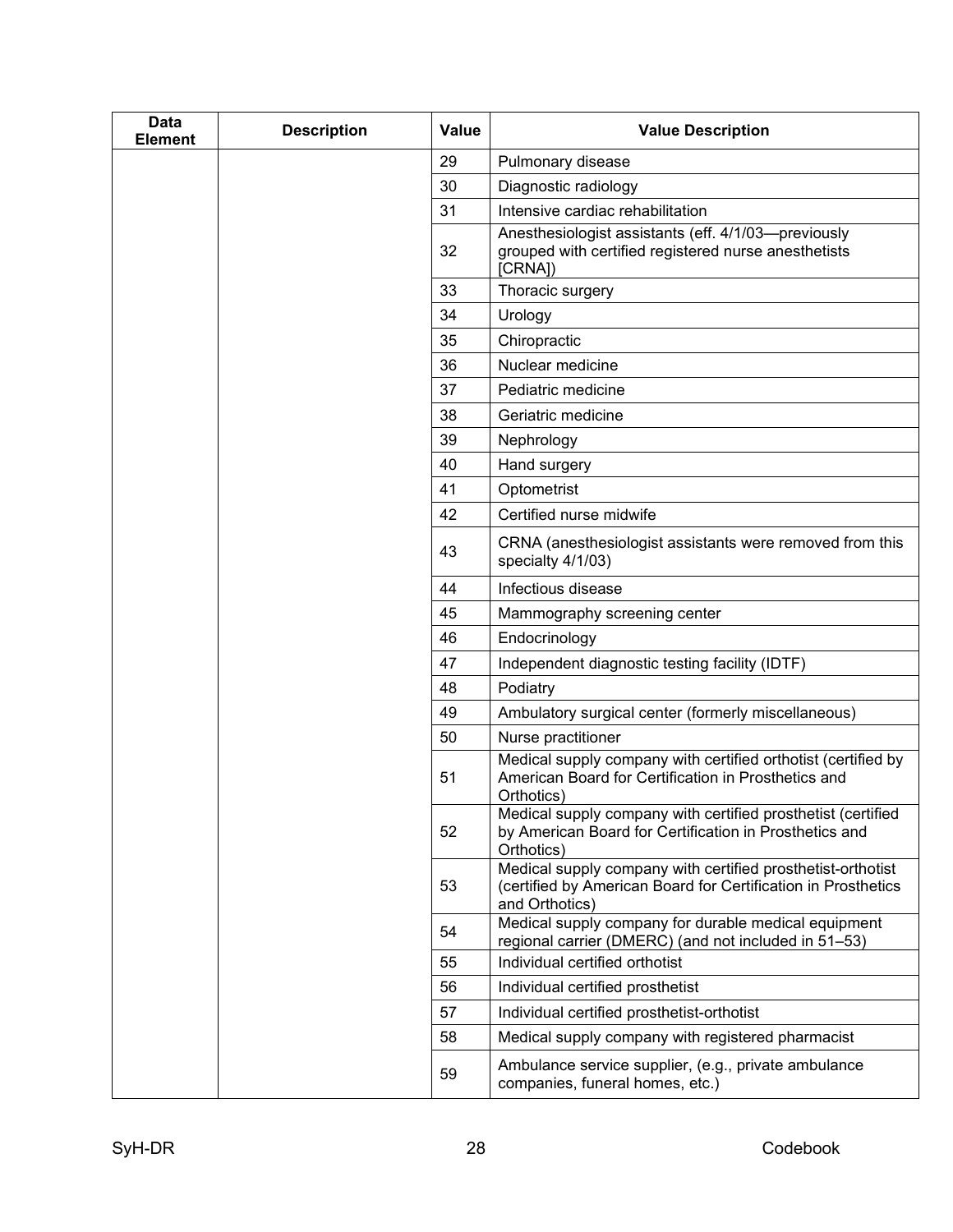| <b>Data</b><br><b>Element</b> | <b>Description</b> | <b>Value</b> | <b>Value Description</b>                                                                                                     |
|-------------------------------|--------------------|--------------|------------------------------------------------------------------------------------------------------------------------------|
|                               |                    | 60           | Public health or welfare agencies (federal, state, and local)                                                                |
|                               |                    | 61           | Voluntary health or charitable agencies (e.g. National<br>Cancer Society, National Heart Association, Catholic<br>Charities) |
|                               |                    | 62           | Psychologist (billing independently)                                                                                         |
|                               |                    | 63           | Portable X-ray supplier                                                                                                      |
|                               |                    | 64           | Audiologist (billing independently)                                                                                          |
|                               |                    | 65           | Physical therapist (private practice added 4/1/03)<br>(independently practicing removed 4/1/03)                              |
|                               |                    | 66           | Rheumatology                                                                                                                 |
|                               |                    | 67           | Occupational therapist (private practice added 4/1/03)<br>(independently practicing removed 4/1/03)                          |
|                               |                    | 68           | Clinical psychologist                                                                                                        |
|                               |                    | 69           | Clinical laboratory (billing independently)                                                                                  |
|                               |                    | 70           | Multispecialty clinic or group practice                                                                                      |
|                               |                    | 71           | Registered dietitian/nutrition professional (eff. 1/1/02)                                                                    |
|                               |                    | 72           | Pain management (eff. 1/1/02)                                                                                                |
|                               |                    | 73           | Mass immunization roster biller                                                                                              |
|                               |                    | 74           | Radiation therapy centers (prior to 4/2003 this included<br>IDTFs)                                                           |
|                               |                    | 75           | Slide preparation facilities (added to differentiate them from<br>IDTFs-eff. 4/1/03)                                         |
|                               |                    | 76           | Peripheral vascular disease                                                                                                  |
|                               |                    | 77           | Vascular surgery                                                                                                             |
|                               |                    | 78           | Cardiac surgery                                                                                                              |
|                               |                    | 79           | Addiction medicine                                                                                                           |
|                               |                    | 80           | Licensed clinical social worker                                                                                              |
|                               |                    | 81           | Critical care (intensivists)                                                                                                 |
|                               |                    | 82           | Hematology                                                                                                                   |
|                               |                    | 83           | Hematology/oncology                                                                                                          |
|                               |                    | 84           | Preventive medicine                                                                                                          |
|                               |                    | 85           | Maxillofacial surgery                                                                                                        |
|                               |                    | 86           | Neuropsychiatry                                                                                                              |
|                               |                    | 87           | All other suppliers (e.g. drug and department stores)                                                                        |
|                               |                    | 88           | Unknown supplier/provider specialty                                                                                          |
|                               |                    | 89           | Certified clinical nurse specialist                                                                                          |
|                               |                    | 90           | Medical oncology                                                                                                             |
|                               |                    | 91           | Surgical oncology                                                                                                            |
|                               |                    | 92           | Radiation oncology                                                                                                           |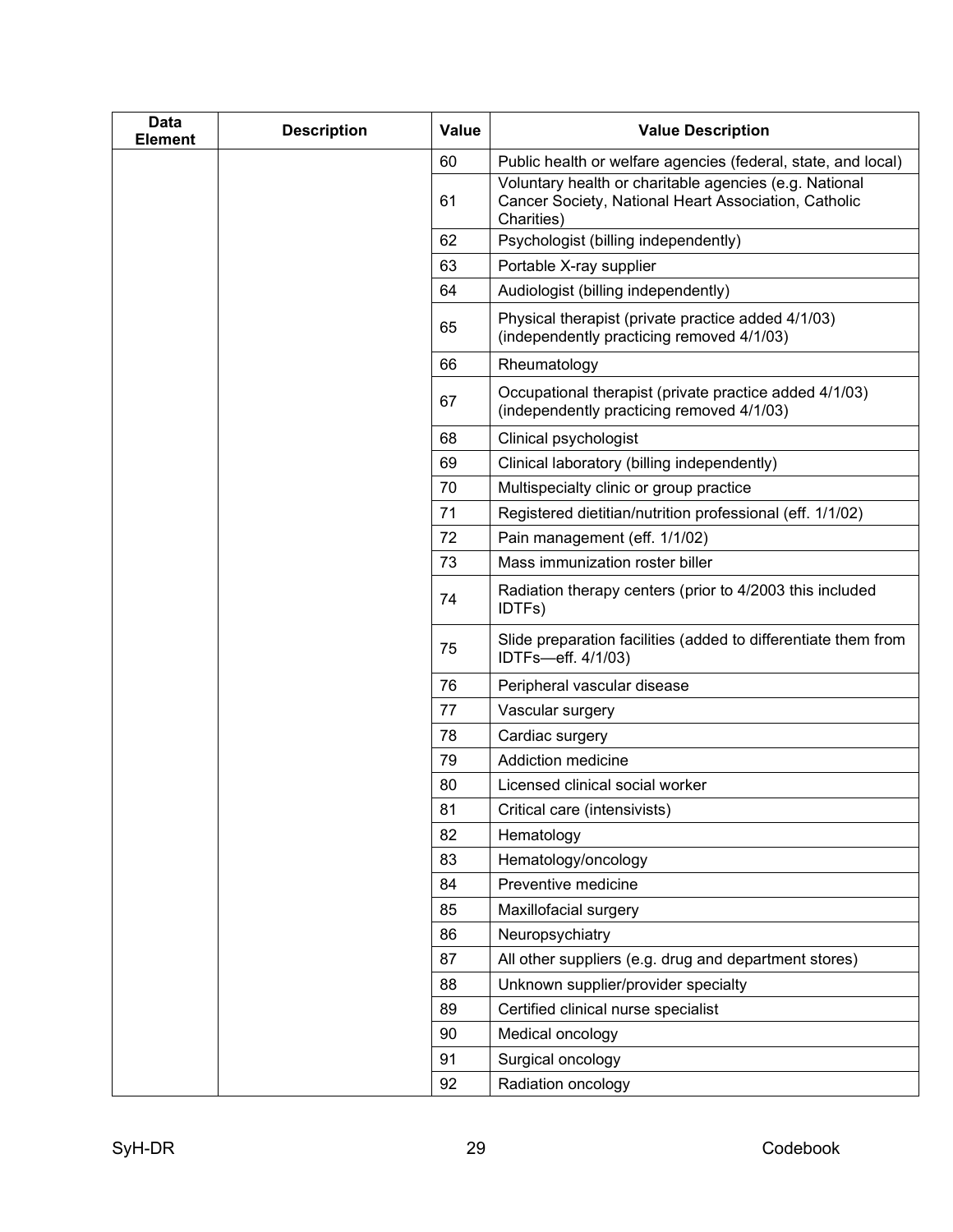| <b>Data</b><br><b>Element</b> | <b>Description</b> | <b>Value</b>   | <b>Value Description</b>                                                                                                                                      |
|-------------------------------|--------------------|----------------|---------------------------------------------------------------------------------------------------------------------------------------------------------------|
|                               |                    | 93             | <b>Emergency medicine</b>                                                                                                                                     |
|                               |                    | 94             | Interventional radiology                                                                                                                                      |
|                               |                    | 95             | Competitive Acquisition Program (CAP) vendor (eff.<br>07/01/06). Prior to 07/01/06, known as independent<br>physiological laboratory                          |
|                               |                    | 96             | Optician                                                                                                                                                      |
|                               |                    | 97             | Physician assistant                                                                                                                                           |
|                               |                    | 98             | Gynecologist/oncologist                                                                                                                                       |
|                               |                    | 99             | Unknown physician specialty                                                                                                                                   |
|                               |                    | A <sub>0</sub> | Hospital (DMERCs only)                                                                                                                                        |
|                               |                    | A <sub>1</sub> | SNF (DMERCs only)                                                                                                                                             |
|                               |                    | A2             | Intermediate care nursing facility (DMERCs only)                                                                                                              |
|                               |                    | A <sub>3</sub> | Nursing facility, other (DMERCs only)                                                                                                                         |
|                               |                    | A4             | Home health agency (DMERCs only)                                                                                                                              |
|                               |                    | A <sub>5</sub> | Pharmacy (DMERC)                                                                                                                                              |
|                               |                    | A <sub>6</sub> | Medical supply company with respiratory therapist<br>(DMERCs only)                                                                                            |
|                               |                    | A7             | Department store (DMERC)                                                                                                                                      |
|                               |                    | A <sub>8</sub> | Grocery store (DMERC)                                                                                                                                         |
|                               |                    | A <sub>9</sub> | Indian Health Service (IHS), tribe and tribal organizations<br>(non-hospital or non-hospital based facilities, eff. 1/2005)                                   |
|                               |                    | <b>B1</b>      | Supplier of oxygen and/or oxygen-related equipment (eff.<br>10/2/07)                                                                                          |
|                               |                    | <b>B2</b>      | Pedorthic personnel (eff. 10/2/07)                                                                                                                            |
|                               |                    | B <sub>3</sub> | Medical supply company with pedorthic personnel (eff.<br>10/2/07)                                                                                             |
|                               |                    | <b>B4</b>      | Does not meet definition of health care provider (e.g.,<br>rehabilitation agency, organ procurement organizations,<br>histocompatibility labs) (eff. 10/2/07) |
|                               |                    | B <sub>5</sub> | Ocularist                                                                                                                                                     |
|                               |                    | CO             | Sleep medicine                                                                                                                                                |
|                               |                    | C <sub>1</sub> | Centralized flu                                                                                                                                               |
|                               |                    | C <sub>2</sub> | Indirect payment procedure                                                                                                                                    |
|                               |                    | C <sub>3</sub> | Interventional cardiology                                                                                                                                     |
|                               |                    | C <sub>5</sub> | Dentist (eff. 7/2016)                                                                                                                                         |

# <span id="page-37-0"></span>**Data Element Type**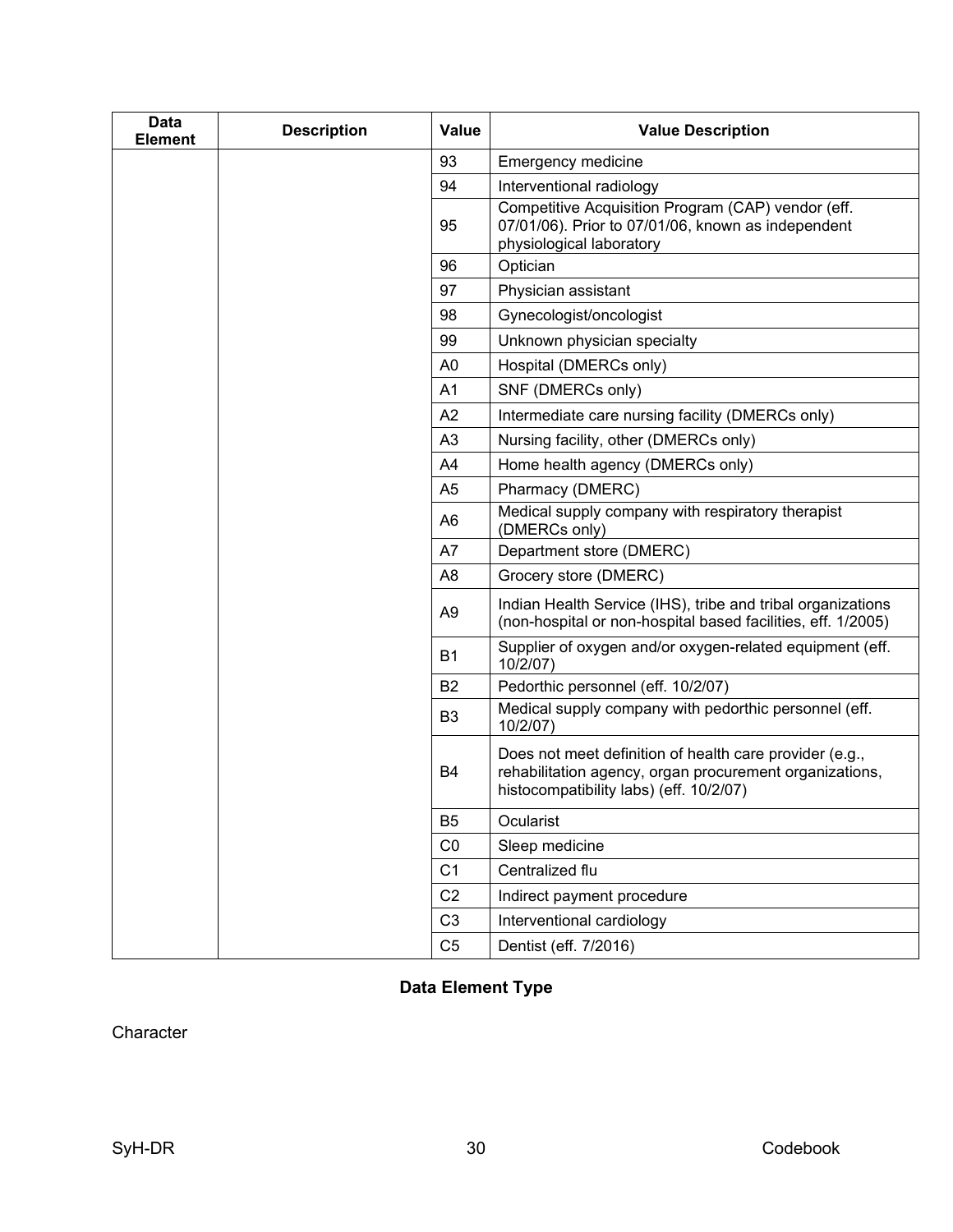# **CLM\_CNTL\_NUM: Claim control number**

#### **General Notes**

<span id="page-38-1"></span><span id="page-38-0"></span>CLM\_CNTL\_NUM is a unique identifier assigned to a claim.

<span id="page-38-2"></span>This data element is masked from the original data sources. This means that it was replaced by a unique identifier that cannot be linked back to the original data sources but has a one-to-one correspondence with the data element in the original data sources.

#### **Uniform Values**

<span id="page-38-3"></span>

| <b>Data Element</b> | <b>Description</b>      | Value    | <b>Value Description</b> |
|---------------------|-------------------------|----------|--------------------------|
| CLM CNTL NUM        | Claim control<br>number | nnnnnnnn | Claim control<br>number  |
|                     |                         |          | Missing                  |

# **Data Element Type**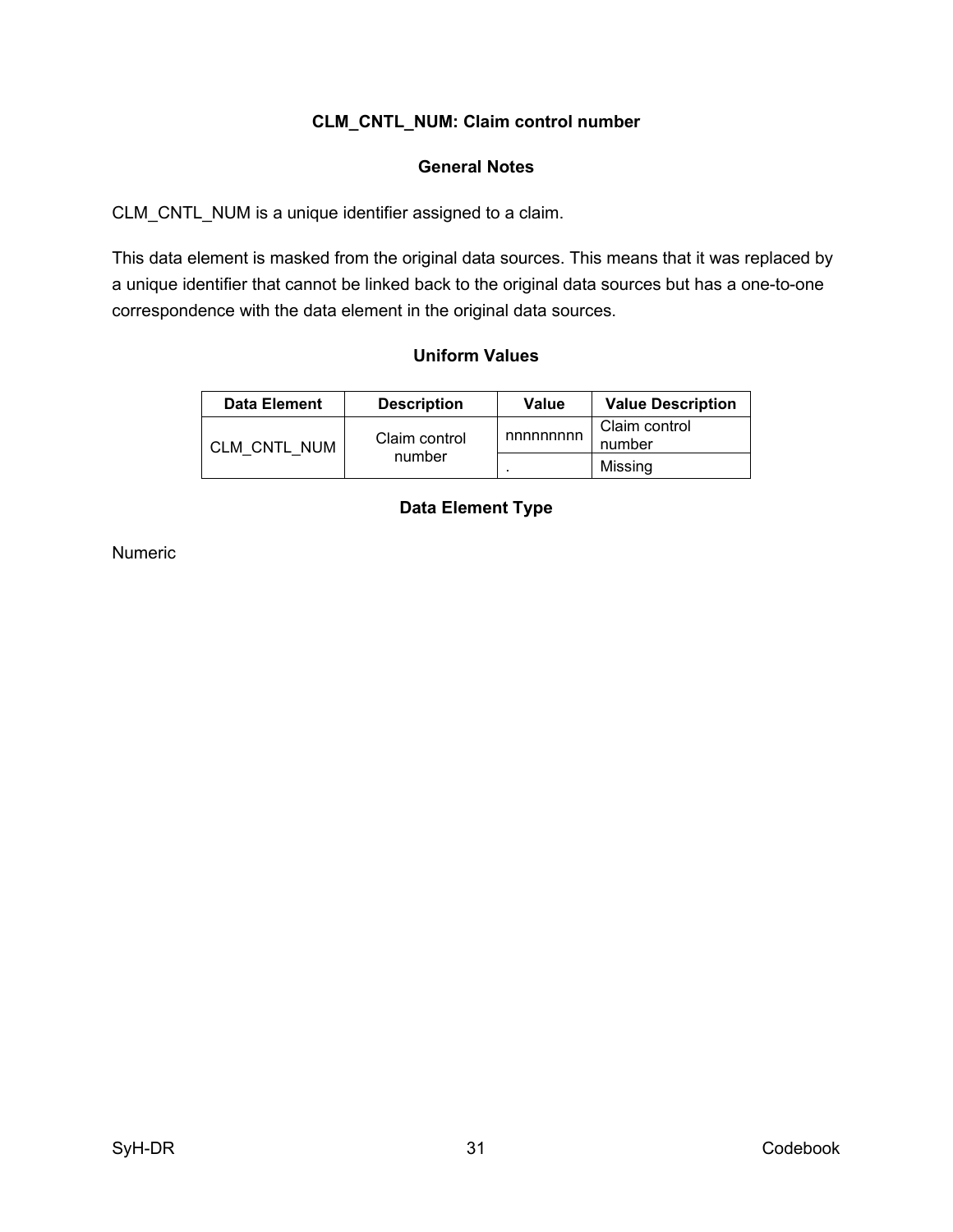# **CLM\_TYPE\_CD: Claim type code**

### **General Notes**

<span id="page-39-1"></span><span id="page-39-0"></span>CLM\_TYPE\_CD represents the type of claim that was submitted.

<span id="page-39-2"></span>This data element is not synthesized from the original data sources.

# **Uniform Values**

<span id="page-39-3"></span>

| <b>Data Element</b> | <b>Description</b> | Value        | <b>Value Description</b>      |
|---------------------|--------------------|--------------|-------------------------------|
| CLM TYPE CD         | Claim Type<br>Code | OΡ           | Outpatient claim              |
|                     |                    | IP           | Inpatient claim               |
|                     |                    | ED           | Emergency department<br>claim |
|                     |                    | <b>Blank</b> | Missing                       |

# **Data Element Type**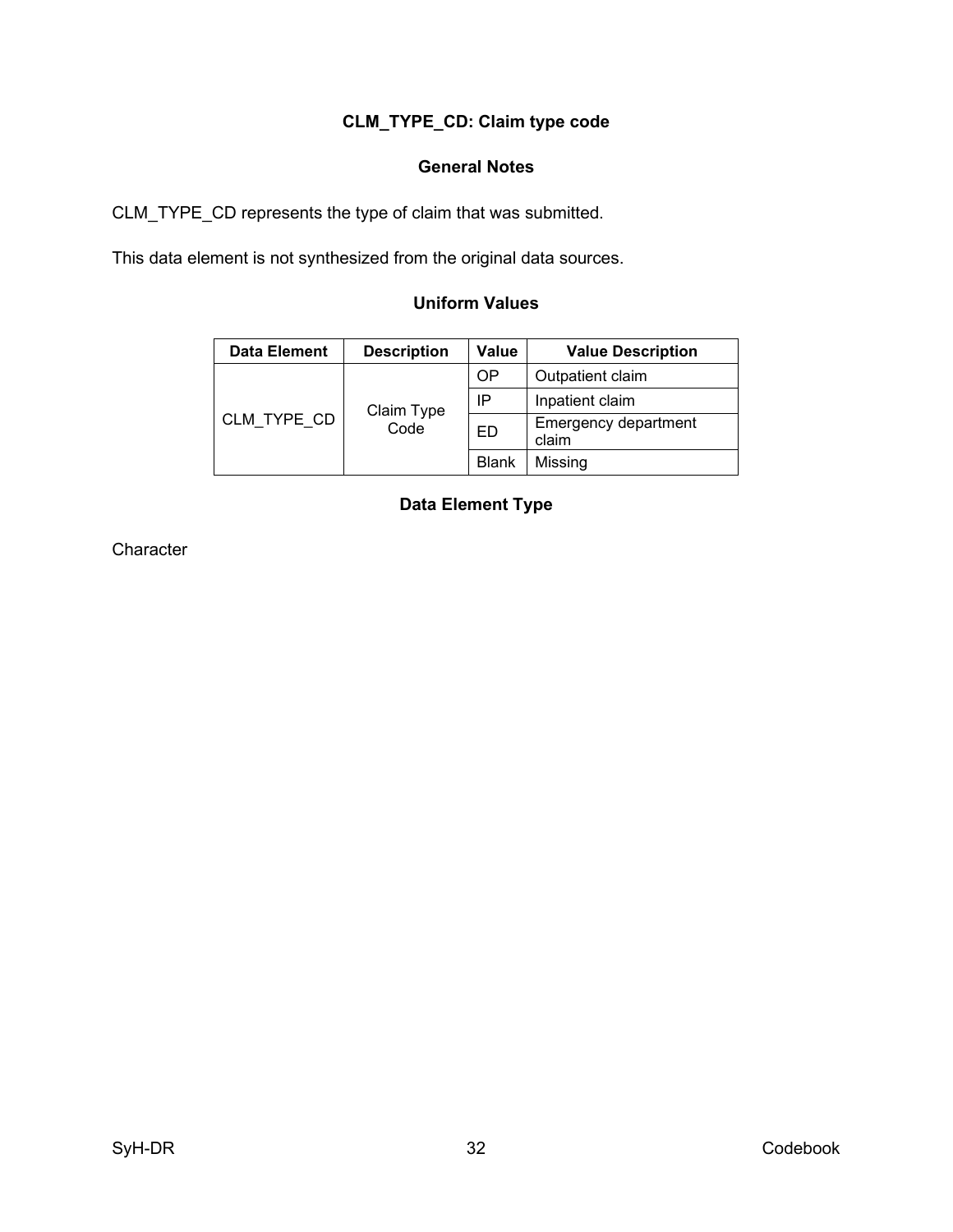# <span id="page-40-0"></span>**CPT\_PRCDR\_CD\_1–CPT\_PRCDR\_CD\_35: Current Procedural Terminology/Healthcare Common Procedure Coding System codes**

# **General Notes**

<span id="page-40-1"></span>Procedure codes reported in Current Procedural Terminology (CPT) or Healthcare Common Procedure Coding System (HCPCS) and used to identify procedure performed. These codes are reported in the data elements CPT\_PRCDR\_CD\_1–CPT\_PRCDR\_CD\_35 (first through  $35<sup>th</sup>$ CPT procedure codes). CPT Procedure codes are represented by five-digit codes that describe tests, surgeries, evaluations, and other medical procedures.

The CPT procedure codes are partially synthesized, which means each CPT procedure code in the SyH-DR is in the same Clinical Classifications Software (CCS) for Services and Procedures category as the code in the source files, but is not necessarily the same as the original CPT procedure code.

<span id="page-40-2"></span>This data element is available in all inpatient and outpatient files except Medicaid inpatient.

### **Uniform Values**

<span id="page-40-3"></span>

| <b>Data Element</b> | <b>Description</b>                   | Value        | <b>Value Description</b>    |
|---------------------|--------------------------------------|--------------|-----------------------------|
| CPT PRCDR CD 1-     | CPT procedure code and HCPCS<br>code | nnnnn        | CPT/HCPCS procedure<br>code |
| CPT PRCDR CD 35     |                                      | <b>Blank</b> | Missing                     |

### **Data Element Type**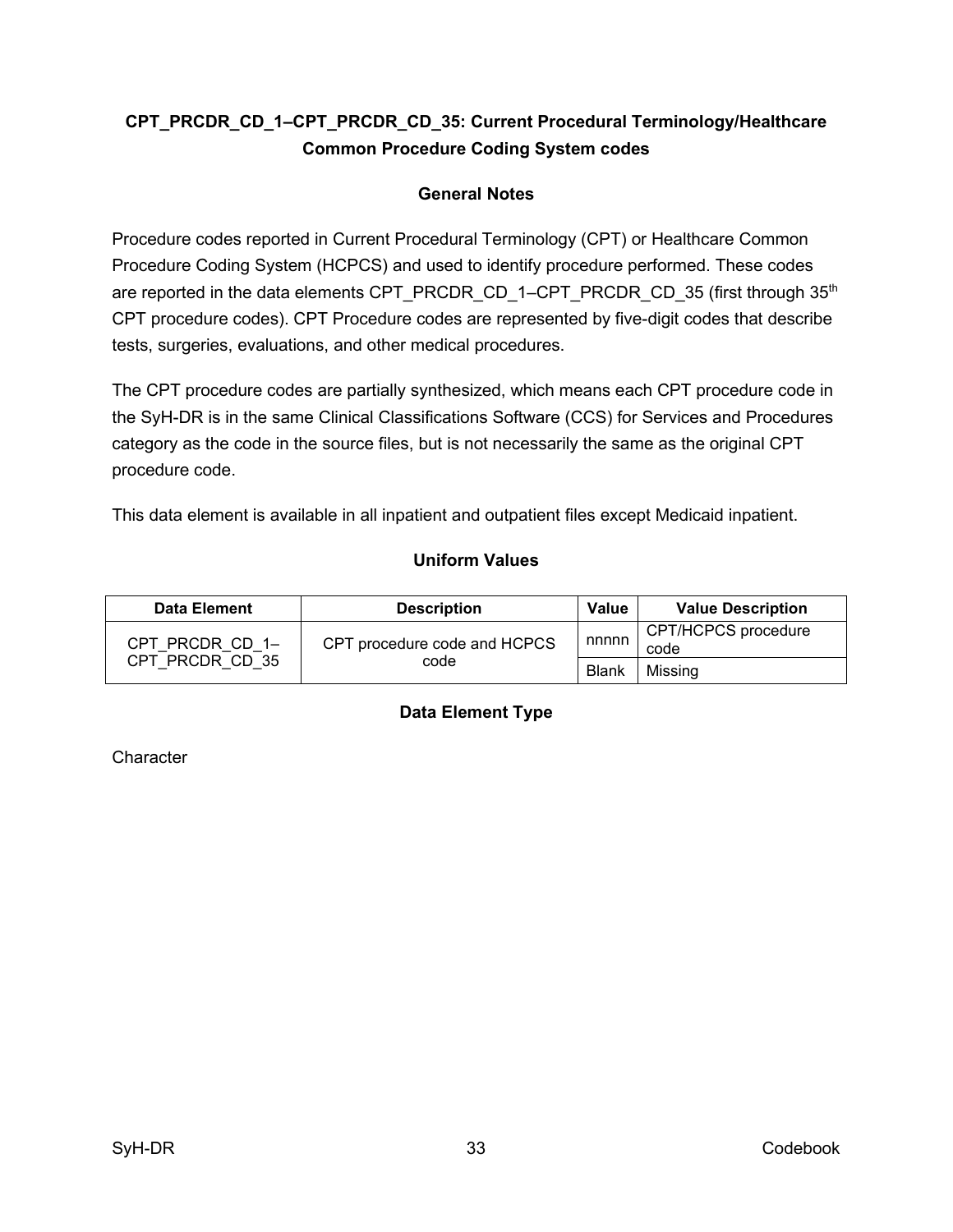# **DSCHRG\_STUS: Discharge status**

#### **General Notes**

<span id="page-41-1"></span><span id="page-41-0"></span>The code is used to identify the status of the patient as of the service end date.

<span id="page-41-2"></span>This data element is not synthesized from the original data sources.

# **Uniform Values**

| Data<br><b>Element</b> | <b>Description</b>                                                                   | Value          | <b>Value Description</b>                                                                                                                                                                                                                                                                                                  |  |
|------------------------|--------------------------------------------------------------------------------------|----------------|---------------------------------------------------------------------------------------------------------------------------------------------------------------------------------------------------------------------------------------------------------------------------------------------------------------------------|--|
|                        |                                                                                      | $\mathbf 0$    | Unknown value (but present in data).                                                                                                                                                                                                                                                                                      |  |
|                        |                                                                                      | $\mathbf 1$    | Discharged to home/self-care (routine charge).                                                                                                                                                                                                                                                                            |  |
|                        |                                                                                      |                | Discharged/transferred to other short-term general hospital for inpatient<br>care.                                                                                                                                                                                                                                        |  |
|                        |                                                                                      | 3              | Discharged/transferred to skilled nursing facility (SNF) with Medicare<br>certification in anticipation of covered skilled care. (For hospitals with an<br>approved swing bed arrangement, use Code 61-swing bed. For reporting<br>discharges/transfers to a non-certified SNF, the hospital must use Code<br>$04 - ICF.$ |  |
|                        |                                                                                      | $\overline{4}$ | Discharged/transferred to intermediate care facility (ICF).                                                                                                                                                                                                                                                               |  |
|                        |                                                                                      | 5              | Discharged/transferred to another type of institution for inpatient care<br>(including distinct parts). NOTE: Effective 1/2005, psychiatric hospital or<br>psychiatric distinct part unit of a hospital will no longer be identified by this<br>code. New code is 65.                                                     |  |
|                        | 6<br>$\overline{7}$<br><b>DSCHRG</b><br>Discharge<br><b>STUS</b><br>status<br>8<br>9 |                | Discharged/transferred to court/law enforcement                                                                                                                                                                                                                                                                           |  |
|                        |                                                                                      |                | Discharged/transferred to home care of organized home health service<br>organization.                                                                                                                                                                                                                                     |  |
|                        |                                                                                      |                | Left against medical advice or discontinued care.                                                                                                                                                                                                                                                                         |  |
|                        |                                                                                      |                | Discharged/transferred to home under care of a home IV drug therapy<br>provider (discontinued effective 10/1/05).                                                                                                                                                                                                         |  |
|                        |                                                                                      |                | Admitted as an inpatient to this hospital (effective 3/1/91). In situations<br>where a patient is admitted before midnight of the third day following the<br>day of an outpatient service, the outpatient services are considered<br>inpatient.                                                                           |  |
|                        |                                                                                      | 20             | Expired (did not recover--Christian Science patient).                                                                                                                                                                                                                                                                     |  |
|                        |                                                                                      | 30             | Still patient                                                                                                                                                                                                                                                                                                             |  |
|                        |                                                                                      | 40             | Expired at home (hospice claims only).                                                                                                                                                                                                                                                                                    |  |
|                        | 41<br>42<br>43                                                                       |                | Expired in a medical facility such as hospital, SNF, ICF, or freestanding<br>hospice (hospice claims only).                                                                                                                                                                                                               |  |
|                        |                                                                                      |                | Expired-place unknown (hospice claims only).                                                                                                                                                                                                                                                                              |  |
|                        |                                                                                      |                | Discharged/transferred to a federal hospital (eff. 10/1/03).                                                                                                                                                                                                                                                              |  |
|                        |                                                                                      | 50             | Hospice-home (eff. 10/96).                                                                                                                                                                                                                                                                                                |  |
|                        |                                                                                      | 51             | Hospice-medical facility (eff. 10/96).                                                                                                                                                                                                                                                                                    |  |
|                        |                                                                                      | 61             | Discharged/transferred within this institution to a hospital-based Medicare<br>approved swing bed (eff. 9/01).                                                                                                                                                                                                            |  |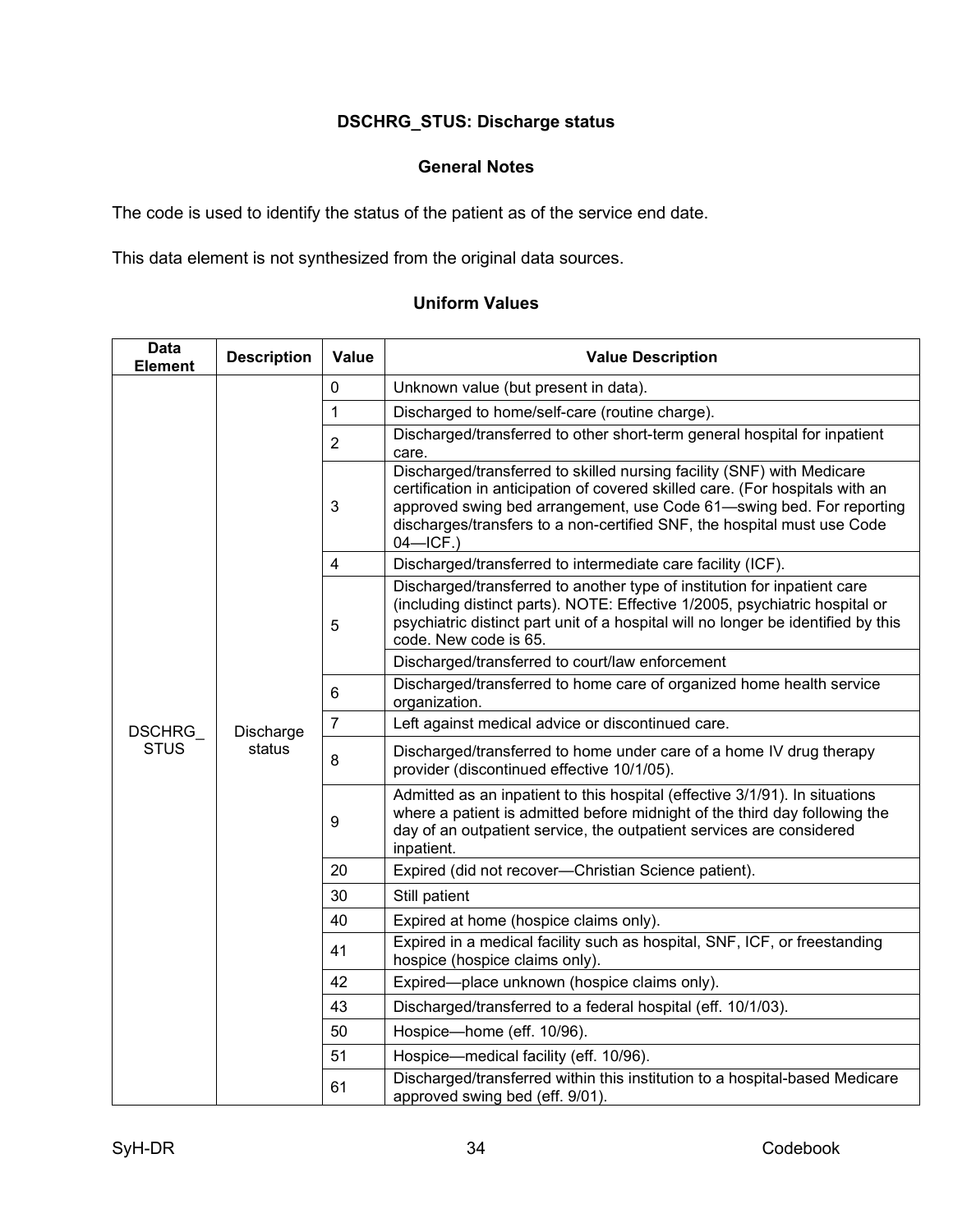| Data<br><b>Element</b> | <b>Description</b> | <b>Value</b> | <b>Value Description</b>                                                                                                                                                                                                |
|------------------------|--------------------|--------------|-------------------------------------------------------------------------------------------------------------------------------------------------------------------------------------------------------------------------|
|                        |                    | 62           | Discharged/transferred to an inpatient rehabilitation facility including<br>distinct parts units of a hospital (eff. 1/2002).                                                                                           |
|                        |                    | 63           | Discharged/transferred to a long-term care hospital (eff. 1/2002).                                                                                                                                                      |
|                        |                    | 64           | Discharged/transferred to a nursing facility certified under Medicaid but not<br>under Medicare (eff. 10/2002).                                                                                                         |
|                        |                    | 65           | Discharged/transferred to a psychiatric hospital or psychiatric distinct unit<br>of a hospital (these types of hospitals were pulled from patient/discharge<br>status code 05 and given their own code). (eff. 1/2005). |
|                        |                    | 66           | Discharged/transferred to a critical access hospital (CAH) (eff. 1/1/06).                                                                                                                                               |
|                        |                    | 69           | Discharged/transferred to a designated disaster alternative care site (eff.<br>10/2013).                                                                                                                                |
|                        |                    | 70           | Discharged/transferred to another type of health care institution not defined<br>elsewhere in code list.                                                                                                                |
|                        |                    | 71           | Discharged/transferred/referred to another institution for outpatient<br>services as specified by the discharge plan of care (eff. 9/01) (discontinued<br>effective 10/1/05).                                           |
|                        |                    | 72           | Discharged/transferred/referred to this institution for outpatient services as<br>specified by the discharge plan of care (eff. 9/01) (discontinued effective<br>10/1/05).                                              |
|                        |                    | 81           | Discharged to home or self-care with a planned acute care hospital<br>inpatient readmission.                                                                                                                            |
|                        |                    | 82           | Discharged/transferred to a short-term general hospital for inpatient care<br>with a planned acute care hospital inpatient readmission.                                                                                 |
|                        |                    | 83           | Discharged/transferred to an SNF with Medicare certification with a<br>planned acute care hospital inpatient readmission.                                                                                               |
|                        |                    | 84           | Discharged/transferred to a facility that provides custodial or supportive<br>care with a planned acute care hospital inpatient readmission.                                                                            |
|                        |                    | 85           | Discharged/transferred to a designated cancer center or children's hospital<br>with a planned acute care hospital inpatient readmission.                                                                                |
|                        |                    | 86           | Discharged/transferred to home under care of organized home health<br>service organization with a planned acute care hospital inpatient<br>readmission.                                                                 |
|                        |                    | 87           | Discharged/transferred to court/law enforcement with a planned acute care<br>hospital inpatient readmission.                                                                                                            |
|                        |                    | 88           | Discharged/transferred to a federal health care facility with a planned acute<br>care hospital inpatient readmission.                                                                                                   |
|                        |                    | 89           | Discharged/transferred to a hospital-based Medicare approved swing bed<br>with a planned acute care hospital inpatient readmission.                                                                                     |
|                        |                    | 90           | Discharged/transferred to an inpatient rehabilitation facility (IRF) including<br>rehabilitation distinct part units of a hospital with a planned acute care<br>hospital inpatient readmission.                         |
|                        |                    | 91           | Discharged/transferred to a Medicare-certified long-term care hospital<br>(LTCH) with a planned acute care hospital inpatient readmission.                                                                              |
|                        |                    | 92           | Discharged/transferred to a nursing facility certified under Medicaid but not<br>certified under Medicare with a planned acute care hospital inpatient<br>readmission.                                                  |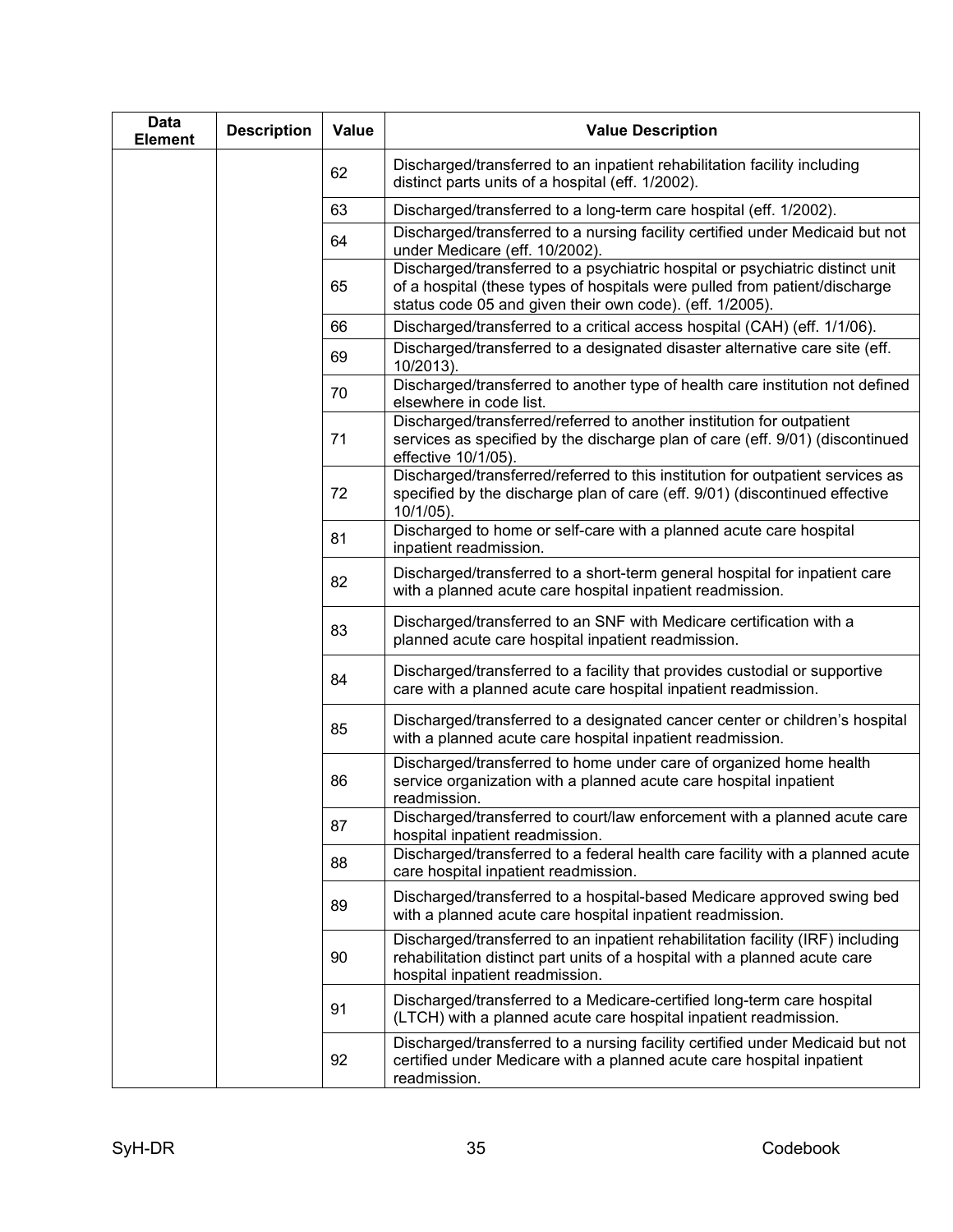<span id="page-43-0"></span>

| <b>Data</b><br><b>Element</b> | <b>Description</b> | Value        | <b>Value Description</b>                                                                                                                                                  |
|-------------------------------|--------------------|--------------|---------------------------------------------------------------------------------------------------------------------------------------------------------------------------|
|                               |                    | 93           | Discharged/transferred to a psychiatric distinct part unit of a hospital with a<br>planned acute care hospital inpatient readmission.                                     |
|                               |                    | 94           | Discharged/transferred to a CAH with a planned acute care hospital<br>inpatient readmission.                                                                              |
|                               |                    | 95           | Discharged/transferred to another type of health care institution not defined<br>elsewhere in this code list with a planned acute care hospital inpatient<br>readmission. |
|                               |                    | <b>Blank</b> | Missing.                                                                                                                                                                  |

# **Data Element Type**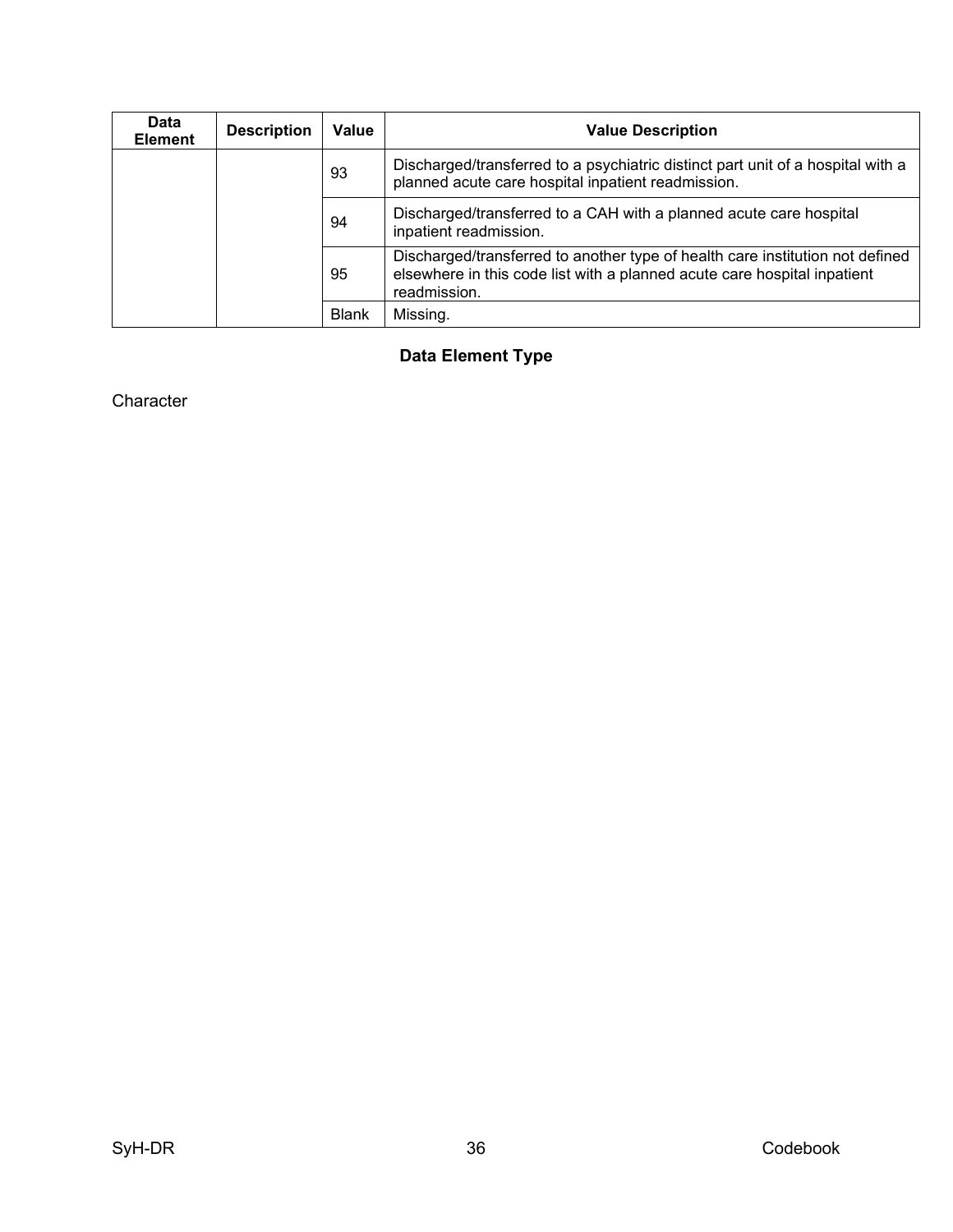# **FACILITY\_ID: Facility identifier**

### **General Notes**

<span id="page-44-1"></span><span id="page-44-0"></span>FACILITY\_ID contains an identifier to uniquely identify the institutional provider (hospital) that provides services to the person.

<span id="page-44-2"></span>This data element is masked from the original data sources. This means that it was replaced by a unique identifier that cannot be linked back to the original data sources but has a one-to-one correspondence with the data element in the original data sources.

# **Uniform Values**

<span id="page-44-3"></span>

| <b>Data</b><br><b>Element</b> | <b>Description</b> | Value                    | <b>Value</b><br><b>Description</b> |
|-------------------------------|--------------------|--------------------------|------------------------------------|
| <b>FACILITY ID</b>            | <b>Facility ID</b> | nnnnnnnn                 | <b>Facility ID</b>                 |
|                               |                    | $\overline{\phantom{a}}$ | Missing                            |

# **Data Element Type**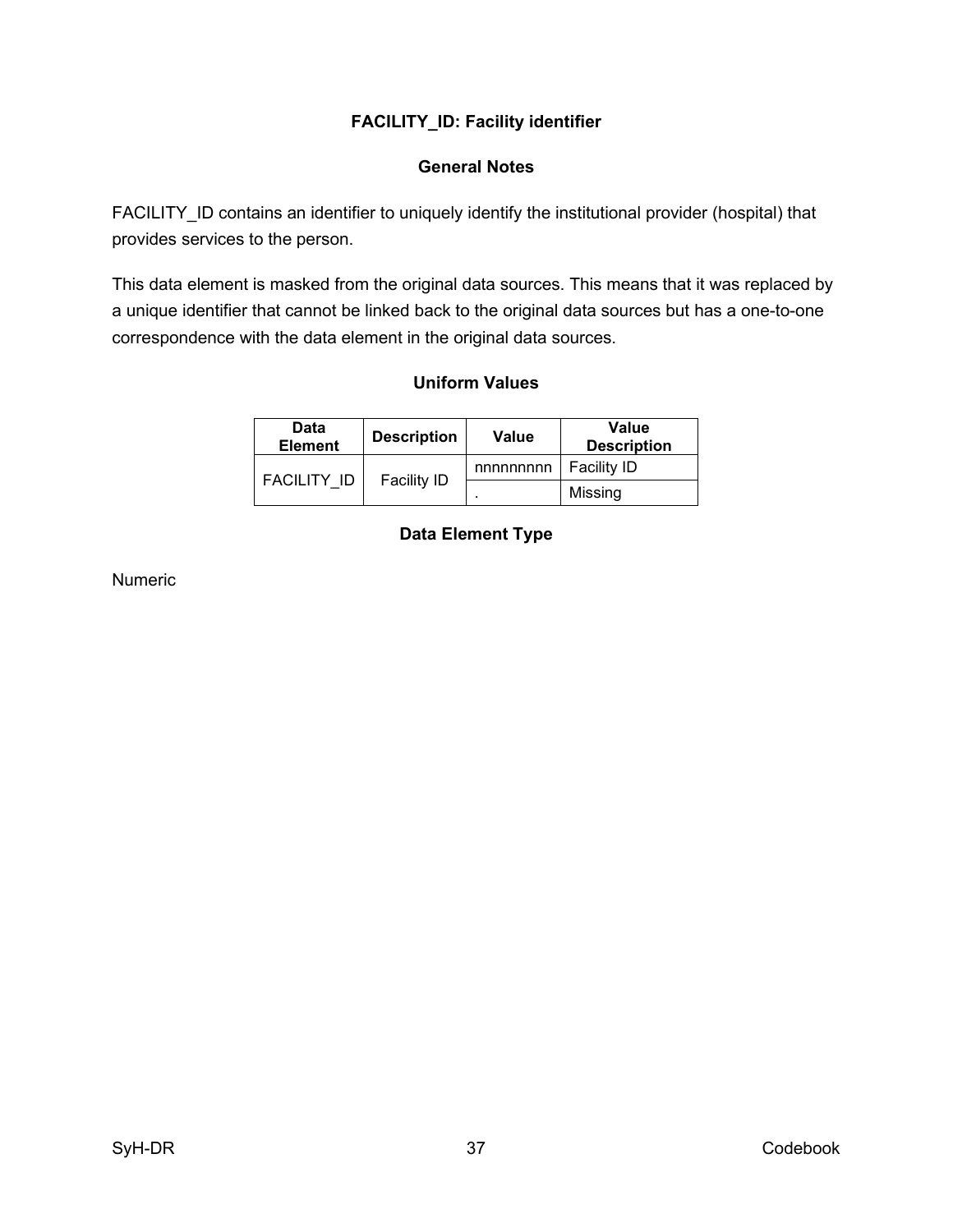# <span id="page-45-0"></span>**ICD\_PRCDR\_CD\_1–ICD\_PRCDR\_CD\_25: ICD-10-PCS Procedure Codes**

### **General Notes**

<span id="page-45-1"></span>Procedure codes reported in ICD Procedure Coding System (ICD-10-PCS) are used to identify the procedure performed. These codes are reported in the data elements ICD\_PRCDR\_CD\_1– ICD\_PRCDR\_CD\_25 (first through 25<sup>th</sup> ICD-10 procedure codes). ICD-10 procedure codes are represented by alphanumeric codes with a maximum length of seven characters, with the first character describing a section (e.g., medical and surgical, obstetrics, etc.).

The ICD-10 procedure codes are partially synthesized, which means each ICD-10 procedure code in the SyH-DR is in the same Clinical Classifications Software (CCS) category as the code in the source files.

<span id="page-45-2"></span>This data element is available in all inpatient and outpatient files except Medicaid outpatient.

### **Uniform Values**

<span id="page-45-3"></span>

| <b>Data Element</b> | <b>Description</b>   | <b>Value</b> | <b>Value Description</b> |
|---------------------|----------------------|--------------|--------------------------|
| ICD PRCDR CD 1-     | ICD-10-PCS procedure | nnnnnn       | ICD-10 procedure<br>code |
| ICD PRCDR CD 25     | code                 | Blank        | Missina                  |

### **Data Element Type**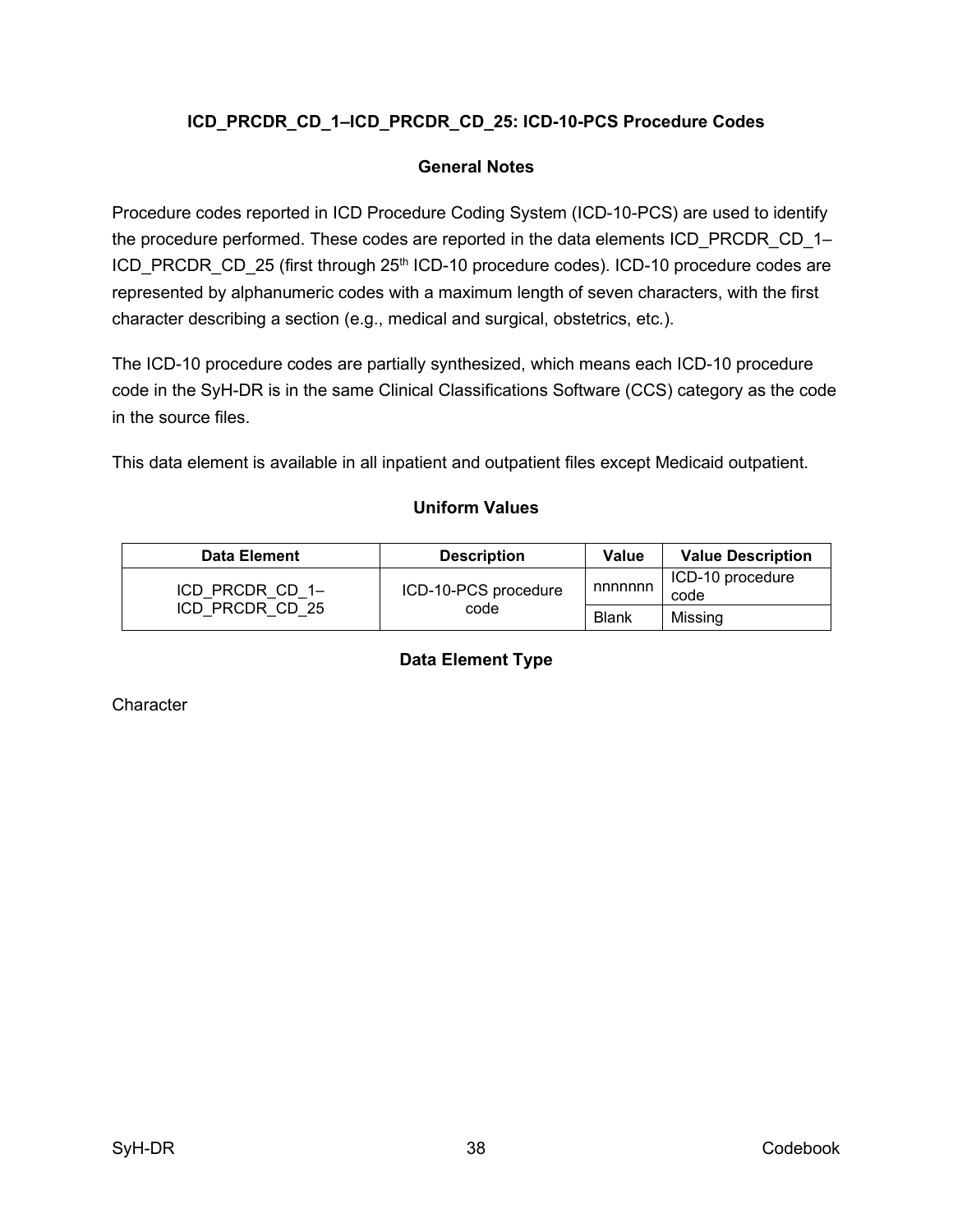# **LOS: Length of stay**

# **General Notes**

<span id="page-46-1"></span><span id="page-46-0"></span>LOS is the duration in number of days associated with a particular claim. The duration includes the days that the claim began and ended. For example, if a patient is admitted on Monday and released on Wednesday of that week, LOS would equal three for that claim.

This data element is not synthesized from the original data sources.

<span id="page-46-2"></span>LOS is capped at 60 days, and there was a small amount of noise added to length of stays between 20 and 40.

# **Uniform Values**

<span id="page-46-3"></span>

| <b>Data Element</b> | Description       | Value | <b>Value Description</b>            |  |
|---------------------|-------------------|-------|-------------------------------------|--|
| LOS                 | Length of<br>stay | nnn   | Length of stay in number of<br>davs |  |
|                     |                   |       | Missing                             |  |

# **Data Element Type**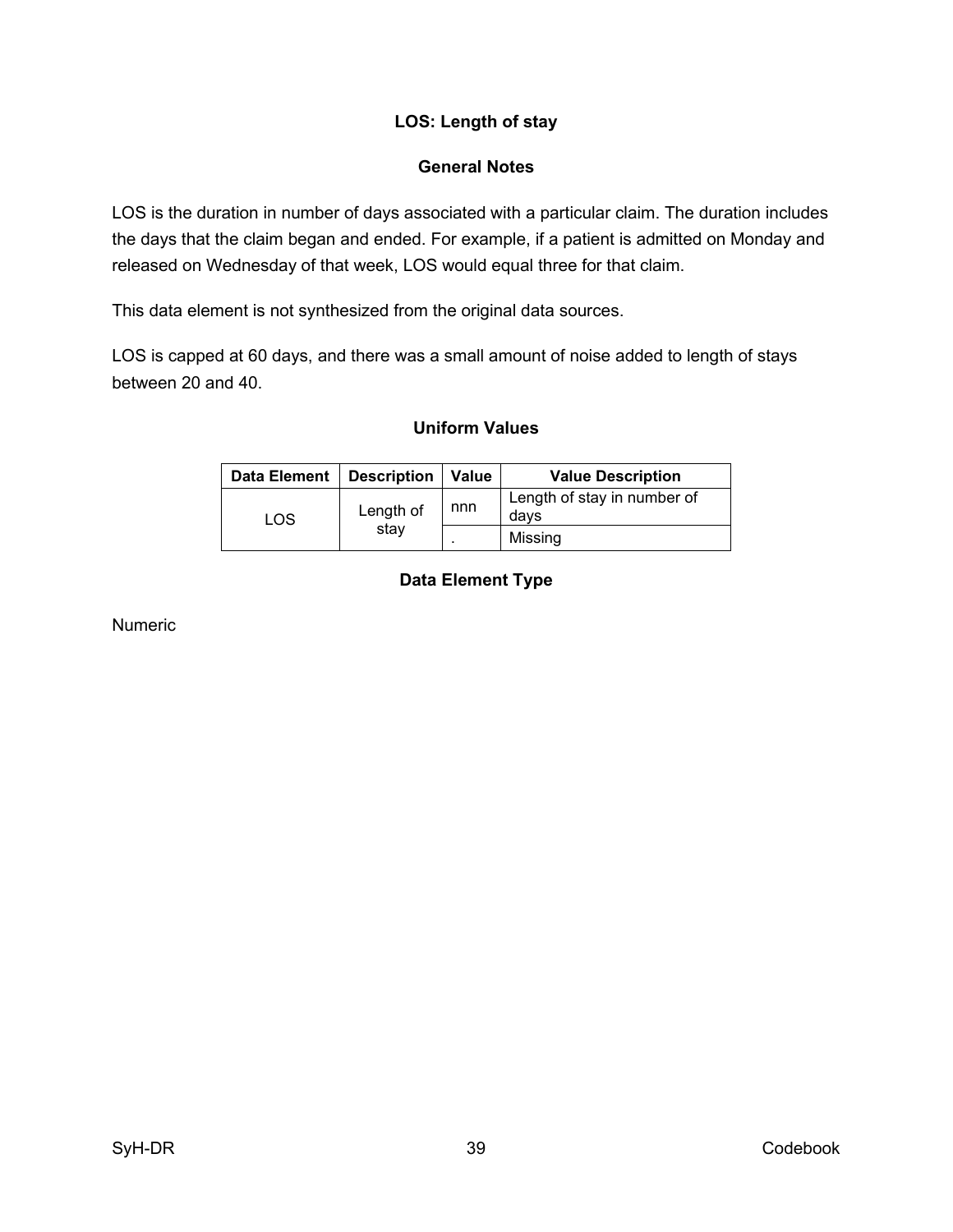## **PERSON\_ID: Unique person identifier**

### **General Notes**

<span id="page-47-1"></span><span id="page-47-0"></span>PERSON\_ID is a unique person identification number for each person who is enrolled in Medicare, Medicaid, or commercial insurance.

This data element is masked from the original data sources. This means that it was replaced by a unique identifier that cannot be linked back to the original data sources but has a one-to-one correspondence with the data element in the original data sources.

<span id="page-47-2"></span>This data element is not synthesized from the original data sources.

#### **Uniform Values**

<span id="page-47-3"></span>

| Data<br><b>Element</b> | <b>Description</b>          | Value    | <b>Value</b><br><b>Description</b> |
|------------------------|-----------------------------|----------|------------------------------------|
| Person ID              | Unique person<br>identifier | nnnnnnnn | Person ID                          |
|                        |                             |          | Missing                            |

# **Data Element Type**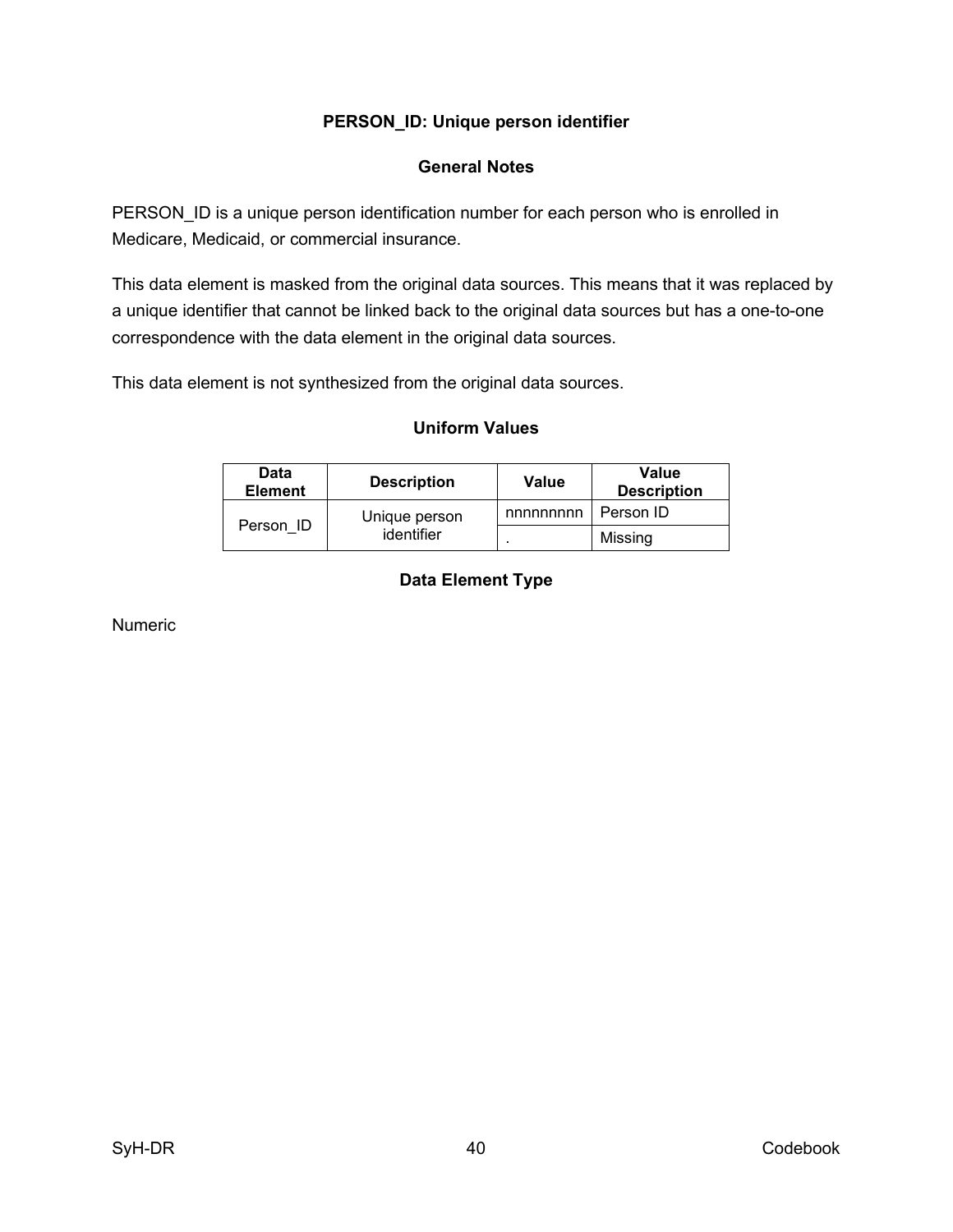# **PERSON\_WGHT: Person weight**

### **General Notes**

<span id="page-48-2"></span><span id="page-48-1"></span><span id="page-48-0"></span>PERSON\_WGHT is a weight assigned to each person. To produce estimates that project the sample to the corresponding populations, use person-level weights.

# **Uniform Values**

<span id="page-48-3"></span>

| Data Element | <b>Description</b> | <b>Value</b> | Value<br><b>Description</b> |
|--------------|--------------------|--------------|-----------------------------|
| PERSON WGHT  | Person<br>weight   | nn.nn        | Person weight               |
|              |                    |              | Missing                     |

# **Data Element Type**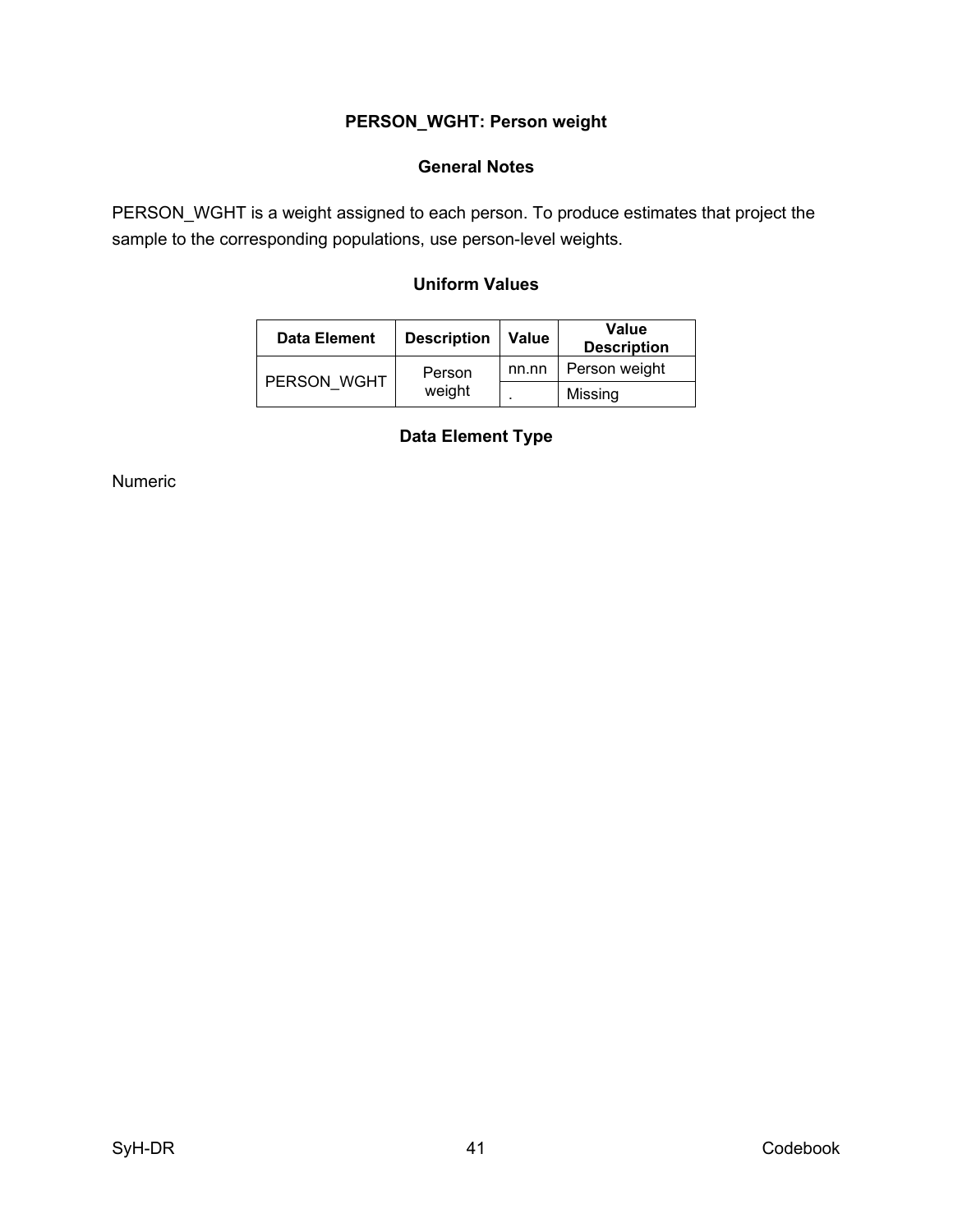# **PLAN\_PMT\_AMT: Plan payment amount**

### **General Notes**

<span id="page-49-1"></span><span id="page-49-0"></span>PLAN\_PMT\_AMT is the total amount paid by the payer (Medicare, Medicaid, or commercial) on a particular claim.

<span id="page-49-2"></span>This data element is synthesized from the original data sources.

### **Uniform Values**

<span id="page-49-3"></span>

| <b>Data Element</b> | <b>Description</b>     | Value          | <b>Value Description</b> |
|---------------------|------------------------|----------------|--------------------------|
| PLAN PMT AMT        | Plan payment<br>amount | <b>Dollars</b> | Plan payment<br>amount   |
|                     |                        |                | Missing                  |

### **Data Element Type**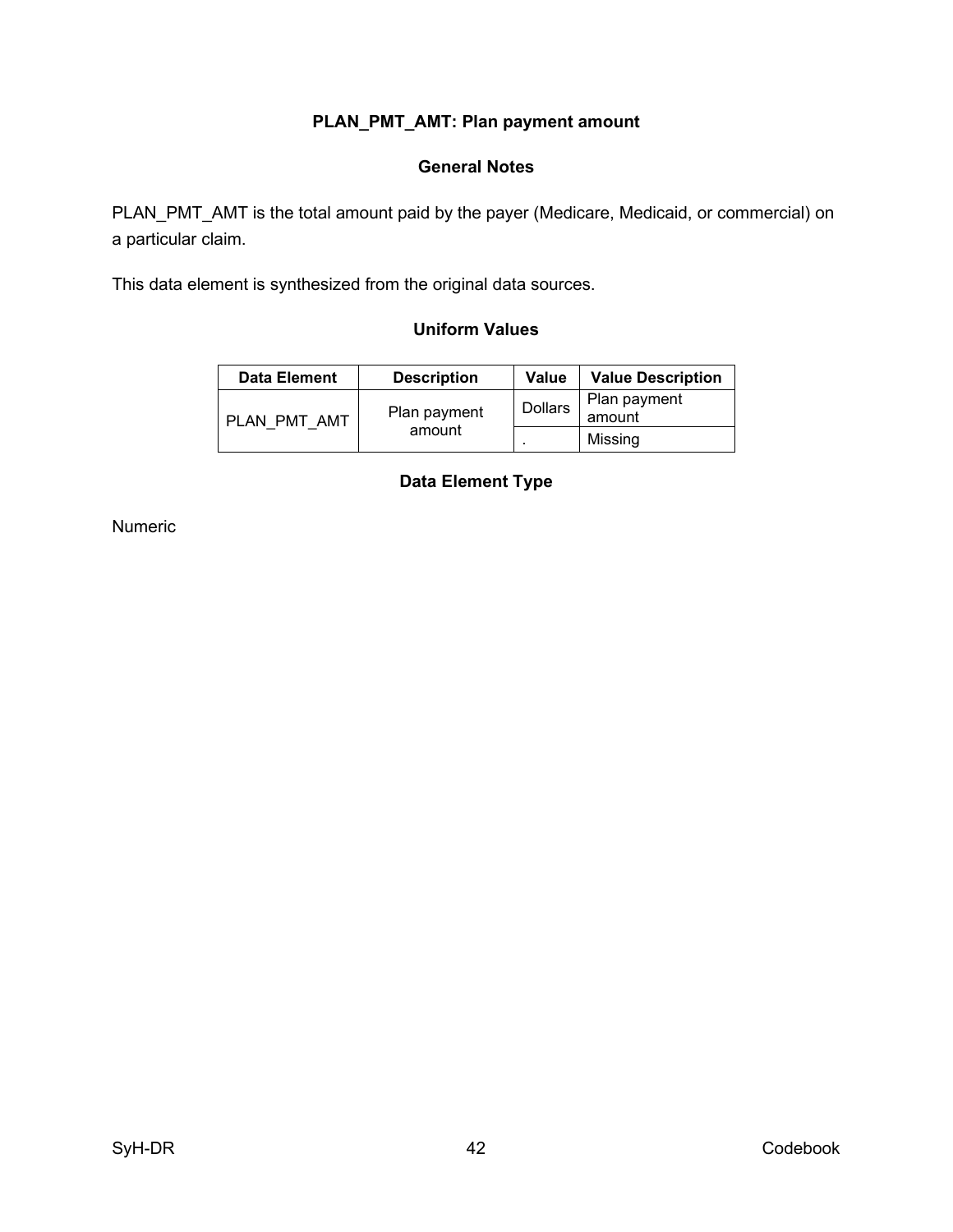# <span id="page-50-0"></span>**PRMRY\_DX\_CD and ICD\_DX\_CD\_1–ICD\_DX\_CD\_25: ICD-10-CM diagnosis**

### **General Notes**

<span id="page-50-1"></span>All diagnosis codes are ICD-10-CM codes (International Classification of Disease, 10<sup>th</sup> Revision clinical modification codes) in the SyH-DR. These codes are reported in the data elements PRMRY\_DX\_CD (primary diagnosis code) and ICD\_DX\_CD\_1–ICD\_DX\_CD\_25 (first through 25<sup>th</sup> diagnosis codes).

ICD-10-CM diagnoses are represented by alphanumeric codes with a maximum length of 7 characters and implicit decimals (decimals not included). The first digit is always a character, the second digit is always numeric, and all subsequent digits can be characters or numeric.

The diagnosis codes are partially synthesized, which means the first three characters were retained from the source values, and the subsequent characters were synthesized.

The primary diagnosis code is always the same as ICD\_DX\_CD\_1 and it retains its position. However, through the synthetization process, secondary diagnosis codes (ICD\_DX\_CD\_2– ICD\_DX\_CD\_25) are randomly rearranged to fill ICD\_DX\_CD\_2–ICD\_DX\_CD\_X, where X is the number of non-missing and valid secondary diagnoses.

### **Uniform Values**

<span id="page-50-3"></span><span id="page-50-2"></span>

| <b>Data Element</b>          | <b>Description</b>  | <b>Value</b> | <b>Value</b><br><b>Description</b> |
|------------------------------|---------------------|--------------|------------------------------------|
| PRMRY DX CD and ICD DX CD 1- | ICD-10-CM diagnosis | nnnnnn       | Diagnosis code                     |
| ICD DX CD 25                 | code                | <b>Blank</b> | Missing                            |

### **Data Element Type**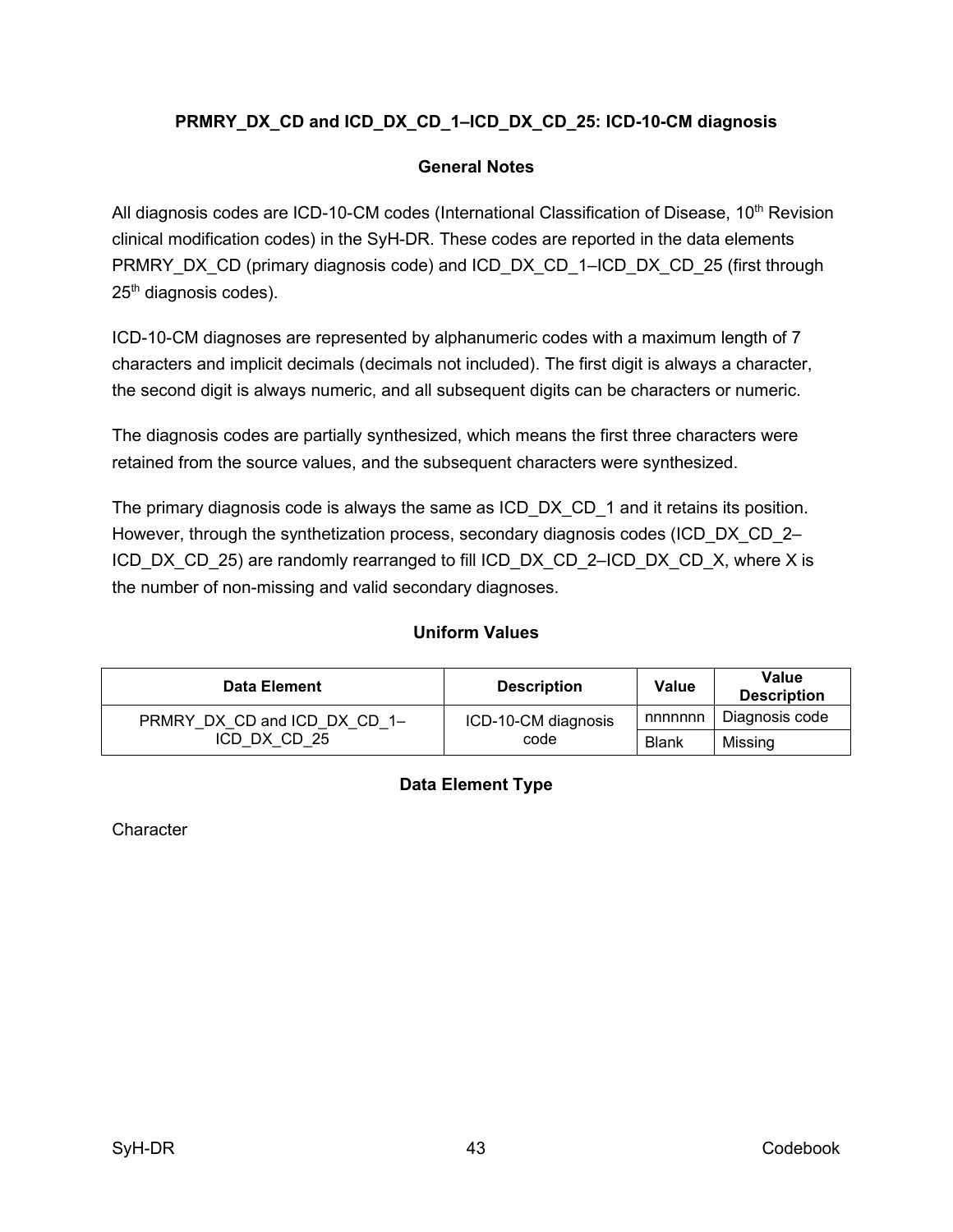# **SRVC\_BEG\_DATE: Service begin date of a claim**

### **General Notes**

<span id="page-51-1"></span><span id="page-51-0"></span>SRVC\_BEG\_DATE reports the beginning date of service for a particular claim. For an inpatient claim, it is the date the person was admitted to a facility. For an outpatient or emergency department claim, it is the date when service began.

<span id="page-51-2"></span>This data element is not synthesized from the original data sources.

### **Uniform Values**

<span id="page-51-3"></span>

| <b>Data Element</b> | <b>Description</b> | Value           | Value<br><b>Description</b> |
|---------------------|--------------------|-----------------|-----------------------------|
| SRVC BEG DATE       | Service begin      | <b>MMDDYYYY</b> | Service begin<br>date       |
|                     | date               |                 | Missing                     |

# **Data Element Type**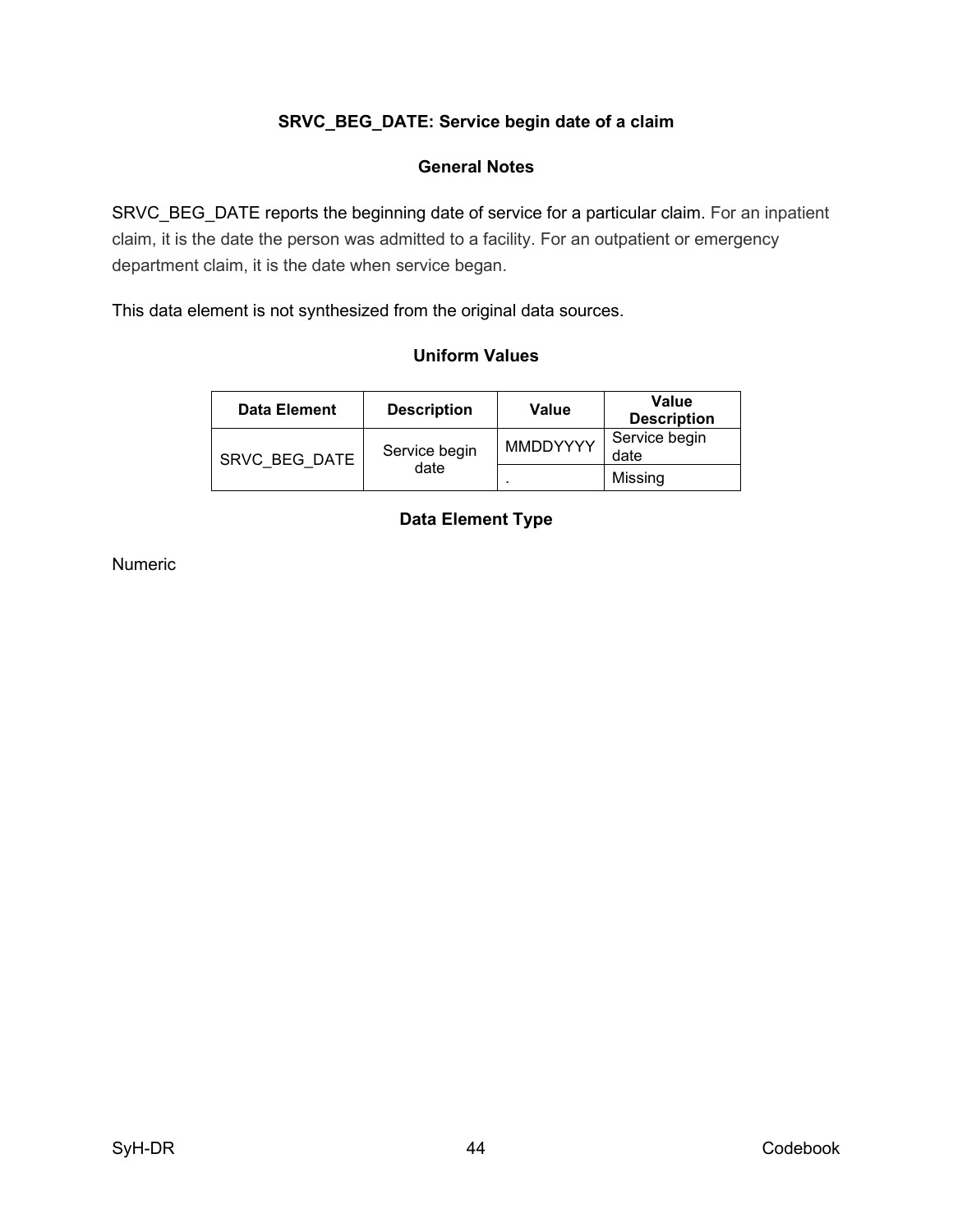# **SRVC\_END\_DATE: Service end date of a claim**

### **General Notes**

<span id="page-52-1"></span><span id="page-52-0"></span>SRVC\_END\_DATE reports the end date of service for a particular claim. For an inpatient claim, it is the date the person was discharged from a facility. For an outpatient and emergency department claim, it is the date when service ended.

<span id="page-52-2"></span>This data element is not synthesized from the original data sources.

### **Uniform Values**

<span id="page-52-3"></span>

| Data Element  | <b>Description</b> | Value           | Value<br><b>Description</b> |
|---------------|--------------------|-----------------|-----------------------------|
| SRVC END DATE | Service end        | <b>MMDDYYYY</b> | Service end date            |
|               | date               |                 | Missing                     |

# **Data Element Type**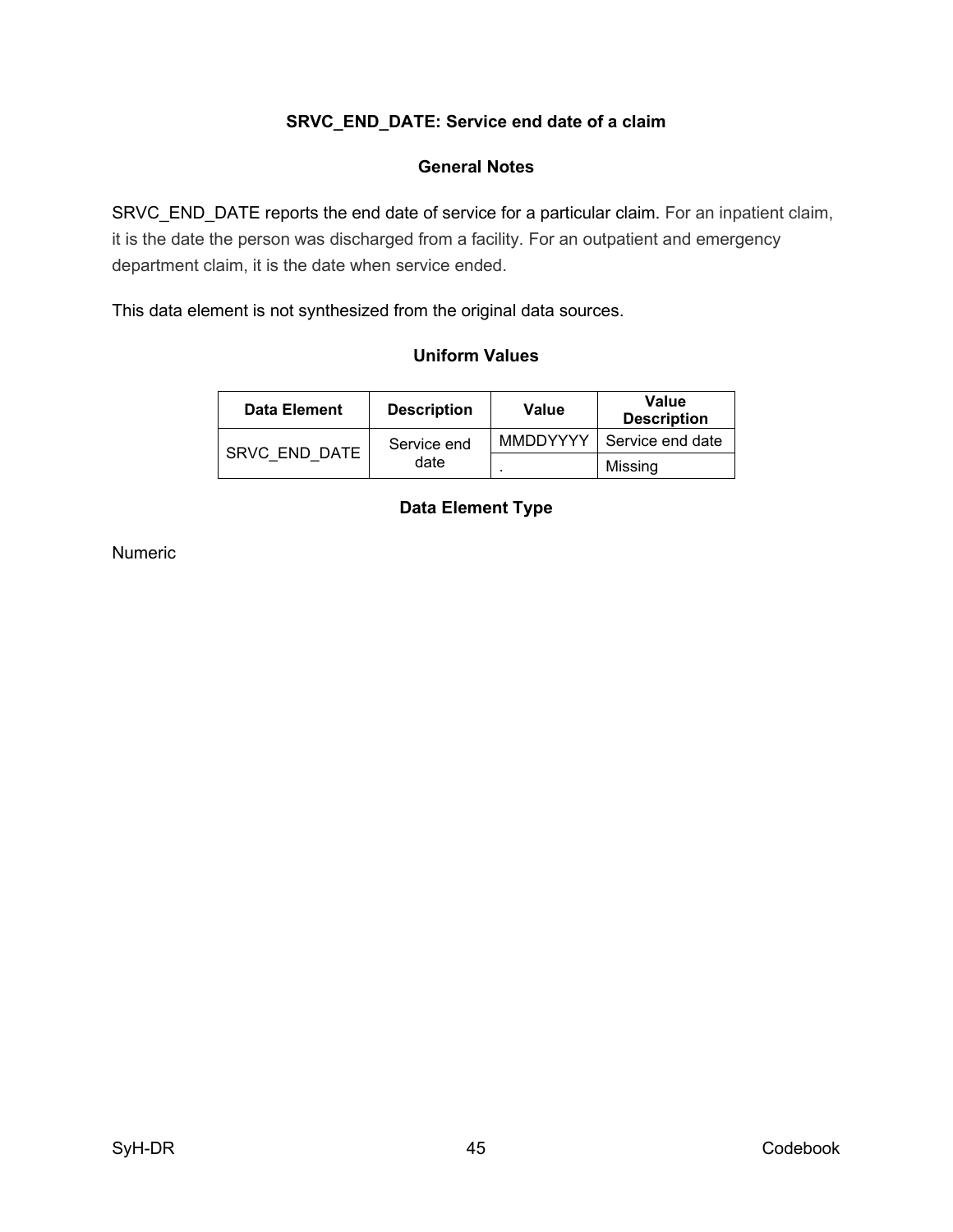# **TOB\_CD: Type of bill code**

### **General Notes**

<span id="page-53-1"></span><span id="page-53-0"></span>TOB\_CD contains a three-digit code that represents the type of bill, which is a combination of facility type and type of care. The first digit is always 0, the second digit represents the type of facility, and the third digit represents the type of care.

<span id="page-53-2"></span>This data element is not synthesized from the original data sources.

### **Uniform Values**

<span id="page-53-3"></span>

| Data<br><b>Element</b>         | <b>Description</b> | Value                                                                              | <b>Value Description</b> |
|--------------------------------|--------------------|------------------------------------------------------------------------------------|--------------------------|
|                                |                    | 11                                                                                 | Hospital inpatient       |
| Type of bill<br>TOB CD<br>code | 13                 | Hospital outpatient                                                                |                          |
|                                | 41                 | Religious non-medical hospital inpatient                                           |                          |
|                                | 83                 | Special facility or hospital ambulatory surgery<br>center (ASC) surgery-outpatient |                          |
|                                | 85                 | Critical access hospital                                                           |                          |
|                                |                    | <b>Blank</b>                                                                       | Missing                  |

# **Data Element Type**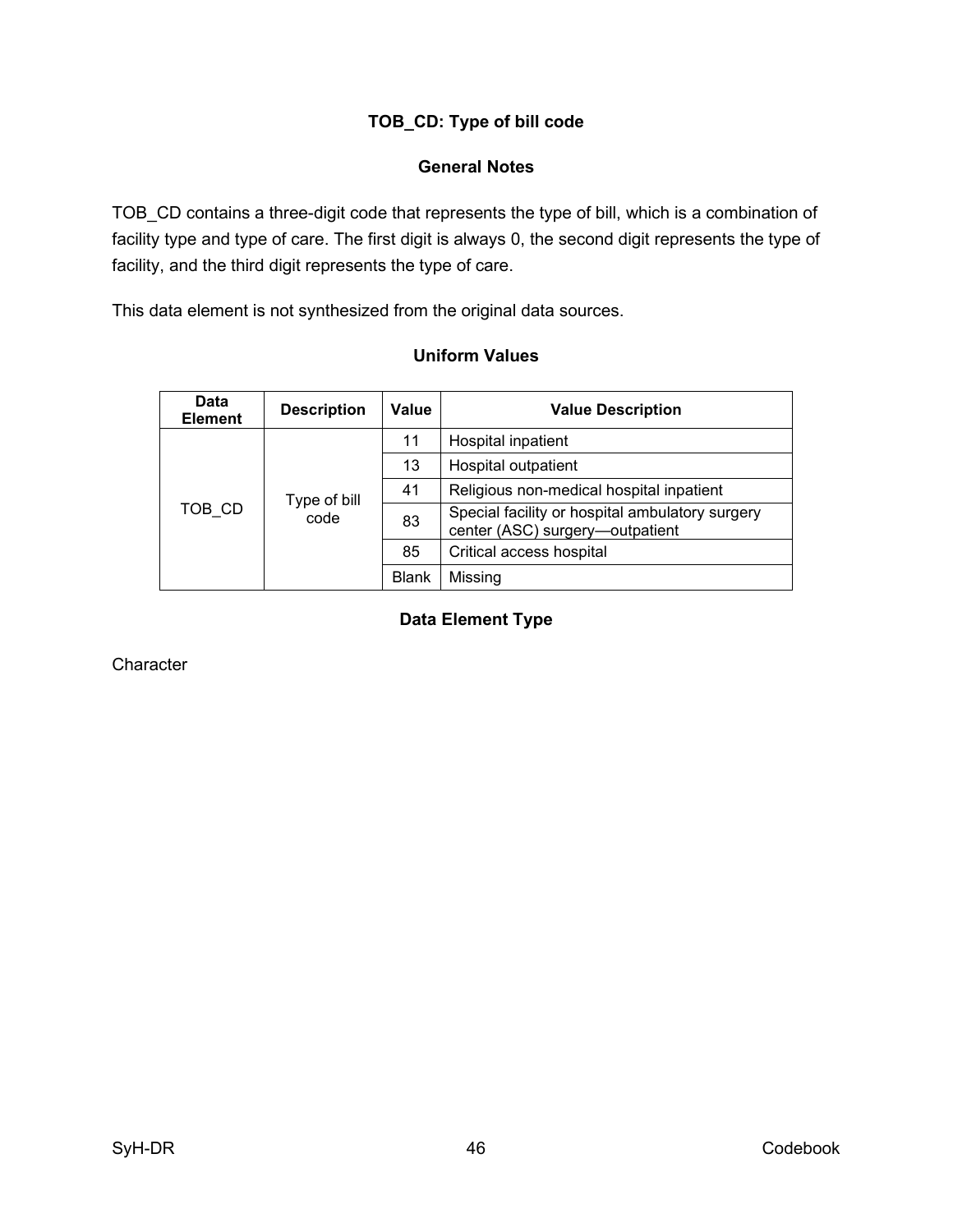# **TOT\_CHRG\_AMT: Total charge amount**

#### **General Notes**

<span id="page-54-1"></span><span id="page-54-0"></span>TOT\_CHRG\_AMT is the total amount billed for a particular claim, as submitted to the payer (Medicare, Medicaid, or commercial) by the provider.

This data element is synthesized from the original data sources.

<span id="page-54-2"></span>This data element is available for all Medicare and Medicaid inpatient and outpatient files, but not for commercial inpatient and outpatient files.

### **Uniform Values**

<span id="page-54-3"></span>

| <b>Data Element</b> | <b>Description</b>     | Value          | Value<br><b>Description</b> |
|---------------------|------------------------|----------------|-----------------------------|
| TOT CHRG AMT        | Total charge<br>amount | <b>Dollars</b> | Total charge<br>amount      |
|                     |                        |                | Missing                     |

# **Data Element Type**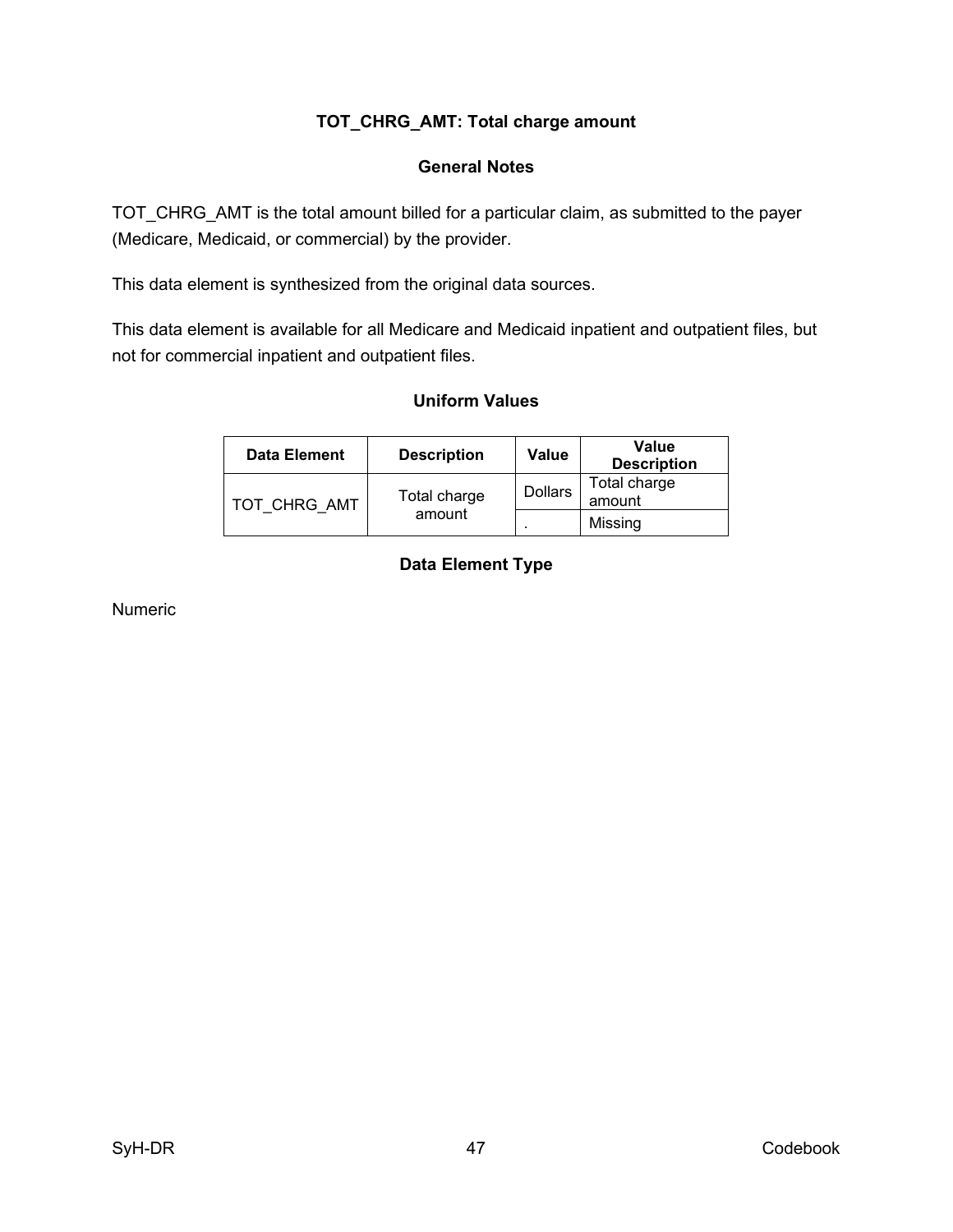### <span id="page-55-1"></span><span id="page-55-0"></span>**PHARMACY FILES**

# **CLM\_CNTL\_NUM: Inpatient/outpatient claim control number**

#### **General Notes**

<span id="page-55-2"></span>CLM\_CNTL\_NUM contains an identifier assigned to an inpatient or outpatient claim. This claim control number is only populated for inpatient and outpatient claims where a prescription drug was administered, which is why it is included in the pharmacy files rather than the inpatient and outpatient files.

<span id="page-55-3"></span>This data element is masked from the original data sources. This means that it was replaced by a unique identifier that cannot be linked back to the original data sources but has a one-to-one correspondence with the data element in the original data sources.

### **Uniform Values**

<span id="page-55-4"></span>

| Data element | <b>Description</b>      | Value    | <b>Value Description</b> |
|--------------|-------------------------|----------|--------------------------|
| CLM CNTL NUM | Claim control<br>number | nnnnnnnn | Claim control<br>number  |
|              |                         |          | Missing                  |

#### **Data Element Type**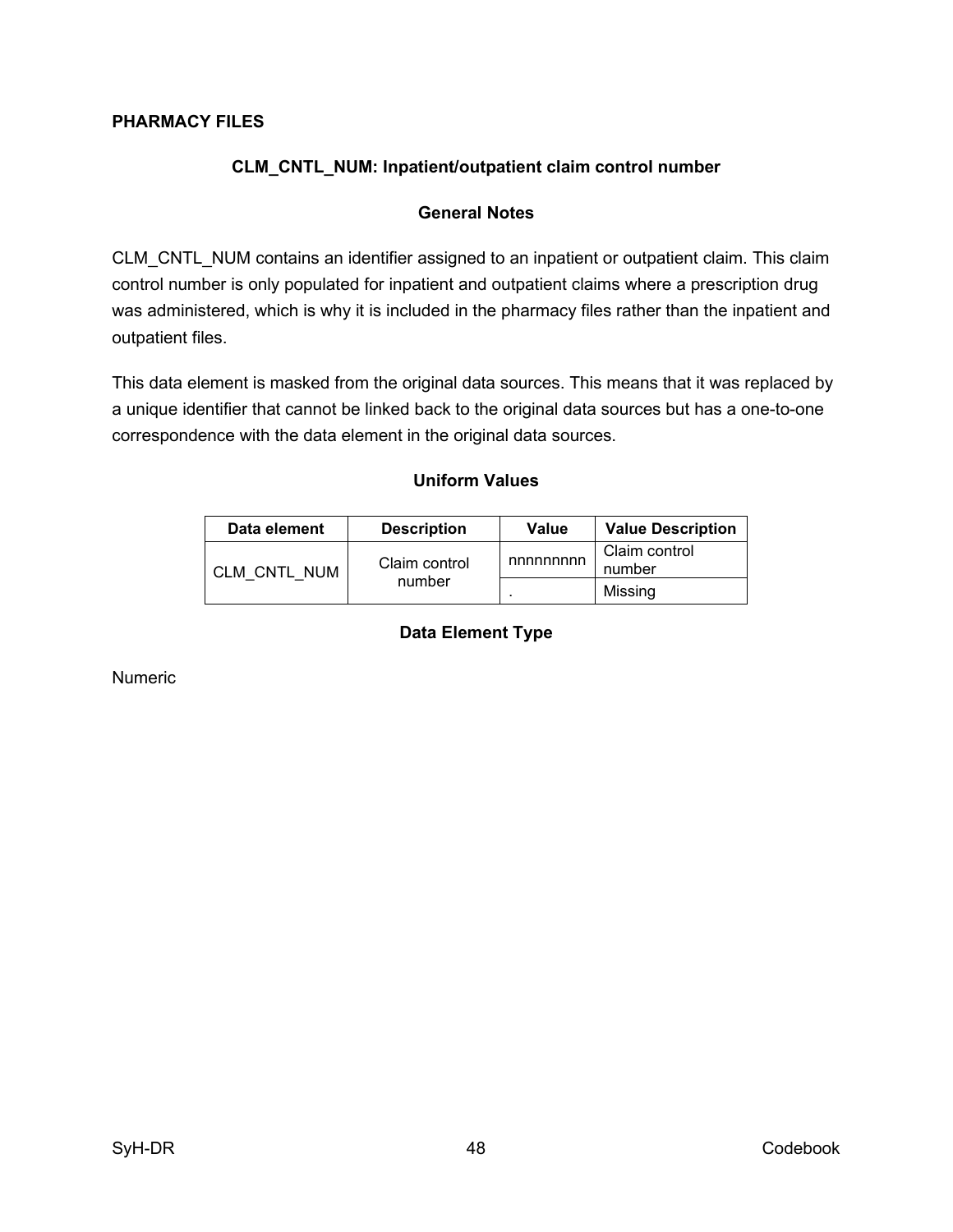# **FILL\_DT: Prescription fill date**

### **General Notes**

<span id="page-56-1"></span><span id="page-56-0"></span>FILL\_DT contains the date on which the prescription was filled.

<span id="page-56-2"></span>This data element is not synthesized from the original data sources.

# **Uniform Values**

<span id="page-56-3"></span>

| <b>Data</b><br><b>Element</b> | <b>Description</b> | Value           | Value<br><b>Description</b> |
|-------------------------------|--------------------|-----------------|-----------------------------|
| FILL DT                       | Prescription fill  | <b>MMDDYYYY</b> | Prescription fill<br>date   |
|                               | date               |                 | Missing                     |

# **Data Element Type**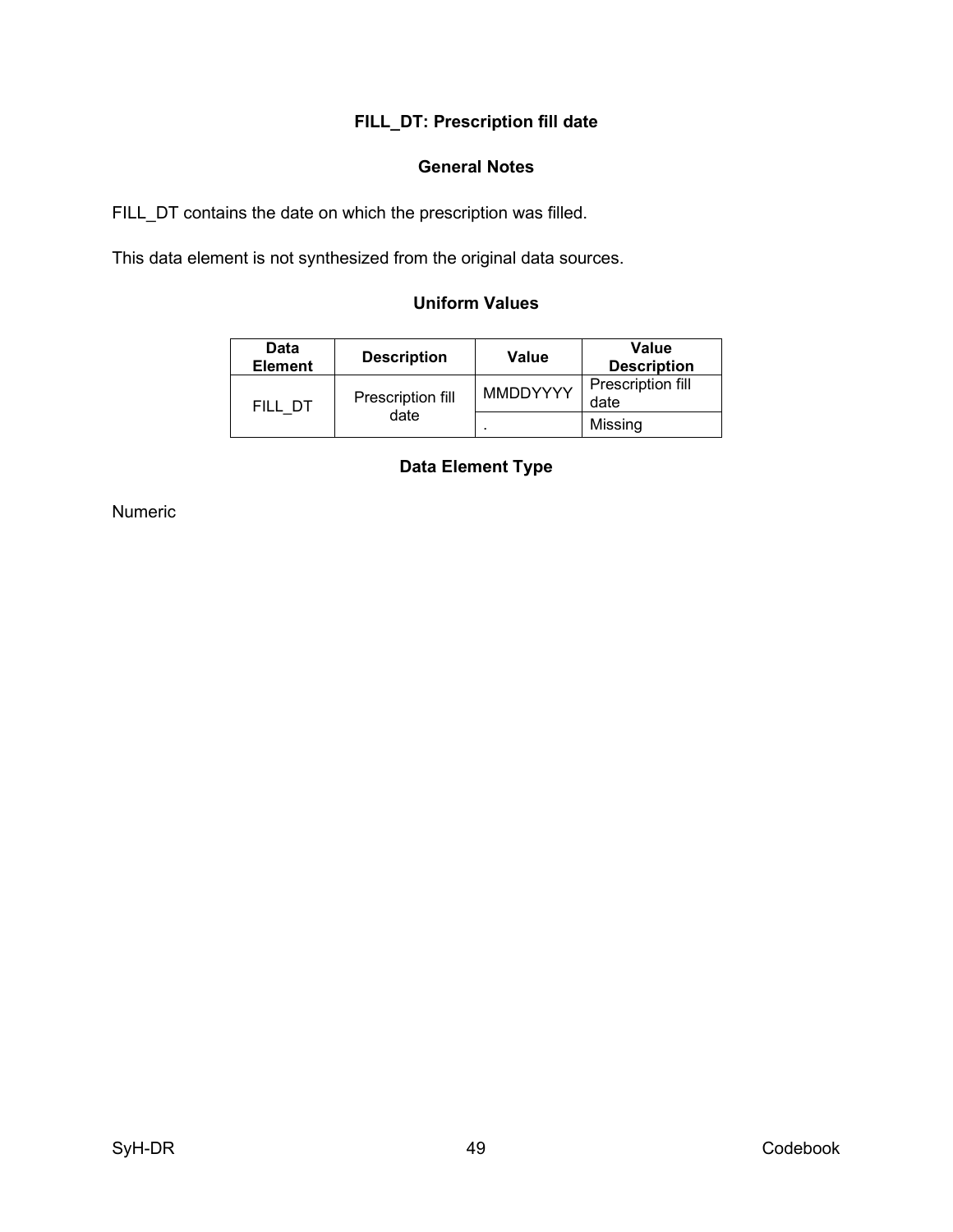## **GENERIC\_DRUG\_NAME: Generic drug name**

### **General Notes**

<span id="page-57-1"></span><span id="page-57-0"></span>Generic drug names (GENERIC\_DRUG\_NAME) were derived from National Drug Classification (NDC) codes using the mapping in the Multum drug, herbal and nutraceutical database.

<span id="page-57-2"></span>GENERIC\_DRUG\_NAME is partially synthesized because the generic drug name in the SyH-DR is in the original Multum therapeutic class but may not be the original generic drug name.

### **Uniform Values**

<span id="page-57-3"></span>

| <b>Data Element</b>      | <b>Description</b> | Value                    | Value<br><b>Description</b> |
|--------------------------|--------------------|--------------------------|-----------------------------|
| <b>GENERIC DRUG NAME</b> | Generic drug       | Up to $50$<br>characters | Generic drug<br>name        |
|                          | name               | <b>Blank</b>             | Missing                     |

# **Data Element Type**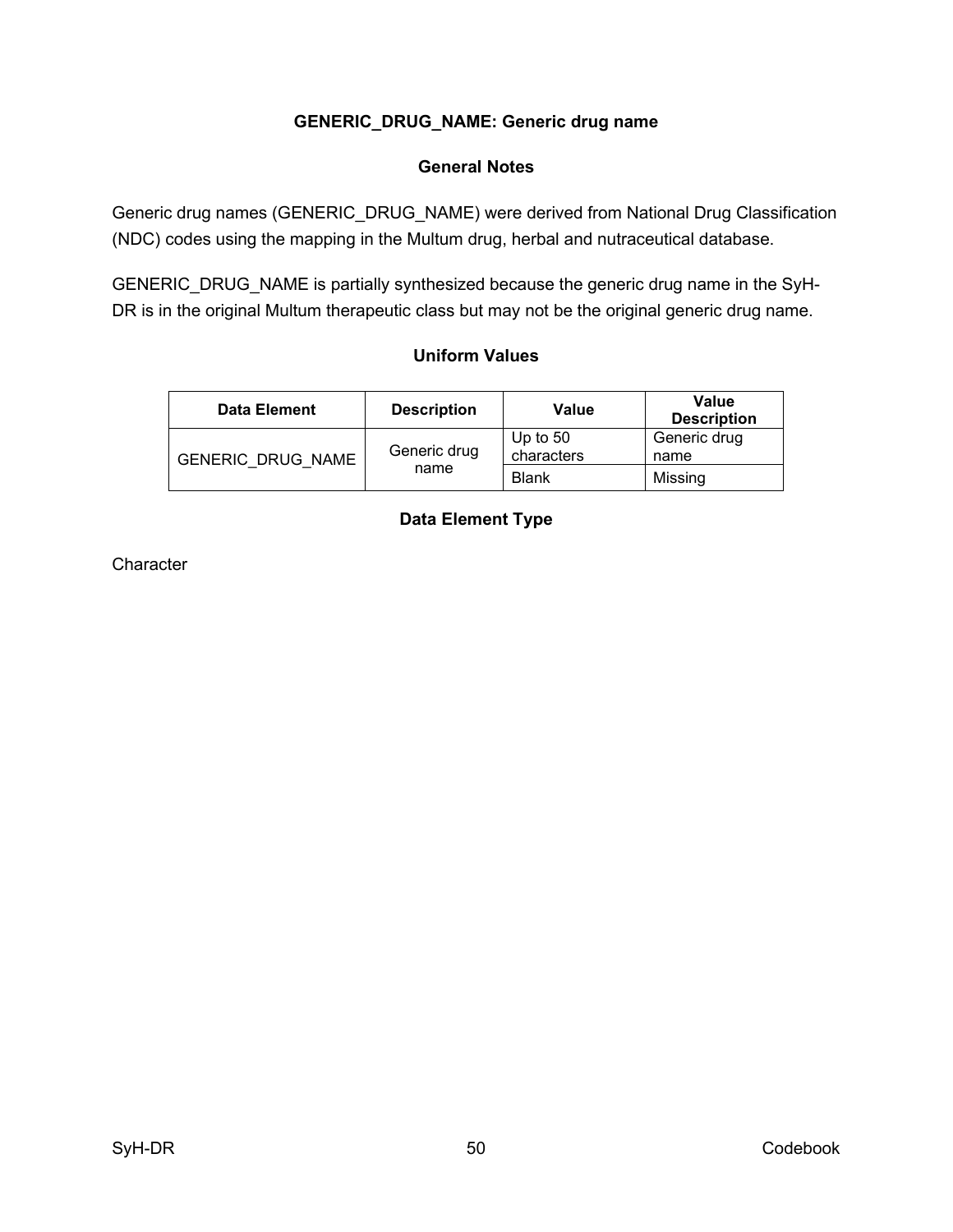### **LINE\_NBR: Claim line number**

### **General Notes**

<span id="page-58-1"></span><span id="page-58-0"></span>LINE\_NBR contains line number to distinguish distinct services that are submitted on the same claim ID.

<span id="page-58-2"></span>This two-character data element identifies an individual line number for a district service on a claim and is not synthesized from the original data source.

### **Uniform Values**

<span id="page-58-3"></span>

| Data<br><b>Element</b> | <b>Description</b> | <b>Value</b> | Value<br><b>Description</b> |
|------------------------|--------------------|--------------|-----------------------------|
| LINE NBR               | Claim line         | nn           | Claim line<br>number        |
|                        | number             | <b>Blank</b> | Missing                     |

### **Data Element Type**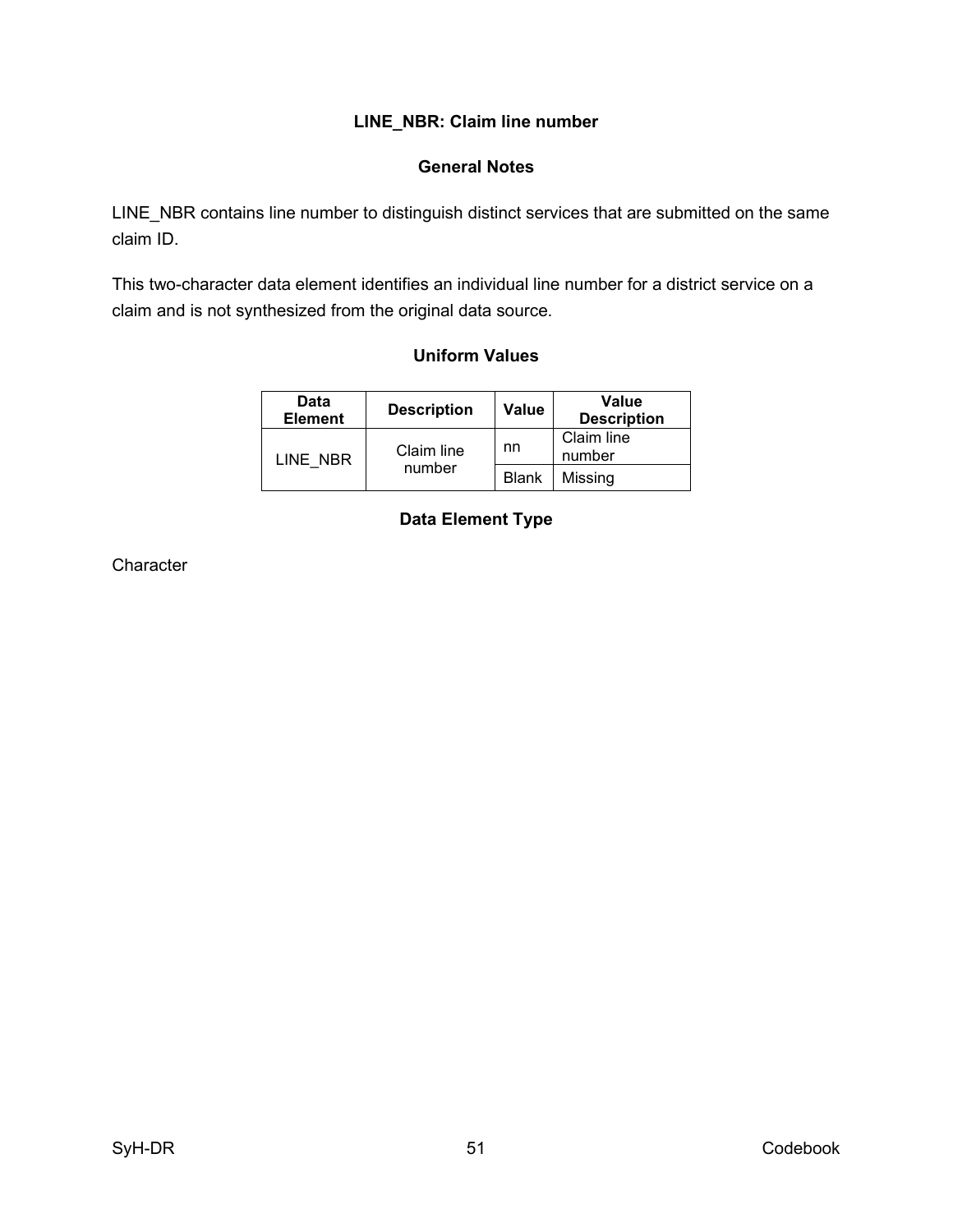## **PERSON\_ID: Unique person identifier**

### **General Notes**

<span id="page-59-1"></span><span id="page-59-0"></span>PERSON\_ID is a unique person identification number for each person who is enrolled in Medicare, Medicaid or commercial insurance.

This data element is masked from the original data sources. This means that it was replaced by a unique identifier that cannot be linked back to the original data sources but has a one-to-one correspondence with the data element in the original data sources.

<span id="page-59-2"></span>This data element is not synthesized from the original data sources.

#### **Uniform Values**

<span id="page-59-3"></span>

| Data<br><b>Element</b>  | <b>Description</b> | Value    | <b>Value</b><br><b>Description</b> |
|-------------------------|--------------------|----------|------------------------------------|
|                         | Unique person      | nnnnnnnn | Person ID                          |
| Person ID<br>identifier |                    | Missing  |                                    |

# **Data Element Type**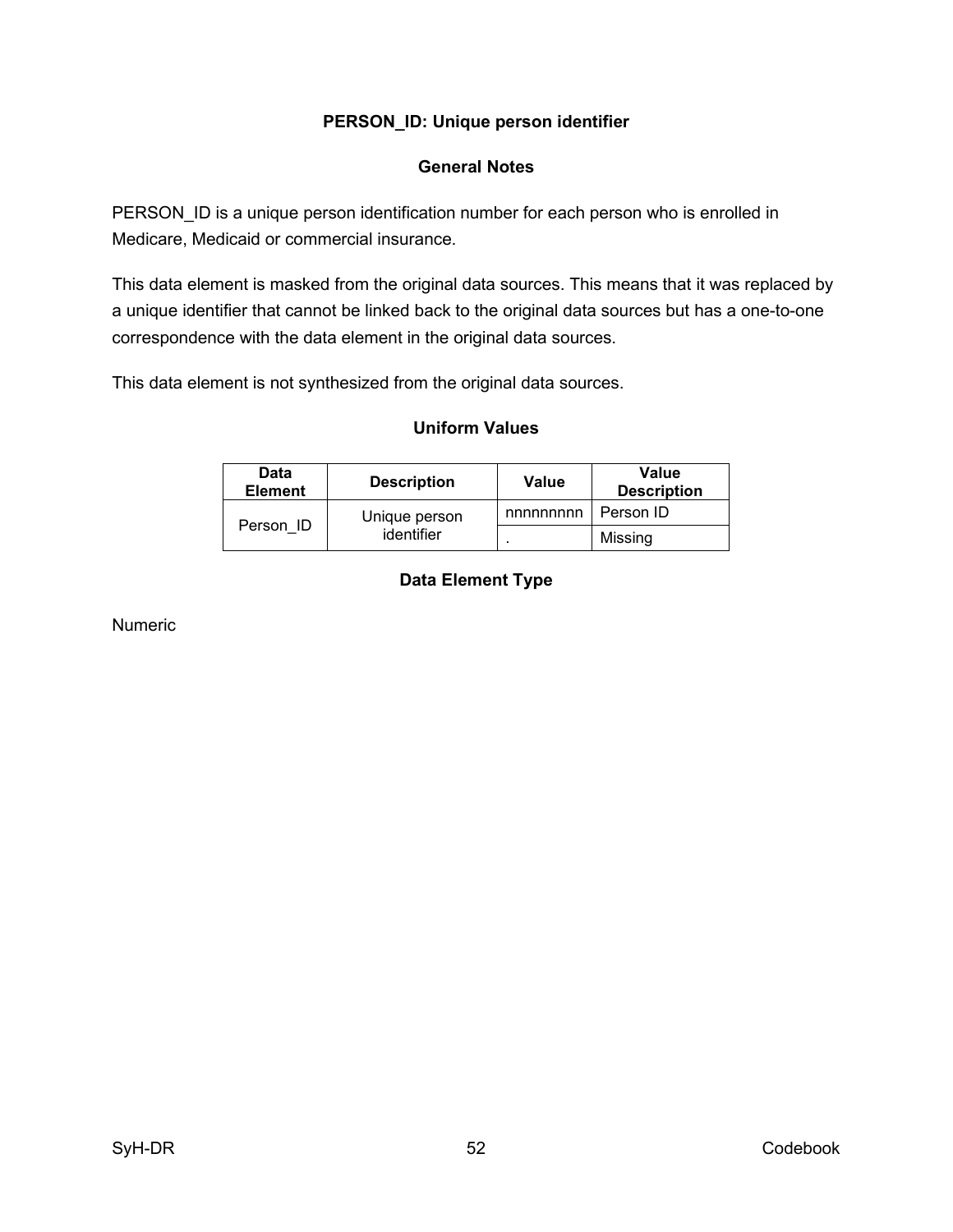# **PERSON\_WGHT: Person weight**

### **General Notes**

<span id="page-60-2"></span><span id="page-60-1"></span><span id="page-60-0"></span>PERSON\_WGHT is a weight assigned to each person. To produce estimates that project the sample to the corresponding populations, use person-level weights.

# **Uniform Values**

<span id="page-60-3"></span>

| Data Element | <b>Description</b> | <b>Value</b> | Value<br><b>Description</b> |
|--------------|--------------------|--------------|-----------------------------|
| PERSON WGHT  | Person             | nn.nn        | Person weight               |
|              | weight             |              | Missing                     |

### **Data Element Type**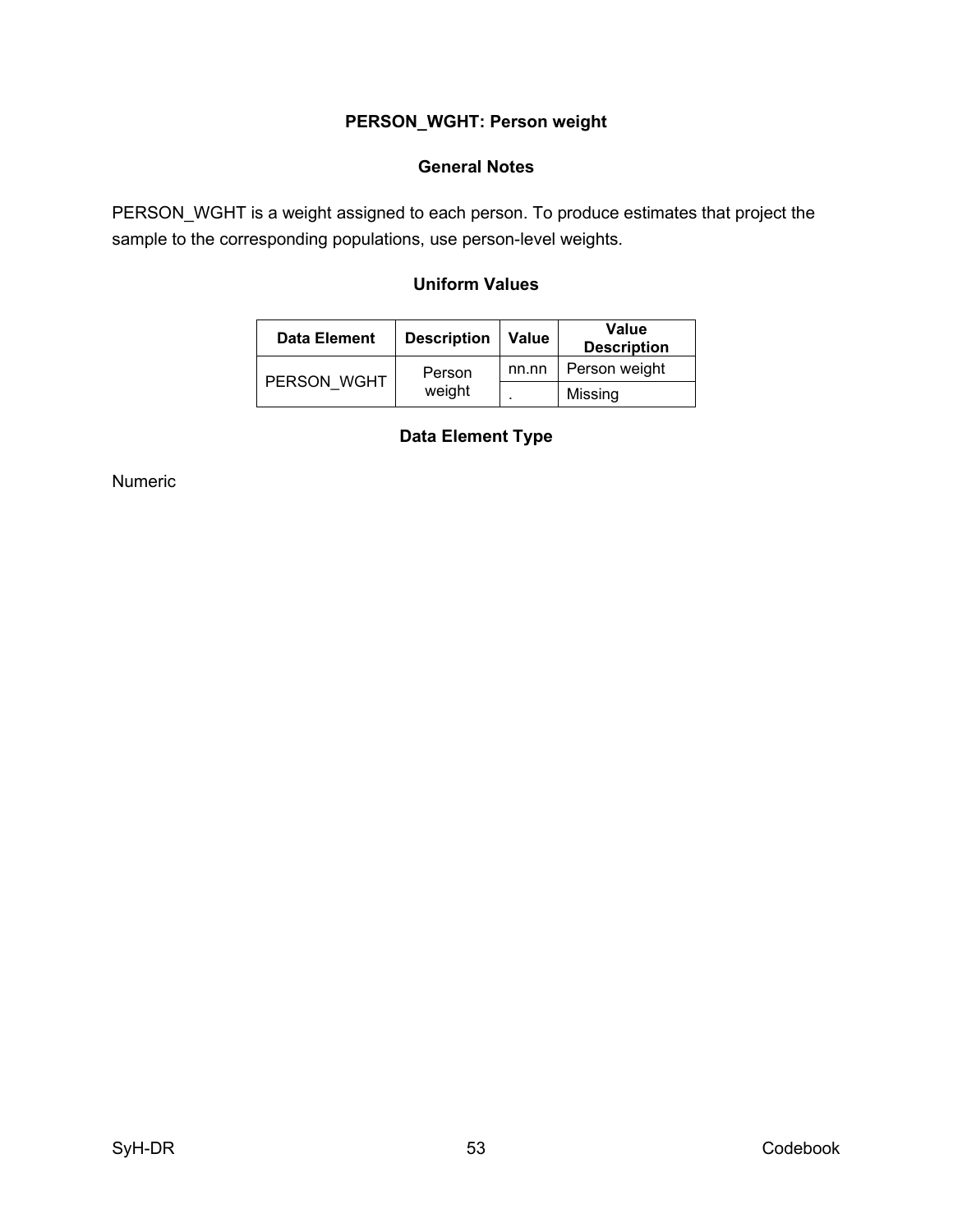### **PHMCY\_CLM\_NUM: Pharmacy claim number**

### **General Notes**

<span id="page-61-1"></span><span id="page-61-0"></span>PHMCY\_CLM\_NUM is a nine-digit unique identifier for a prescription drug event.

This data element is masked from the original data sources. This means that it was replaced by a unique identifier that cannot be linked back to the original data sources but has a one-to-one correspondence with the data element in the original data sources.

#### **Uniform Values**

<span id="page-61-3"></span><span id="page-61-2"></span>

| <b>Data Element</b>             | <b>Description</b> | Value                    | <b>Value Description</b> |
|---------------------------------|--------------------|--------------------------|--------------------------|
| Pharmacy claim<br>PHMCY CLM NUM | nnnnnn             | Pharmacy claim<br>number |                          |
|                                 | number             |                          | Missing                  |

# **Data Element Type**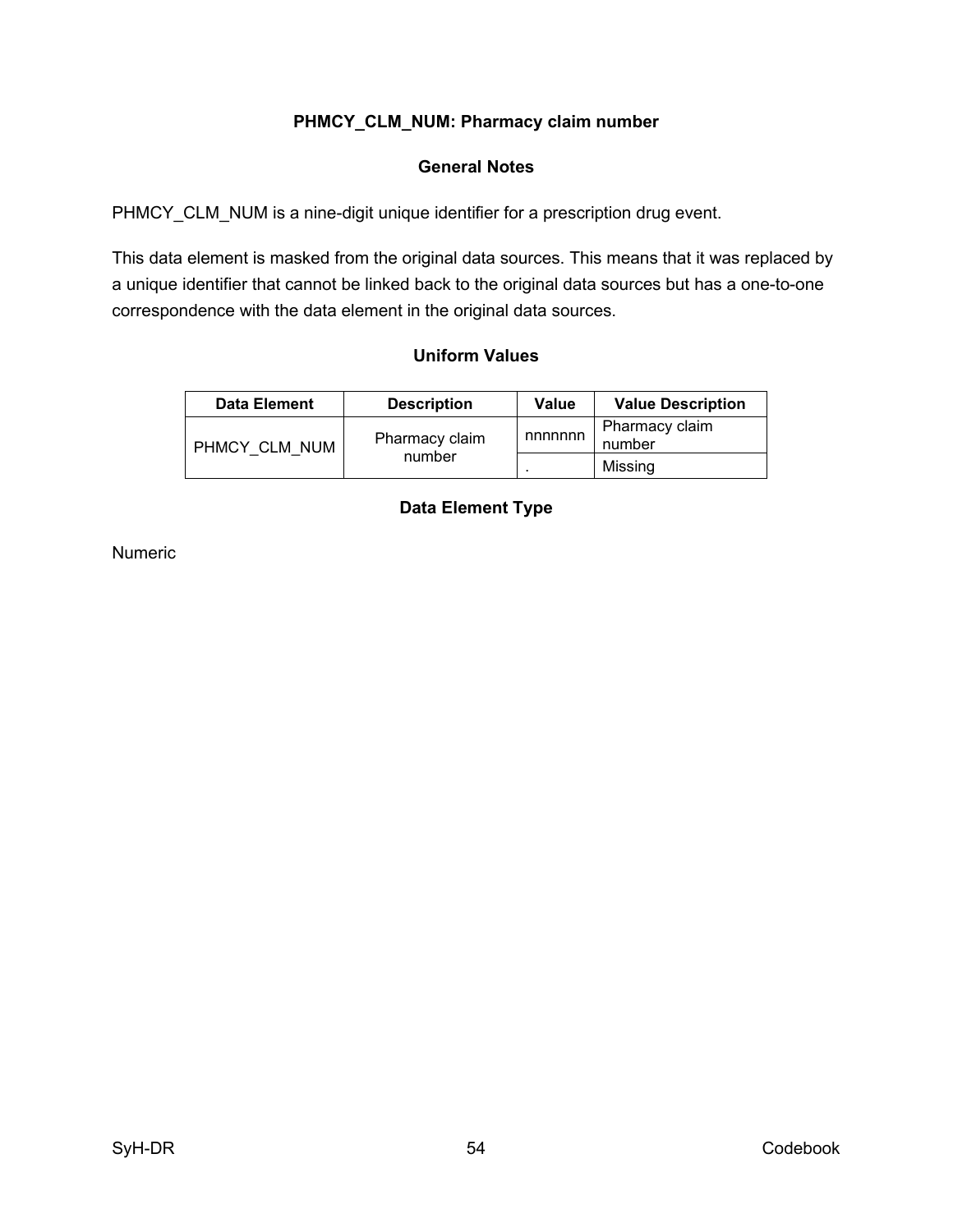# **PLAN\_PMT\_AMT: Plan payment amount**

### **General Notes**

<span id="page-62-1"></span><span id="page-62-0"></span>PLAN\_PMT\_AMT is the total amount paid by the payer (Medicare, Medicaid, or commercial) on a prescription drug-related inpatient, outpatient, or pharmacy claim.

<span id="page-62-2"></span>This data element is synthesized from the original data sources.

### **Uniform Values**

<span id="page-62-3"></span>

| <b>Data Element</b> | <b>Description</b>     | Value          | <b>Value Description</b> |
|---------------------|------------------------|----------------|--------------------------|
| PLAN PMT AMT        | Plan payment<br>amount | <b>Dollars</b> | Plan payment<br>amount   |
|                     |                        |                | Missing                  |

#### **Data Element Type**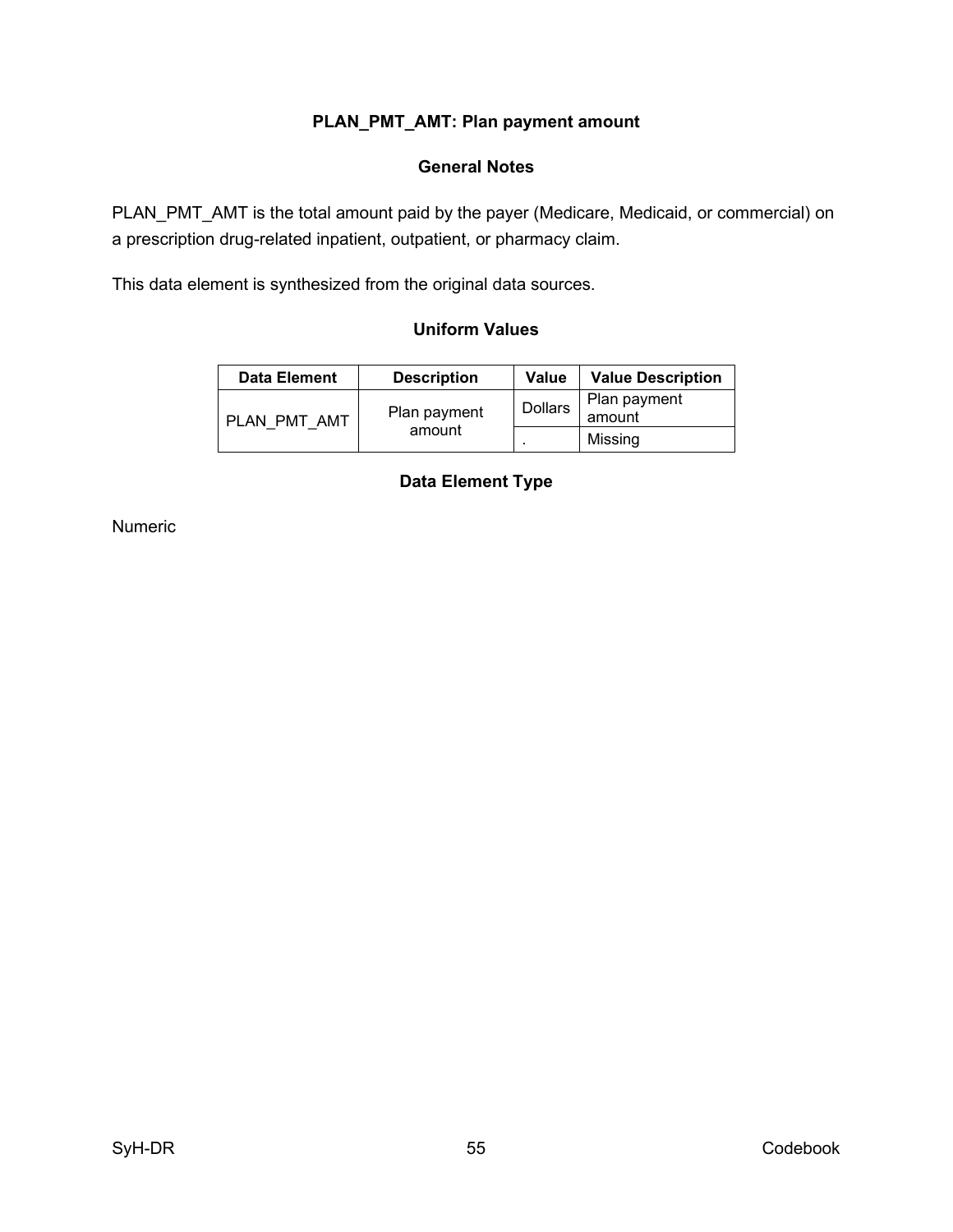# **TOT\_CHRG\_AMT: Total charge amount**

#### **General Notes**

<span id="page-63-1"></span><span id="page-63-0"></span>TOT\_CHRG\_AMT is the total amount billed for a particular claim, as submitted to the payer (Medicare, Medicaid, or commercial) on a prescription drug-related inpatient, outpatient, or pharmacy claim.

This data element is synthesized from the original data sources.

<span id="page-63-2"></span>This data element is available for all Medicare and Medicaid pharmacy files, but not for the commercial pharmacy file.

#### **Uniform Values**

<span id="page-63-3"></span>

| <b>Data Element</b> | <b>Description</b>     | Value          | Value<br><b>Description</b> |
|---------------------|------------------------|----------------|-----------------------------|
| TOT CHRG AMT        | Total charge<br>Amount | <b>Dollars</b> | Total charge<br>amount      |
|                     |                        |                | Missing                     |

# **Data Element Specifications**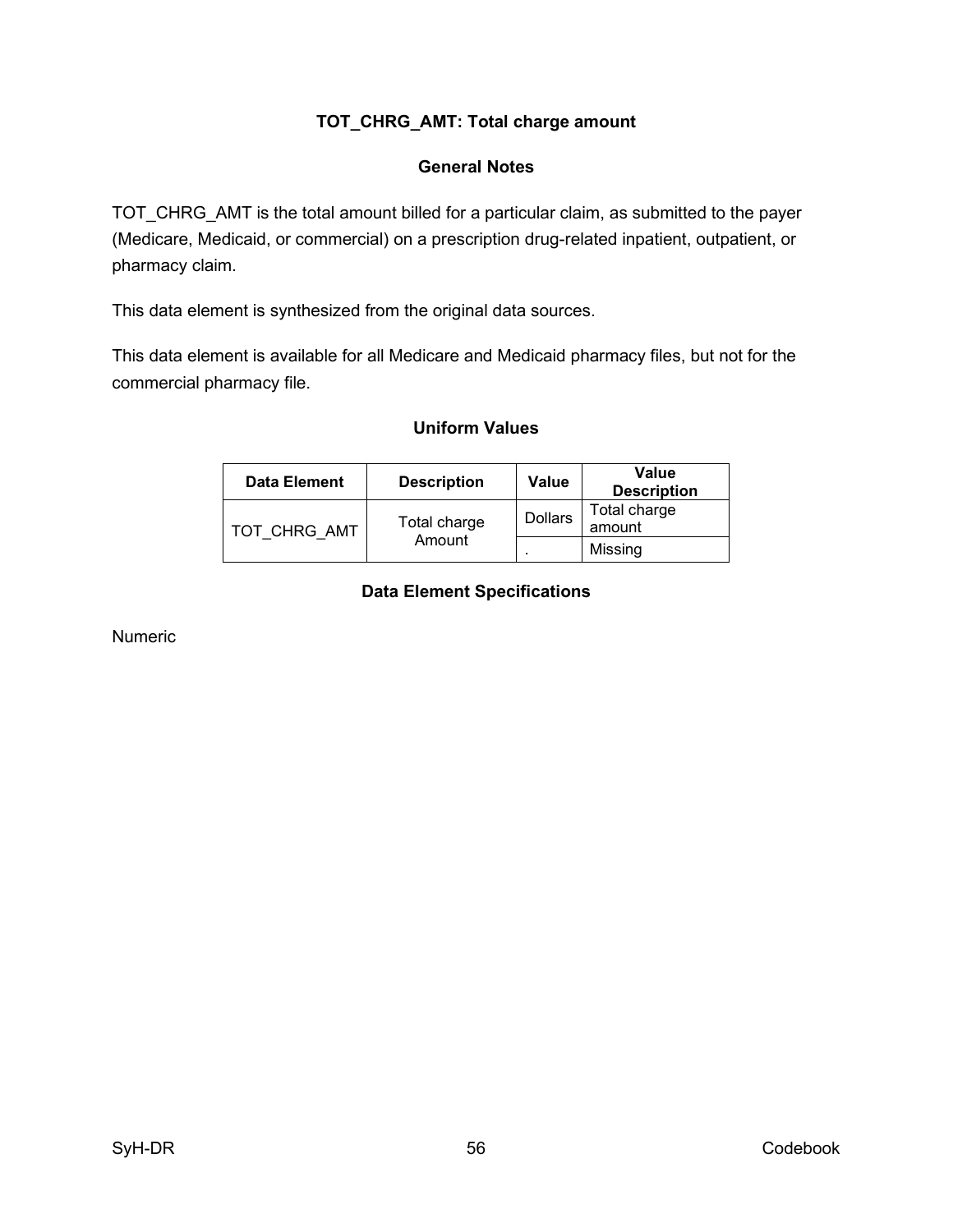### <span id="page-64-1"></span><span id="page-64-0"></span>**FACILITY-LEVEL FILES**

# **FACILITY\_ID: Facility identifier**

### **General Notes**

<span id="page-64-2"></span>FACILITY ID contains an identifier to uniquely identify the institutional provider (hospital) that provides services to the person.

<span id="page-64-3"></span>This data element is masked from the original data sources. This means that it was replaced by a unique identifier that cannot be linked back to the original data sources but has a one-to-one correspondence with the data element in the original data sources.

#### **Uniform Values**

<span id="page-64-4"></span>

| Data<br><b>Element</b> | <b>Description</b> | <b>Value</b>             | <b>Value</b><br><b>Description</b> |
|------------------------|--------------------|--------------------------|------------------------------------|
| FACILITY ID            | <b>Facility ID</b> | nnnnnnnn                 | <b>Facility ID</b>                 |
|                        |                    | $\overline{\phantom{a}}$ | Missing                            |

### **Data Element Type**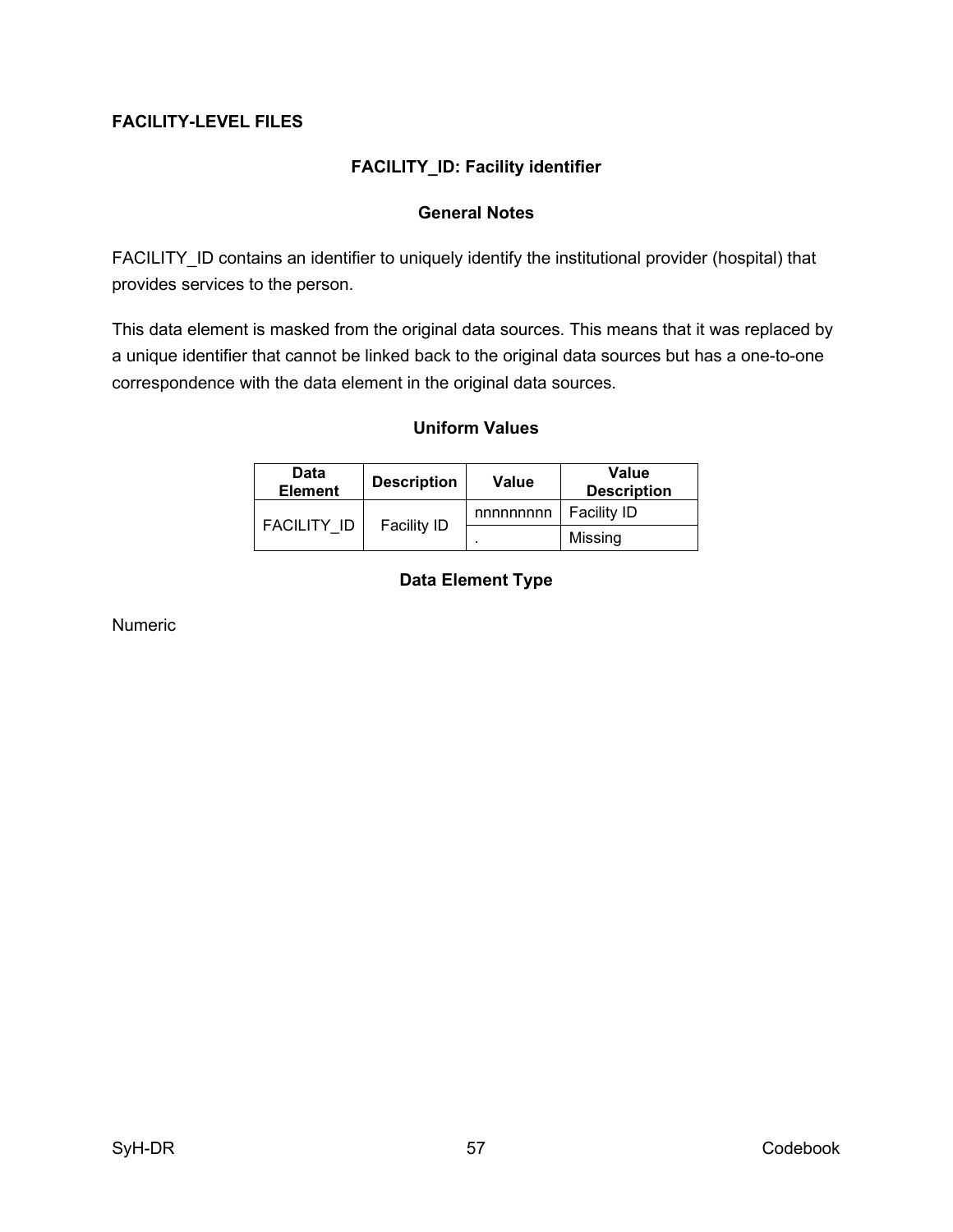# **PRVDR\_CTGRY\_CD: Provider category**

### **General Notes**

<span id="page-65-1"></span><span id="page-65-0"></span>PRVDR\_CTGRY\_CD indicates the type of hospital according to CMS' Provider of Services (POS) Current Files. The values were recoded from the values in the POS files to reduce reidentification risk.

<span id="page-65-2"></span>Source: [CMS Provider of Services Current Files](https://www.cms.gov/Research-Statistics-Data-and-Systems/Downloadable-Public-Use-Files/Provider-of-Services)

### **Uniform Values**

<span id="page-65-3"></span>

| <b>Data Element</b> | <b>Description</b>           | Value | <b>Value</b><br><b>Description</b> |
|---------------------|------------------------------|-------|------------------------------------|
| PRVDR CTGRY CD      | Provider<br>category<br>code |       | Short term                         |
|                     |                              | 2     | Long term                          |
|                     |                              | 3     | Other                              |
|                     |                              |       | Missing                            |

# **Data Element Type**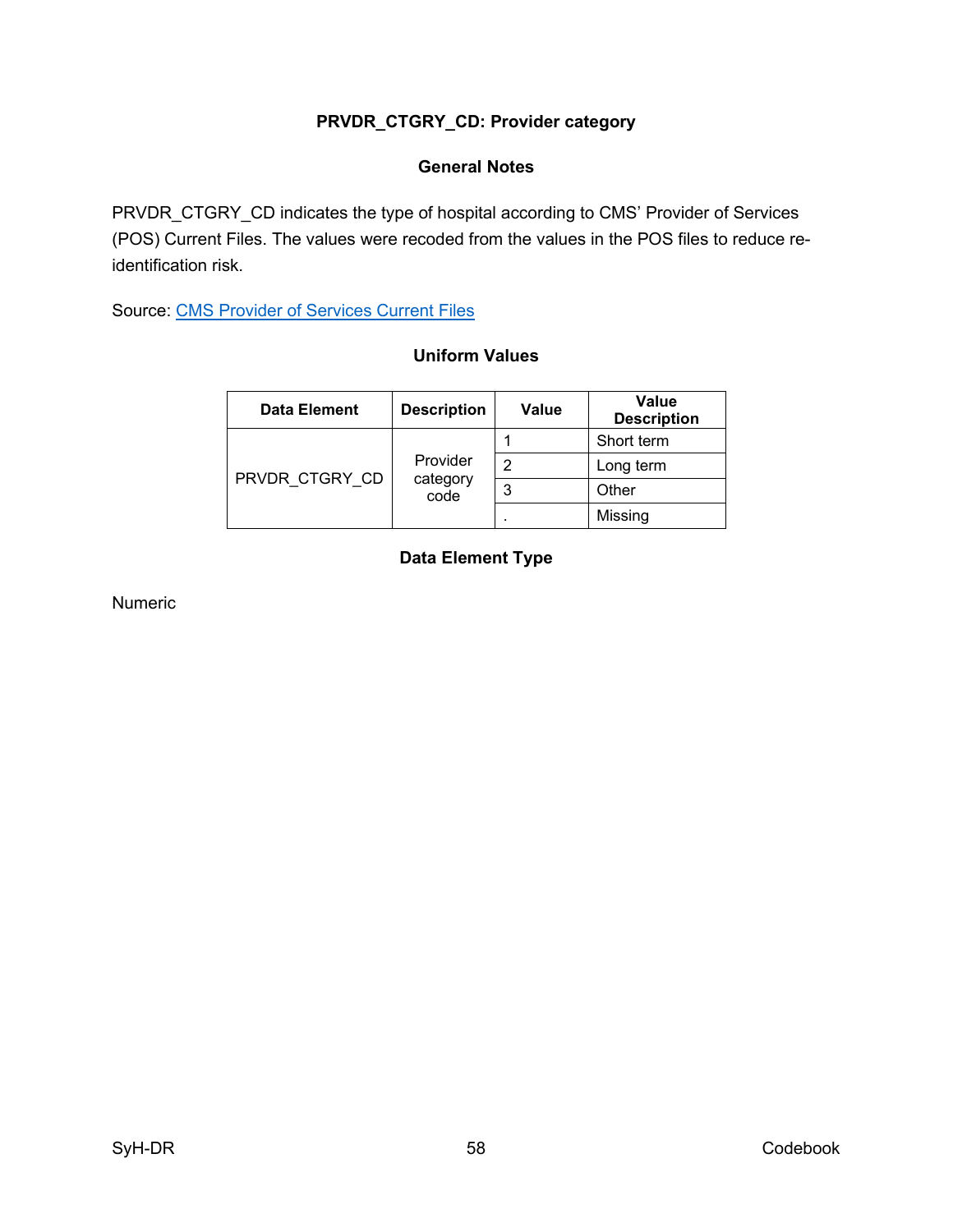# **PRVDR\_OWNRSHP\_CD: Provider ownership code**

### **General Notes**

<span id="page-66-1"></span><span id="page-66-0"></span>PRVDR\_OWNRSHP\_CD indicates the type of ownership of the hospital according to CMS' Provider of Services (POS) Current Files. The values were recoded from the values in the POS files to reduce re-identification risk.

<span id="page-66-2"></span>Source: [CMS Provider of Services Current Files](https://www.cms.gov/Research-Statistics-Data-and-Systems/Downloadable-Public-Use-Files/Provider-of-Services)

### **Uniform Values**

<span id="page-66-3"></span>

| <b>Data Element</b> | <b>Description</b>            | Value | Value<br><b>Description</b> |
|---------------------|-------------------------------|-------|-----------------------------|
| PRVDR OWNRSHP CD    | Provider<br>ownership<br>code |       | Government,<br>nonfederal   |
|                     |                               | 2     | Private, not-profit         |
|                     |                               | 3     | Private, for-profit         |
|                     |                               |       | Other                       |
|                     |                               |       | Missing                     |

# **Data Element Type**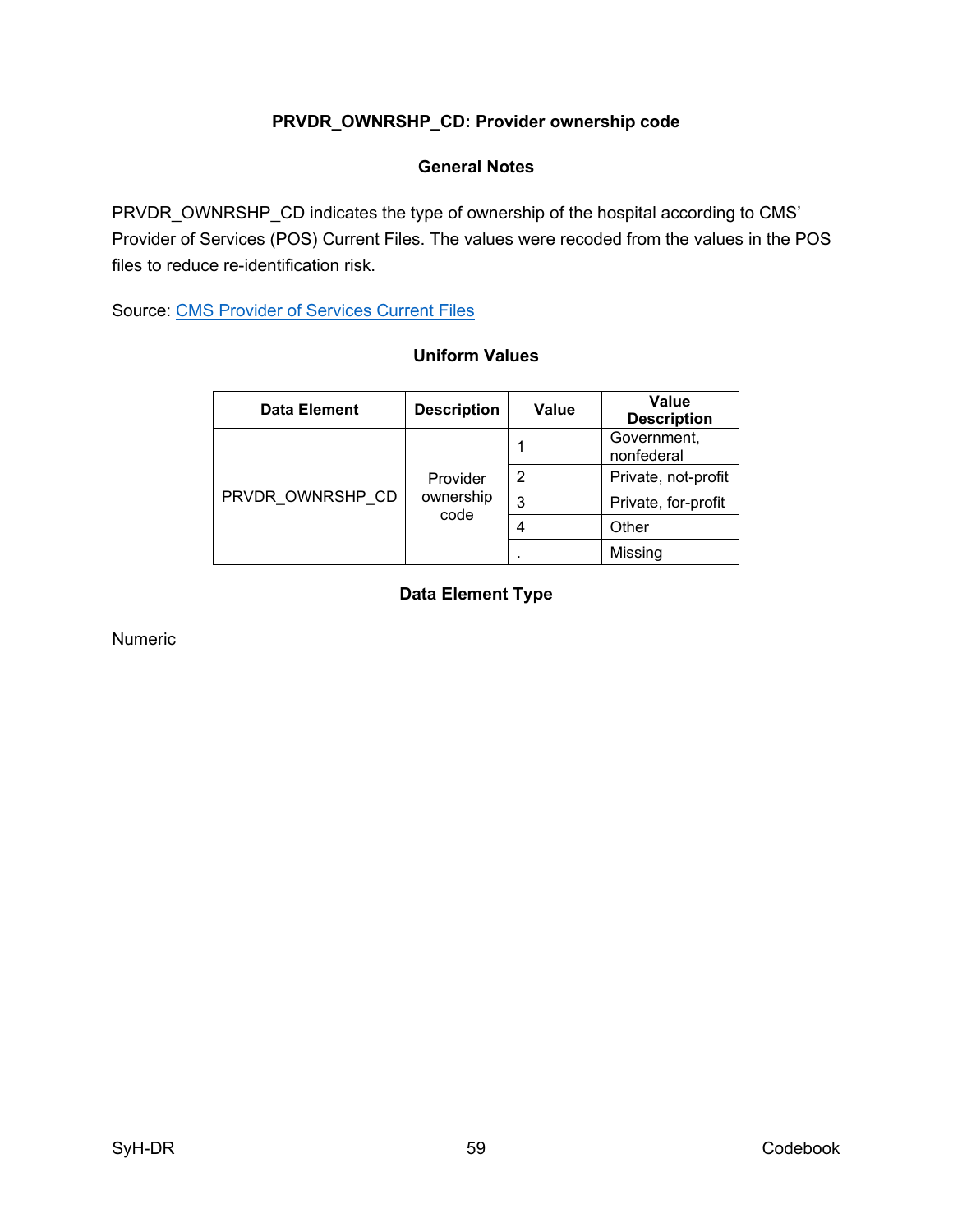# **PRVDR\_PRTCPTN\_CD: Provider program participation code**

### **General Notes**

<span id="page-67-1"></span><span id="page-67-0"></span>PRVDR\_PRTCPTN\_CD indicates whether the provider participates in Medicare, Medicaid, or both according to CMS' Provider of Services (POS) Current Files.

There are a small number of providers in the Medicaid files that have a "Medicare only" value for this data element. Likely reasons for this are that some providers may see Medicaid patients but not be registered with the state Medicaid agency either because the providers are seeing only dual eligible beneficiaries, or they work for a managed care organization (MCO) where the MCO has a contract with the state Medicaid agency rather than the provider.

<span id="page-67-2"></span>Source: [CMS Provider of Services Current Files](https://www.cms.gov/Research-Statistics-Data-and-Systems/Downloadable-Public-Use-Files/Provider-of-Services)

<span id="page-67-3"></span>

| <b>Data Element</b> | <b>Description</b>                           | <b>Value</b> | <b>Value</b><br><b>Description</b> |
|---------------------|----------------------------------------------|--------------|------------------------------------|
| PRVDR PRTCPTN CD    | Provider<br>program<br>participation<br>code |              | Medicare only                      |
|                     |                                              | っ            | Medicaid only                      |
|                     |                                              | 3            | Medicare and<br>Medicaid           |
|                     |                                              |              | Missing                            |

### **Uniform Values**

# **Data Element Type**